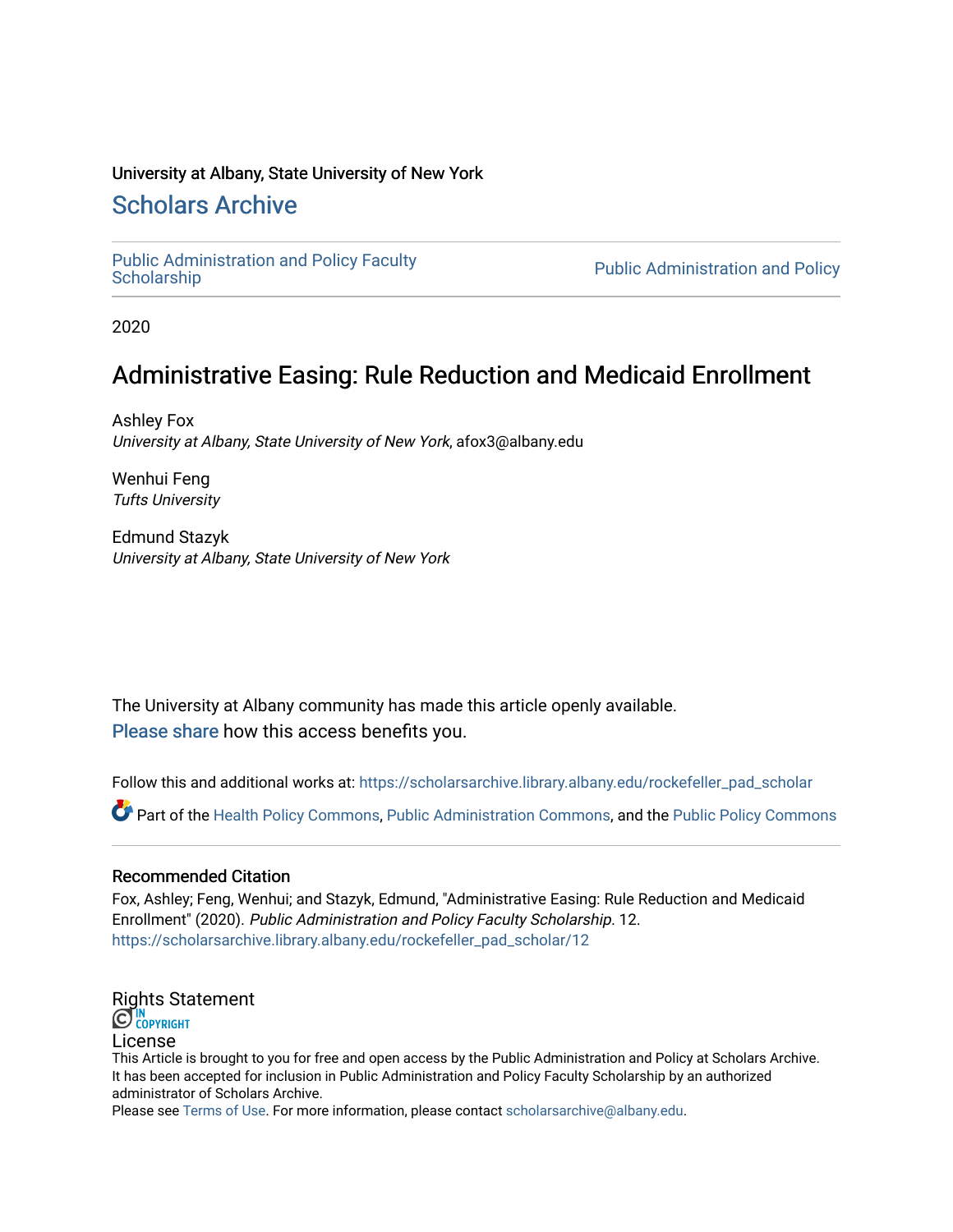#### **Administrative Easing: Rule Reduction and Medicaid Enrollment**

Ashley M. Fox, PhD, MA<sup>1</sup>; Wenhui Feng, MPP, PhD<sup>2</sup>; Edmund C. Stazyk, PhD<sup>1</sup>

<sup>1</sup>Department of Public Administration and Policy, Rockefeller College of Public Affairs and Policy, University at Albany

<sup>2</sup>Department of Public Health and Community Medicine, Tufts Medical School, Boston, MA

### ABSTRACT

Administrative burden is widely recognized as a barrier to program enrollment, denying legal entitlements to many eligible individuals. We examine what effect voluntary state reductions in administrative burden (what we call administrative easing) have had on Medicaid enrollment rates using differential implementation of the Affordable Care Act. Using a novel dataset that includes state-level data on simplified enrollment and renewal procedures for Medicaid from 2008-2017, we examine how change in Medicaid enrollment is conditioned by the adoption of rule-reduction procedures. We find that reductions in the administrative burden required to signup for Medicaid were associated with increased enrollments. Real-time eligibility and reductions in enrollment burden were particularly impactful at increasing enrollment for both children and adults separate from increases in Medicaid income eligibility thresholds. The results suggest that efforts to ease the cognitive burden of enrolling in entitlement programs can improve take-up.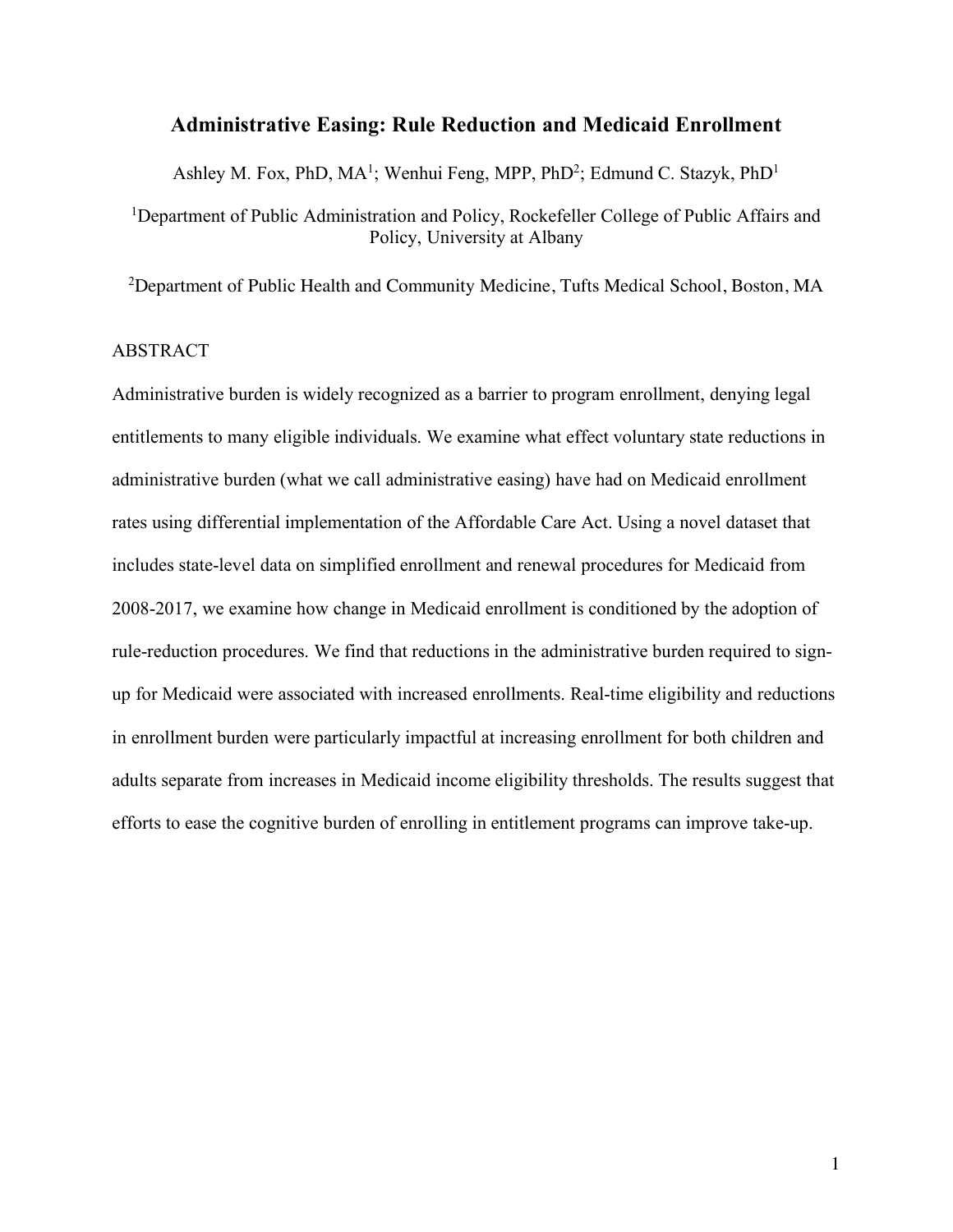Evidence for Practice

- The administrative burden associated with enrolling in social safety-net programs in the U.S. imposes high costs on applicants. As a consequence, many potentially eligible individuals do not receive the benefits that they are lawfully entitled to.
- Insights from behavioral economics including streamlining of the enrollment process and automated benefit determinations can be effectively employed—in some cases—to reduce the cognitive burden associated with program enrollment processes and have the potential to increase take-up of benefits.
- States that have implemented simple changes to enrollment processes including administrative verification of income and real-time decision-making have seen greater increases in Medicaid enrollments compared to those that did not implement these changes.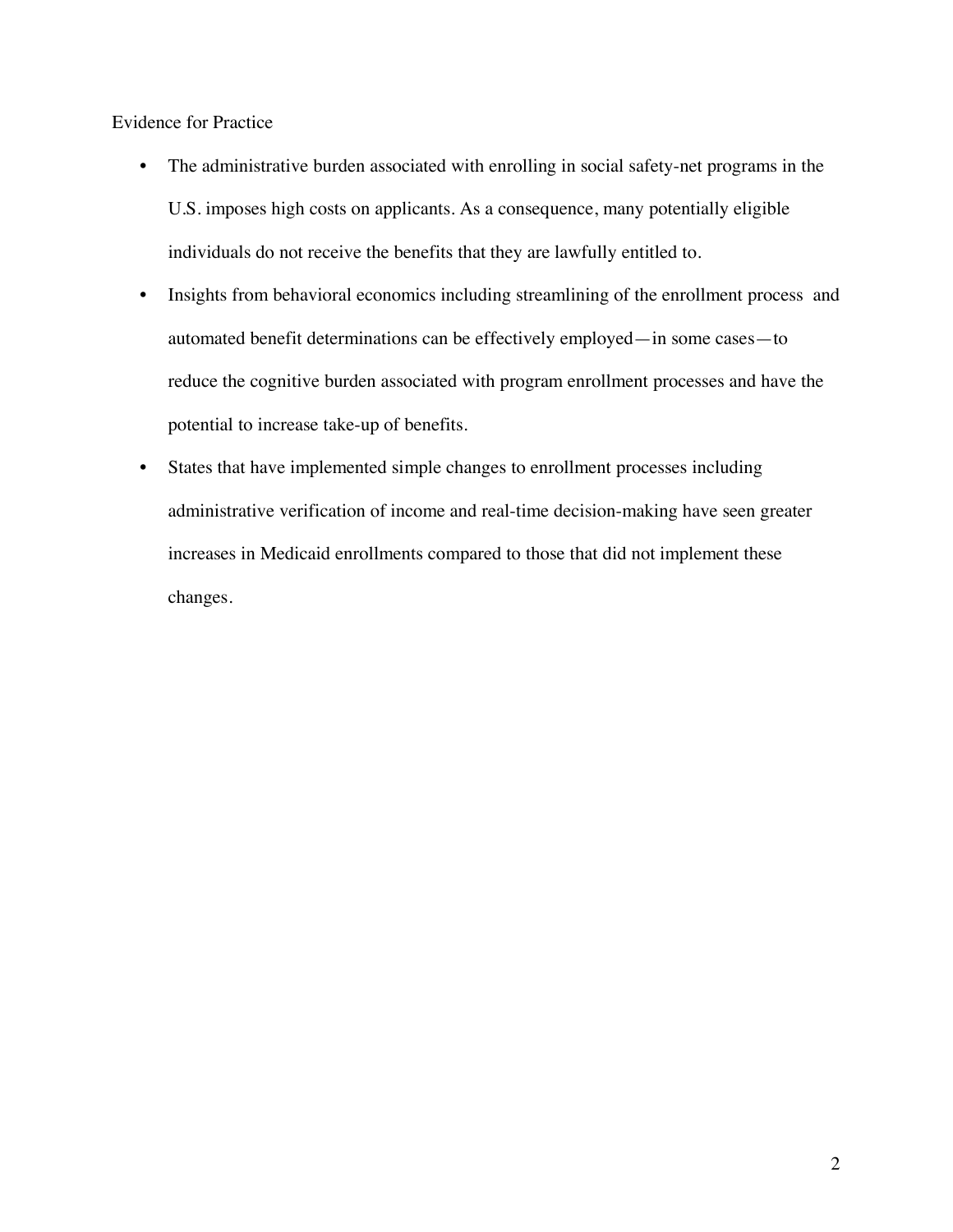#### **Introduction**

A growing body of research treats seriously the role of administrative burdens in simultaneously shaping citizen uptake of important government programs and services as well as citizen's direct and indirect experiences with government institutions themselves (e.g., Heinrich 2016; Moynihan, Herd, and Harvey 2015). Some level of administrative burden occurs whenever individuals initiate transactions with the state, public organizations, and their administrative agents (as in the case of social service take-up) or, conversely, when states, public organizations, and their administrative agents transact with individuals (as in the case of law enforcement) (Heinrich 2016: 404-405). Most administrative burdens arise from the significant encumbrances experienced by individuals along four dimensions, including (1) the role formal rules play in producing compliance burdens for those who interact with the state, (2) how bureaucratic discretion shapes client outcomes (both positively and negatively), (3) the function of upfront learning costs assumed in determining individuals' willingness to persist in their transactions with the state, and (4) the psychological and social costs of client stigma and stigmatization (Moynihan et al. 2015).

Although some measure of administrative burden will be experienced in any transaction with the state, administrative burdens and their consequences are particularly pronounced in social service settings, where it is especially important for government to ensure program eligibility requirements and restrictions are met (Moynihan et al. 2015). In such cases, the weight of the administrative burden experienced by citizens and service recipients can have a "material influence" on outcomes such as service uptake (Moynihan et al. 2015). Yet, despite the considerable progress made in this area, several key issues remain unexplored. For instance, how do client characteristics affect their interpretations of administrative burden? What drives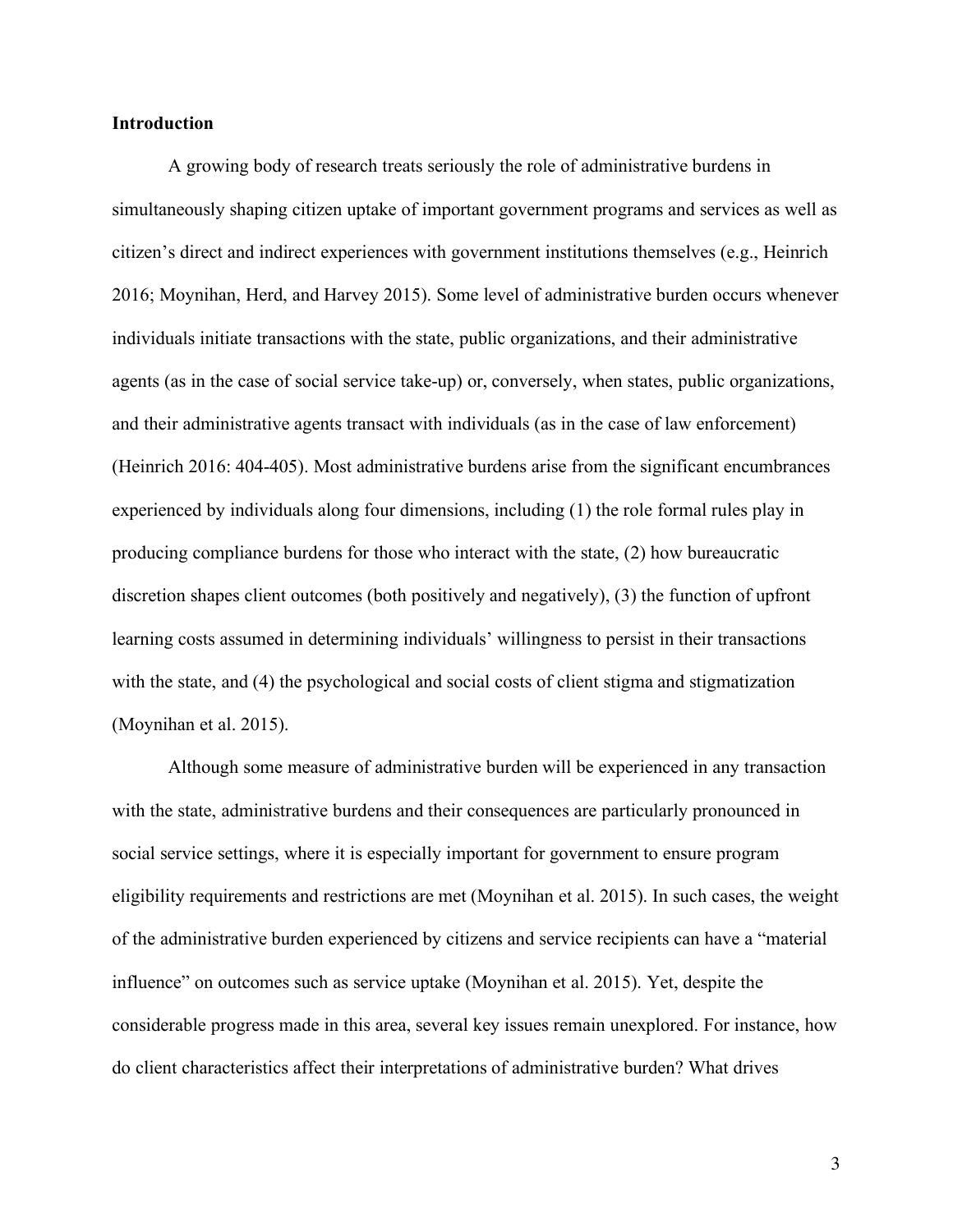decisions to craft and structure administrative burdens in particular ways? And what can states do to lower burdens for citizens? In this paper, we attempt to begin addressing some of these open issues by exploring how state efforts to simplify certain social welfare policy rules (i.e., reduce/ease one form of administrative burden) influence participant enrollment and renewal rates.

Next, we describe the policy background of our study before turning to theory and the complex interactions between administrative burden, the social construction of target groups, the exercise of bureaucratic discretion, and their implications for social safety-net participation. Later, we turn to a discussion of our data and analysis, results, and conclusions. We find that enrollment rule-easing, improvements in the "digital choice architecture," and real-time eligibility were most strongly associated with an increase in program enrollment even adjusting for the Medicaid expansion (i.e., changes in income eligibility thresholds in states).

#### **Background**

U.S. social welfare policy is susceptible to high levels of administrative burden as it is governed by a labyrinthine set of rules that define program eligibility, enrollment procedures, and the cash-value of benefits received. Beyond the already onerous demands imposed by federal requirements, the delegation of the administration of many US safety-net programs to the states creates another layer of complication in the degree of administrative burden required to enroll in these programs as rules vary across states. Moreover, no central database exists capturing all program rules and their interactions, meaning there is presently no easy mechanism for citizens to check their eligibility for public assistance without undergoing rigorous scrutiny and submitting large amounts of paperwork.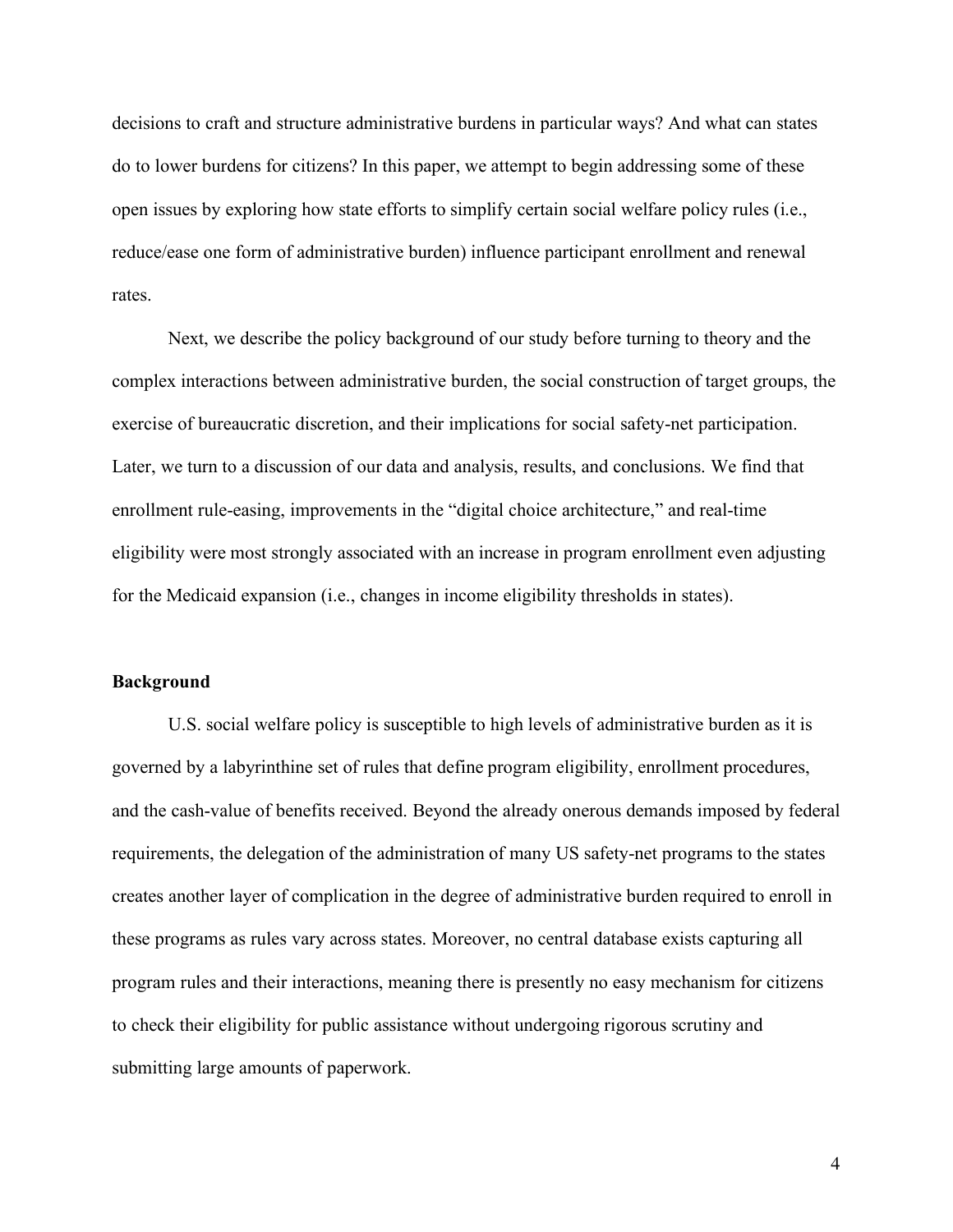Administrative burdens of the sort described above represent a significant barrier to safety-net program enrollment, tacitly denying benefits to many potentially eligible individuals. Consequently, estimates suggest that, for every 100 families in poverty in 2015, only 23 received cash assistance from the Temporary Assistance to Needy Families (TANF) program (Floyd, Pavetti, and Schott 2017). Likewise, over 3.7 million children were found to be eligible for Medicaid or state Children's Health Insurance Programs (CHIP) but were uninsured in 2012 (Kenney et al. 2015). Seemingly minor variations in enrollment and renewal policies such as 12 month continuous coverage, simplified asset verification, no face-to-face interview requirement, joint applications for programs with the same information verification, and presumptive or express lane eligibility procedures can vastly simplify program enrollment and renewal processes, easing the administrative burden experienced by citizens (Kaiser Family Foundation 2009). However, while states can streamline enrollment procedures in-line with behaviorallyinformed enrollment and renewal procedures in their Medicaid and CHIP programs, the extent to which they have exercised these options varies widely.

To remedy this situation, the federal government has periodically utilized policies, many of which are behaviorally-informed, to try to incentivize states to increase their enrollments in programs such as Medicaid. For instance, in 2009, the CHIP reauthorization law (known as CHIPRA) included a "performance bonus" that provided extra financial support to states that succeeded in enrolling Medicaid-eligible children above target levels (Kaiser Family Foundation 2009). To qualify for the bonus, states needed to implement at least five of eight policies designed to streamline enrollment and renewal procedures in their Medicaid and CHIP programs. Previous research has shown that reductions in administrative burdens make it possible to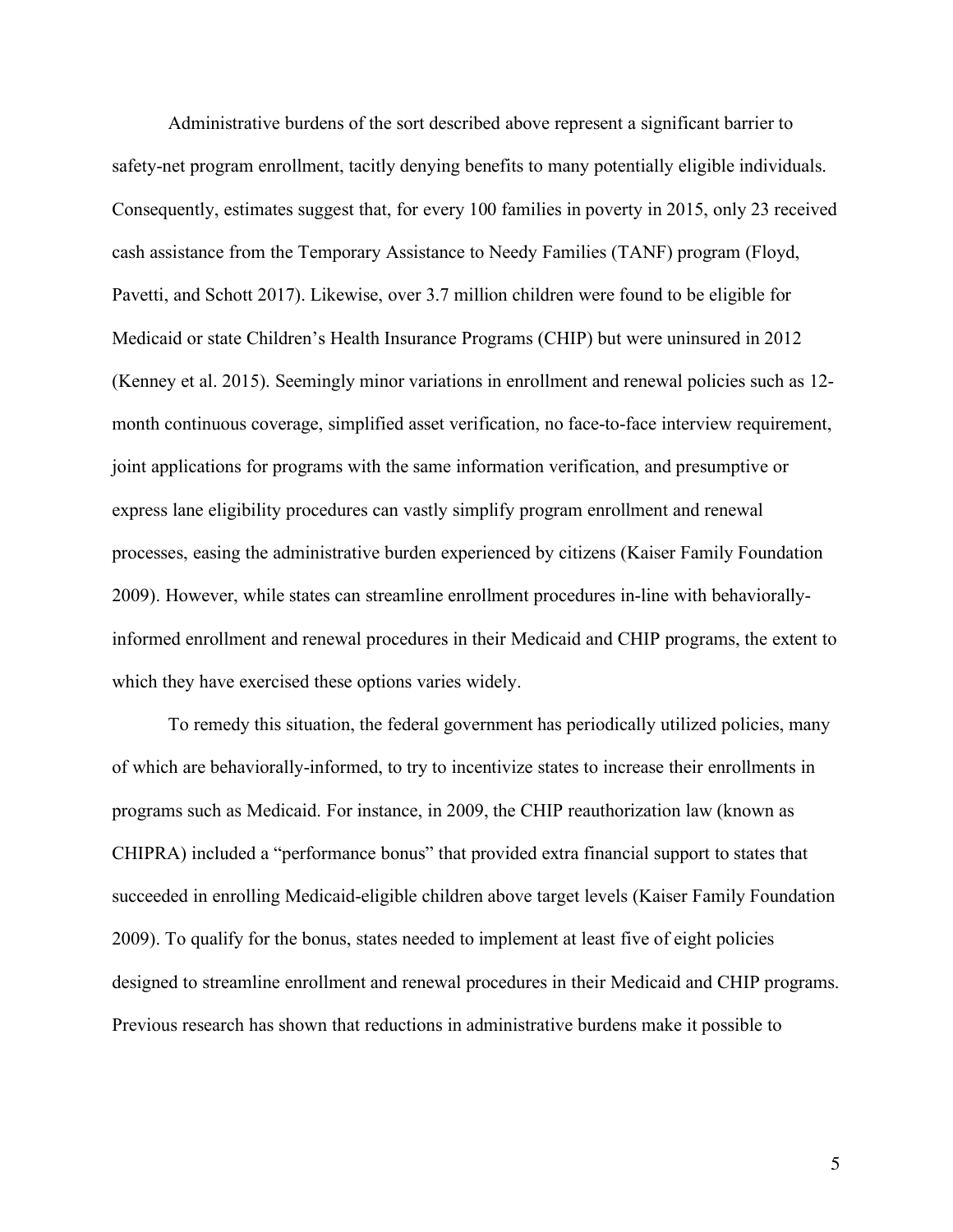increase program take-up while maintaining program integrity by shifting administrative burdens from the citizen to the state (Herd et al. 2013; Kronebusch and Elbel 2004; Ross et al. 2009).

In the case of state welfare policy, we argue that administrative burden should not be viewed as a set of "benign" rules that have gradually evolved to become onerous over time (as red tape is sometimes described) (Bozeman 1993). Rather, we argue along with Herd and Moynihan (2018), that the corpus of rules that have evolved make it exceedingly difficult for citizens to determine their program eligibility, and that this is consequential both in its impacts on program participation as well as citizen's experiences with the state. To examine this claim, we test the effects of states' choices to purposively either add or relax rules that create or diminish barriers to entry to social programs.

We test this proposition with a novel dataset that includes time-series repeat cross-section data on simplified enrollment and renewal procedures for Medicaid and CHIP across all 50 states between 2008-2017 (Anonymous. 2016). We examine whether rule simplifications predict program participation rates over time by combining available program rules data with information on monthly enrollments in Medicaid. We adjust for state ideology, and state fiscal status, which may be correlated with policy adoptions in states. Findings can be used to inform current efforts to use the principles of behavioral economics to ease the cognitive burden of enrollment in other social programs and in state efforts to expand Medicaid (Blavin, Dorn, and Dev 2014). Simply, we are able to demonstrate how the scope of administrative burden influences program uptake and participation. Finally, our analysis also provides evidence of the effectiveness of the federal government at "nudging" states to change their behavior.

#### **Theory**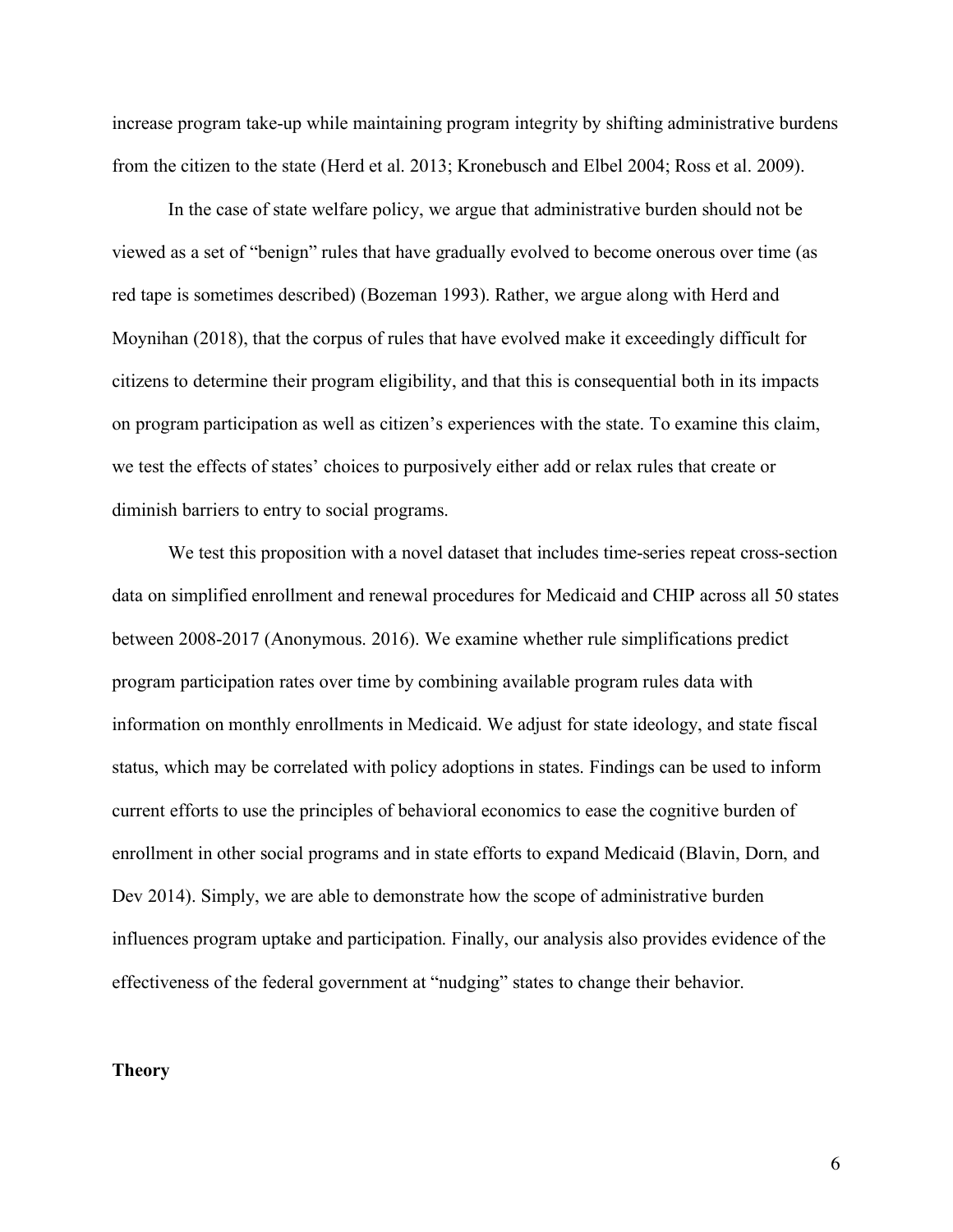Extant literature argues that administrative burdens are the product of administrative and political choices (Herd and Moynihan 2018). In this view, the state constructs administrative burden via policy design with political ideology leading politicians to use burdens to make government a source of hindrance. In contrast with programs like Medicare and Social Security, that are designed as universal trust-fund programs, tend to have a high-degree of popularity and are often referred to as the "third rail" in American politics due to their "untouchable" status, other welfare programs have been designed as means-tested, categorical eligibility programs (Esping-Andersen 1990). Means-tested programs foster social divisions by construing welfare as entitlement programs for free-riding client-recipients who take benefits without meaningfully paying into the system.

Likewise, research in public policy has suggested that targeted benefits (as opposed to universal benefits that are open to all) affects individuals' feelings of self-worth and social efficacy. The social construction of target population theory suggests that the cultural characterizations or popular images of persons or groups as portrayed through symbolic language, metaphors, and stories affects how these groups are treated in the policy process (Schneider and Ingram 1993). Researchers have found that negatively constructed "target groups" result in those groups becoming more marginalized and less active in politics (Soss 1999; Mettler and Soss 2004). In this view, the goal of social welfare policy is to discourage the use of social services in all but the most extreme cases rather than to meet the needs of the poor and vulnerable.

The design of US social welfare policy with its complex, burdensome set of categorical eligibility rules has tended to reinforce the view of safety-net programs as a stigmatizing option of last resort. In fact, there is ample evidence that welfare systems have been designed in a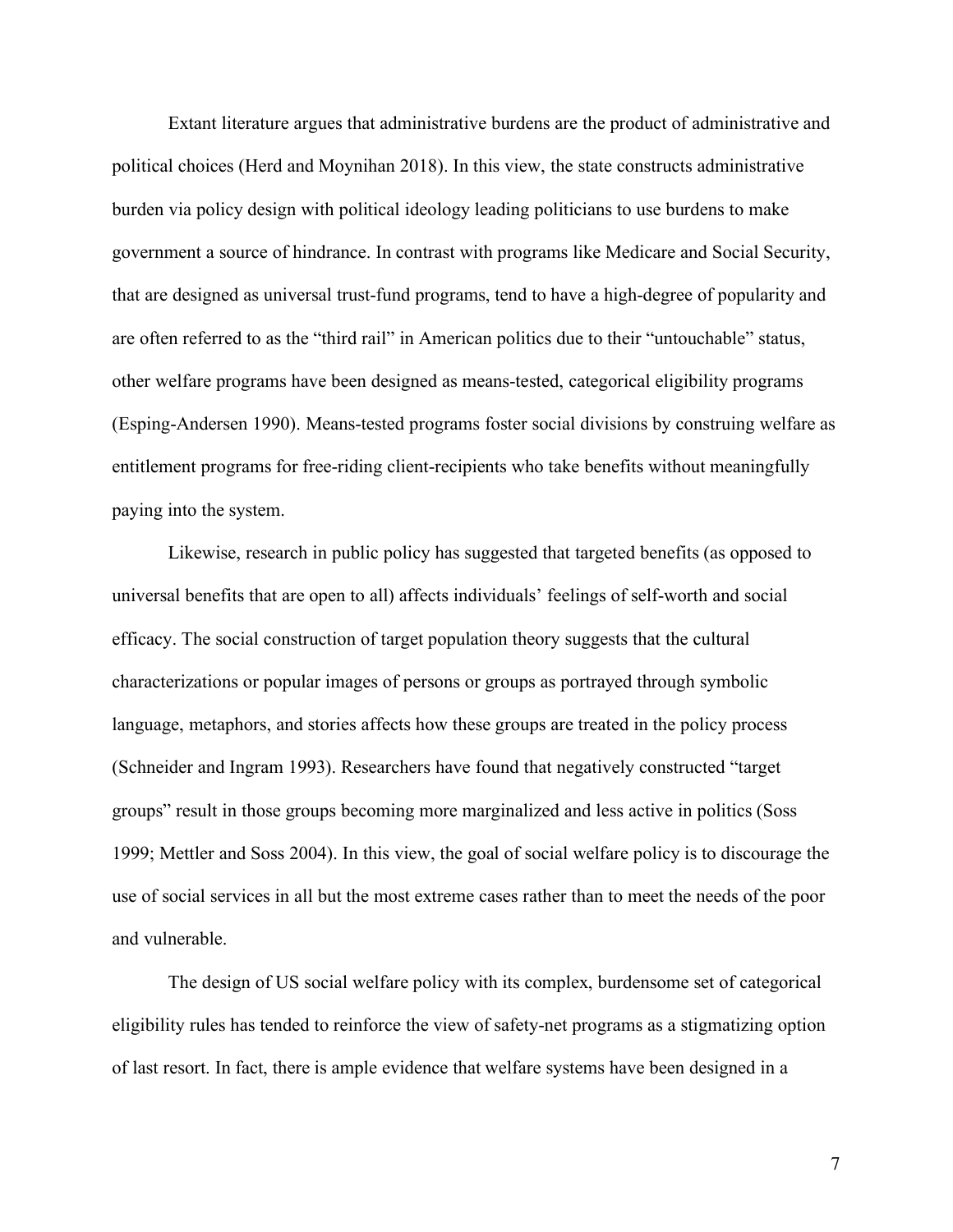manner that tends to favor shaming and discouragement of benefit usage. Eubanks (2018), for instance, describes 19<sup>th</sup> century itinerants as being quarantined in county poorhouses. In the 20th century, intrusive investigations by caseworkers have served to dampen program participation as all but the neediest may be discouraged from undergoing such invasive scrutiny (Eubanks 2018). Welfare reform in the 1990s added onerous requirements to qualify for basic income assistance that had ripple effects in provisos for other social assistance programs.

Furthermore, the political foundations of such burdens can be amplified or diminished by administrative actors (Herd and Moynihan 2018). When viewed through the lenses of street-level and representative bureaucracy theories, administrative rules often act as a double-edged sword with discretion either being abused so as to exclude those who might nominally be eligible for services or as a form of positive discrimination to assist those who would otherwise be locked out. One can imagine two ideal-types of case workers—a jaded, cynical case worker who views most clients as trying to game the system on the one hand or an activist case worker that views the system as exclusionary and tries to advocate for clients on the other hand. Even when reviewing the same case, the former might use discretion to exclude an eligible client on permissible technical grounds whereas the latter might try to navigate the rules to maximize eligibility and benefits for a client.

To minimize such discretion, some organizations have developed a strict ethos of rule following that aims to incentivize rule adherence. Strict adherence to rules could be beneficial in the case of government organizations with histories of racial inequality where rules have been enforced restrictively or punitively to exclude eligible clients from receiving benefits (Watkins-Hayes 2011). However, restrictions on discretion could also harm or eliminate the ability of case workers to advocate for clients who are having difficulties navigating the enrollment and renewal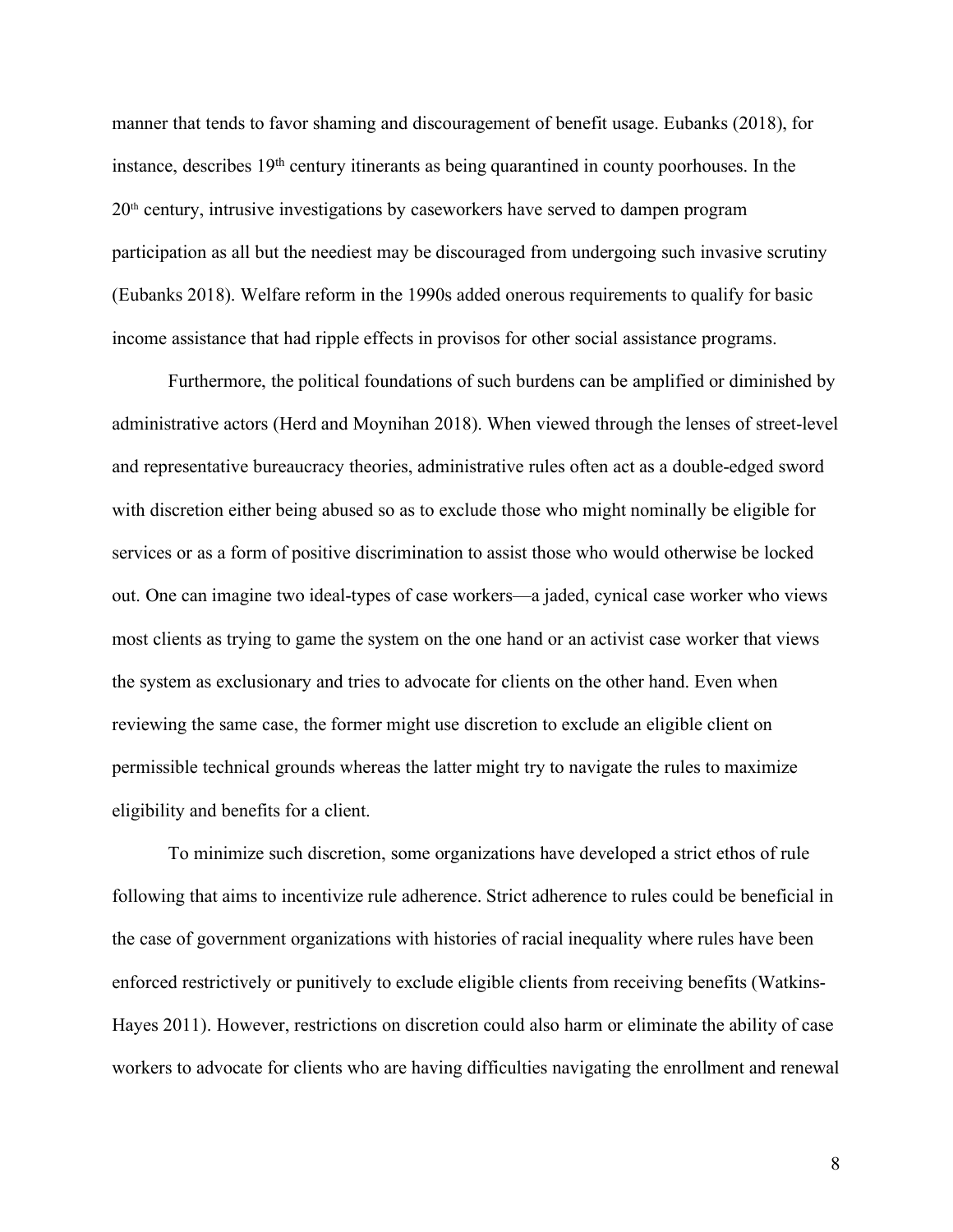processes. For instance, research on representative bureaucracy and social welfare policy provision has found that bureaucratic environments with orientations that apply rules restrictively or punitively often generate strong boundaries between racial minorities in bureaucrat-client relationships (Watkins-Hayes 2011). In other words, the good intentions of certain street level bureaucrats tends to be overwhelmed by the power of the organizational environment when rules are strictly enforced.

The removal of discretion also has consequences for representative bureaucracy theory. Representative bureaucracy theory suggests that when bureaucrats more closely represent the citizens/clients they serve, they will serve those clients better and, in turn, their actions are more likely to be perceived as legitimate (Dolan and Rosenbloom 2003). In this context, the sociodemographic profile of public organizations seems inherently entwined with the resultant experience of citizens/clients, both generally and in terms of the degree of administrative burden felt. Prominent work at the intersection of social policy and administration has found "bureaucratic disentitlement" that emanates from burdens being deliberately targeted at less powerful groups classified as "undeserving" and exercised by unsympathetic street-level bureaucrats (Lipsky 2010). Likewise, the discretion wielded by street-level bureaucrats may also be abused, potentially leading to ethnocentric favoritism that undermines the ideals of a rationallegal bureaucracy or that favor certain [usually advantaged] groups at the expense of others (Lipsky 2010; Weber 1958). Therefore, the use of discretion can cut both ways in terms of its effect on public program participation, depending partly on the disposition of individual case workers and on the structural design of a government organization (e.g., what sorts of organizational systems exist to encourage rule-following behavior).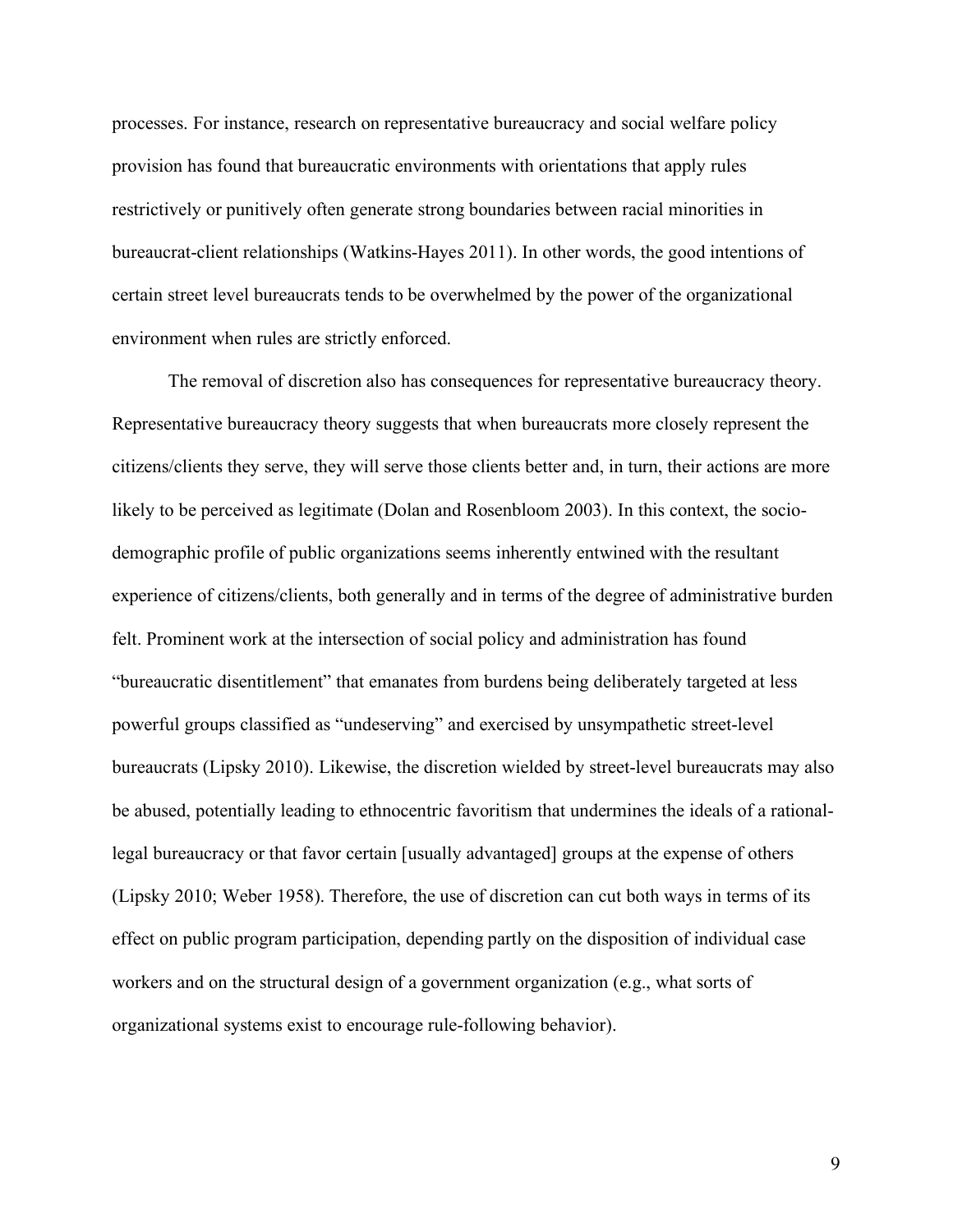Put another way, one can imagine administration rules as generating both Type I and Type II error. Type I error (false positive) would involve granting benefits to someone who should have been ineligible. Type II error (false negative) would be inadvertently (or perhaps advertently) denying benefits to someone who is actually deserving. Current rule architectures appear to be designed more toward preventing Type I error (in other words, towards preventing fraud). But what is less recognized is that preventing Type I error may generate more Type II error—adding additional administrative burdens to prevent fraud can also function to exclude those who would otherwise be eligible for benefits as well as affecting citizens overall experience of the state.

The adoption of the Affordable Care Act (ACA) in 2010 as well as certain federal efforts that preceded the ACA in relation to the CHIP program arguably represents a major recent turning point in social welfare policy where the aim of the reform appears to be in the direction of increasing rather than discouraging enrollment in social welfare programs. In fact, recent reforms have explicitly drawn upon insights from the field of behavioral economics in an attempt to ease the cognitive strain required to enroll in social programs by, for example, increasingly relying on electronic records to ease enrollment.

Yet, critics of these behaviorally-informed initiatives argue technology and digital information systems have the potential to "automate" eligibility decisions in ways that deprive needy citizens of benefits they may have otherwise gained had case workers been exercising discretion (Eubanks 2018). Eubanks refers to the rise of these new processes for identifying eligibility through electronic records and predictive modeling as the "digital poorhouse" and suggests that new eligibility algorithms will remove human discretion from public services by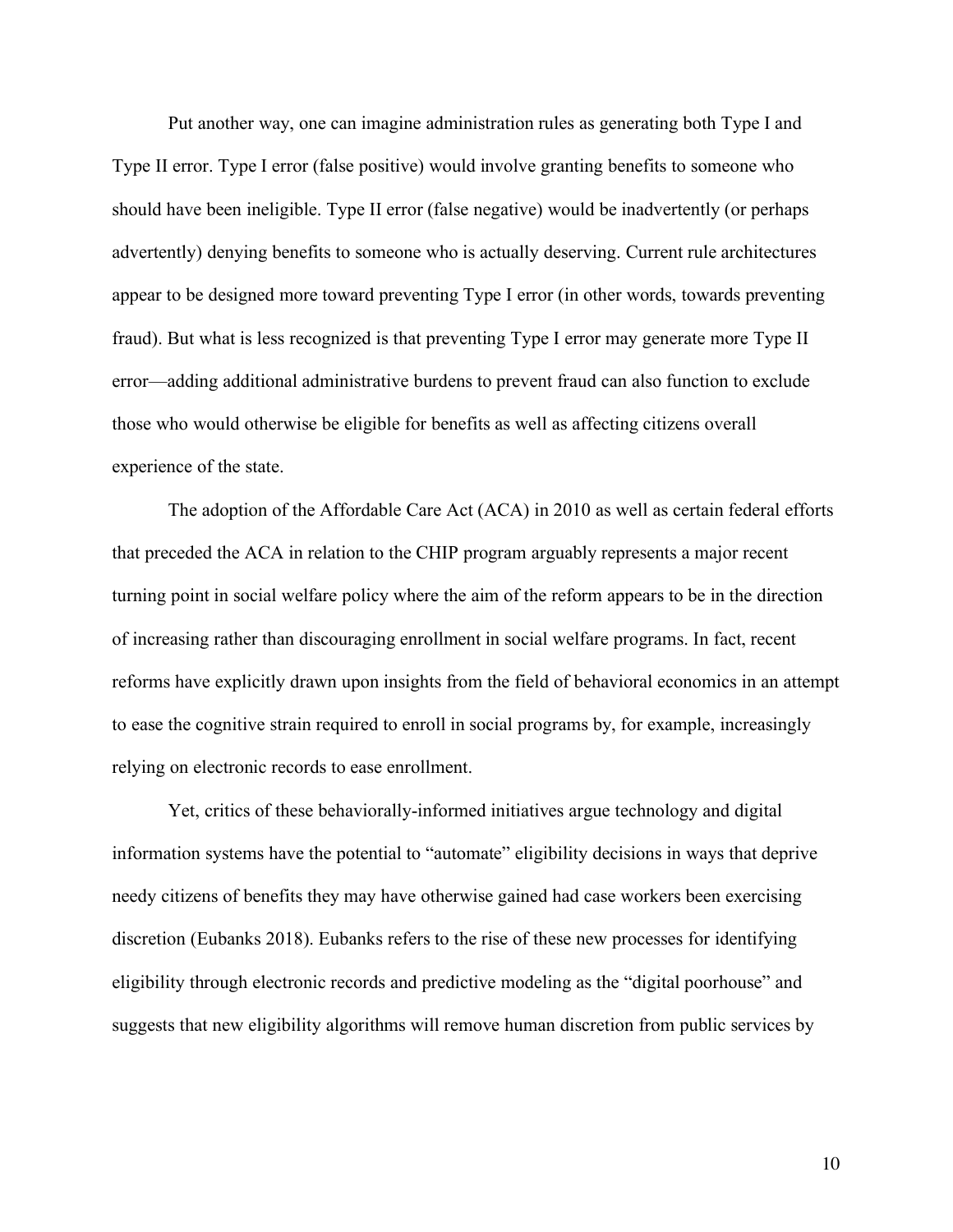transferring decision-making authority from frontline social servants and moving it instead to engineers and data analysts thereby "automating inequality."

We examine the cumulative effect of behaviorally-informed efforts to streamline and ease administrative burdens in Medicaid and CHIP enrollment processes on actual enrollment in these programs. Below, we outline the major reforms that have transformed Medicaid and CHIP enrollment systems and how insights from behavioral economics have guided system changes.

*Insights from behavioral economics as a means of reducing administrative burden*. During 2014-2017, it is estimated that over 20 million Americans gained health insurance coverage with nearly 14.5 million insured through Medicaid. This includes many people who had previously been eligible for Medicaid but were not enrolled, which amounts to as many as 4.9 million by some estimates (Uberoi, Finegold, and Gee 2016). Unlike its close cousin Medicare, Medicaid has long been treated as a political afterthought and stigmatized according to a similar logic as other means-tested, categorical eligibility programs (Brown and Sparer 2003). Critics of Medicaid point to the fact that few providers will accept Medicaid coverage due to its low reimbursement rates, which leads some to question the "quality" of Medicaid coverage. Meanwhile, universal health coverage advocates call for a "Medicare for All" system despite the fact that Medicaid is significantly more generous in terms of benefits and low cost-sharing. However, popular perception of the program appears to be shifting with the Medicaid expansion. A recent article has declared Medicaid the "new third rail" in American politics, a view evidenced by the failure of recent repeal and replacement efforts (Grogan and Park 2018). Defying stereotypes of other means-tested welfare programs, the failure of repeal and replace efforts largely hinged on popular antipathy toward kicking people off of benefits (loss aversion) even when expansion was not equally popular.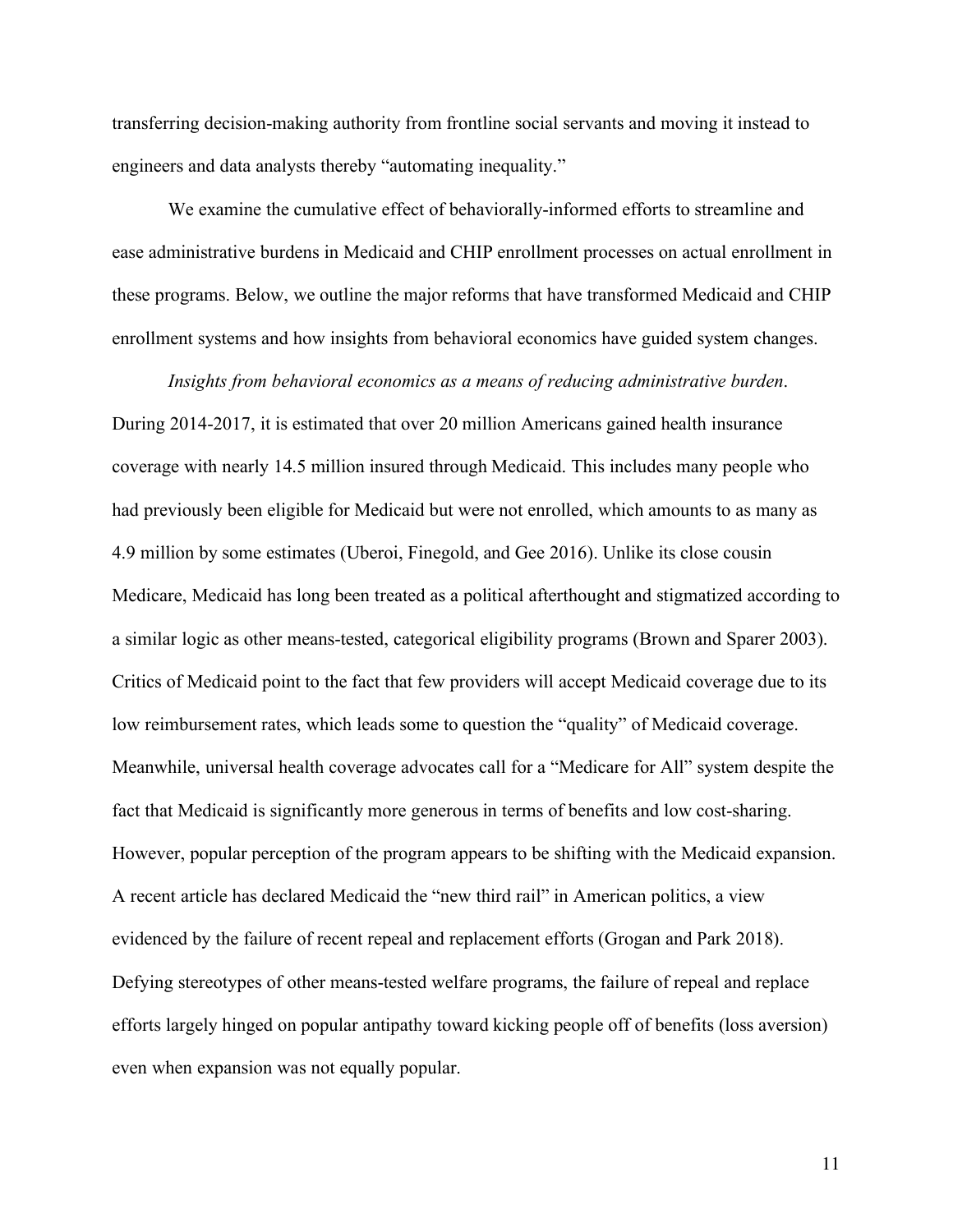The reforms to enrollment processes that enabled the expansion were largely precipitated by insights from behavioral economics that have increasingly gained traction in mainstream and applied policy practice (e.g., Blavin, Dorn, and Dev 2014; Chetty 2015; Bhargava and Loewenstein 2015). Whereas the neoclassical model of economics assumes that each person has consistent preferences over time and maximizes his or her overall well-being based on the best available information, behavioral economics examines the ways in which human behavior departs from the rational and objective calculation of self-interest as the basis of decisionmaking. Combining insights from economics and psychology, behavioral economics provides new ways to think about the barriers to and drivers of health insurance take-up and coverage (Baicker, Congdon, and Mullainathan 2012).

A primary insight from behavioral economics is the "power of default options" in the decision-making process, which structure the "choice architecture" that often inadvertently "nudges" individuals poorer choices in the name of protecting autonomous decision-making (Thaler and Sunstein 2009). In the classic example employed by Thaler and Sunstein, automatically enrolling workers in a default retirement plan unless they opt out dramatically increased retirement savings. This type of behavioral nudge is defined as "any aspect of the choice architecture that alters people's behavior in a predictable way without forbidding any options or significantly changing their economic incentives" (Thaler and Sunstein 2008: 6).

According to Thaler and Sunstein (2008), "nudging" people toward optimal decisionmaking (decisions that are in one's own interest) is not only possible, but also desirable. Individual choice can and should be steered toward better decisions as long as the capacity to choose otherwise is preserved. Thaler and Sunstein (2008) describe this new approach as 'libertarian paternalism', which brings together the principles of beneficence and autonomy. A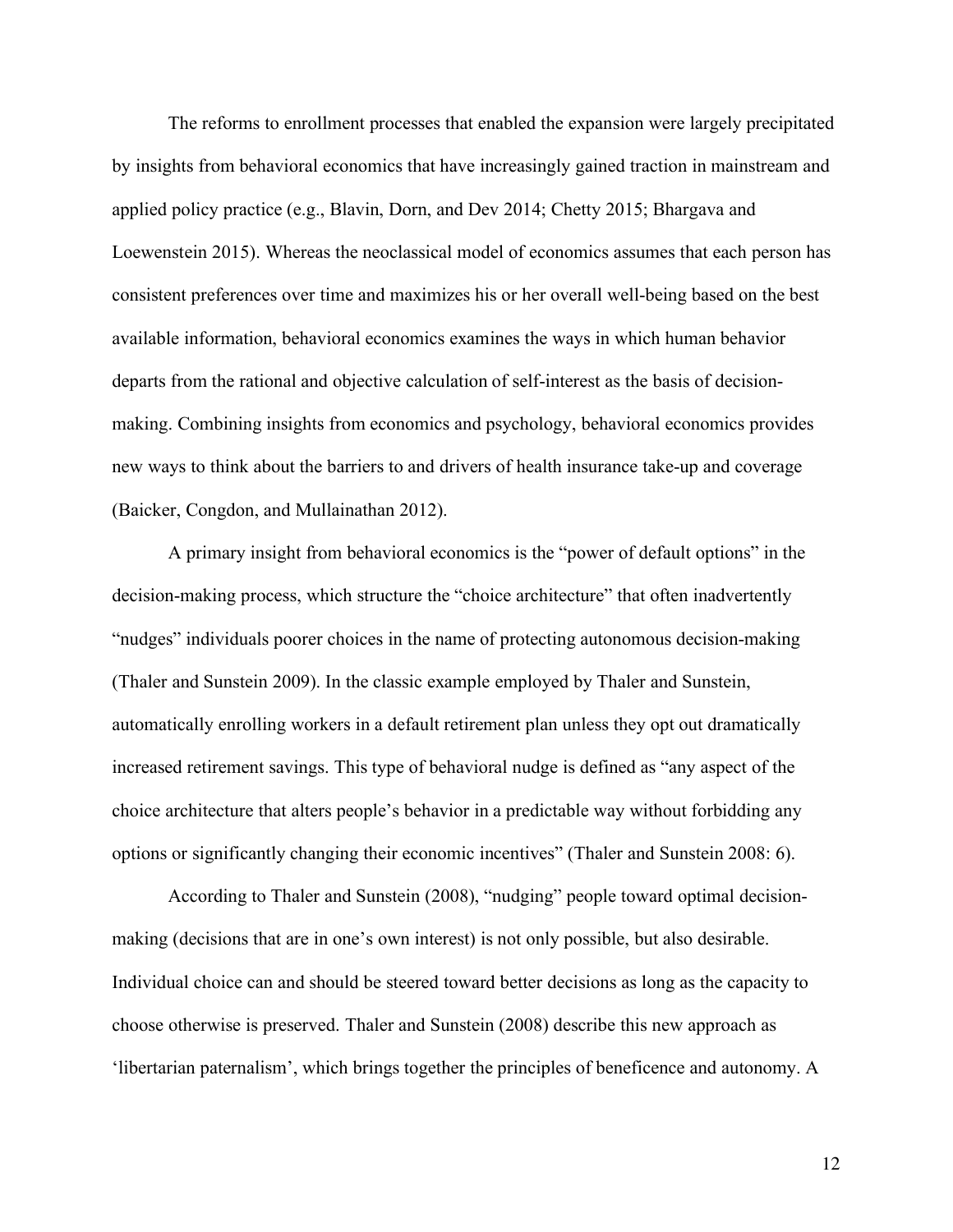more comprehensive understanding of human decision-making that takes better account of how people actually respond to the context within which their decisions are made can lead to the identification of errors that trip people up, but also can also be used to help them make better choices (Loewenstein, Brennan, and Volpp 2007).

Several insights from behavioral economics are particularly relevant to the analysis of administrative burden and participation in public assistance programs. Two reviews of the literature have concluded that (1) administrative barriers and consumer confusion have profound effects on program enrollment, and (2) larger program benefits positively affect participation (Remler and Glied 2003; Currie 2004).

The insights from behavioral economics that most directly describe the barriers to program enrollment concern the effects of cognitive ease, procrastination, and ego depletion (Baicker, Congdon, and Mullainathan 2012; Blavin, Dorn, and Dev 2014). Cognitive ease (or fluency) is a measure of how easy it is for our brains to process information. The cognitive ease associated with something will alter how we feel about it and whether we are motivated to invest our time and effort in it. Various strands of research in behavioral economics have demonstrated how inertia, procrastination, a tendency to over-value short-term consequences and under-value long-term effects, or discomfort with facing confusing or difficult choices can lead people to try to avoid decisions that require a great deal of paperwork to complete, which all means-tested programs invariably do. What has become known as "digital nudging" or "digital choice architecture" is viewed as a potential solution that can ease the cognitive strain required to complete tedious paperwork (Weinmann, Schneider, and Brocke 2016).

Digital nudging is defined as the use of user-interface design elements to guide people's behavior in digital choice environments (Weinmann, Schneider, and Brocke 2016). Even simple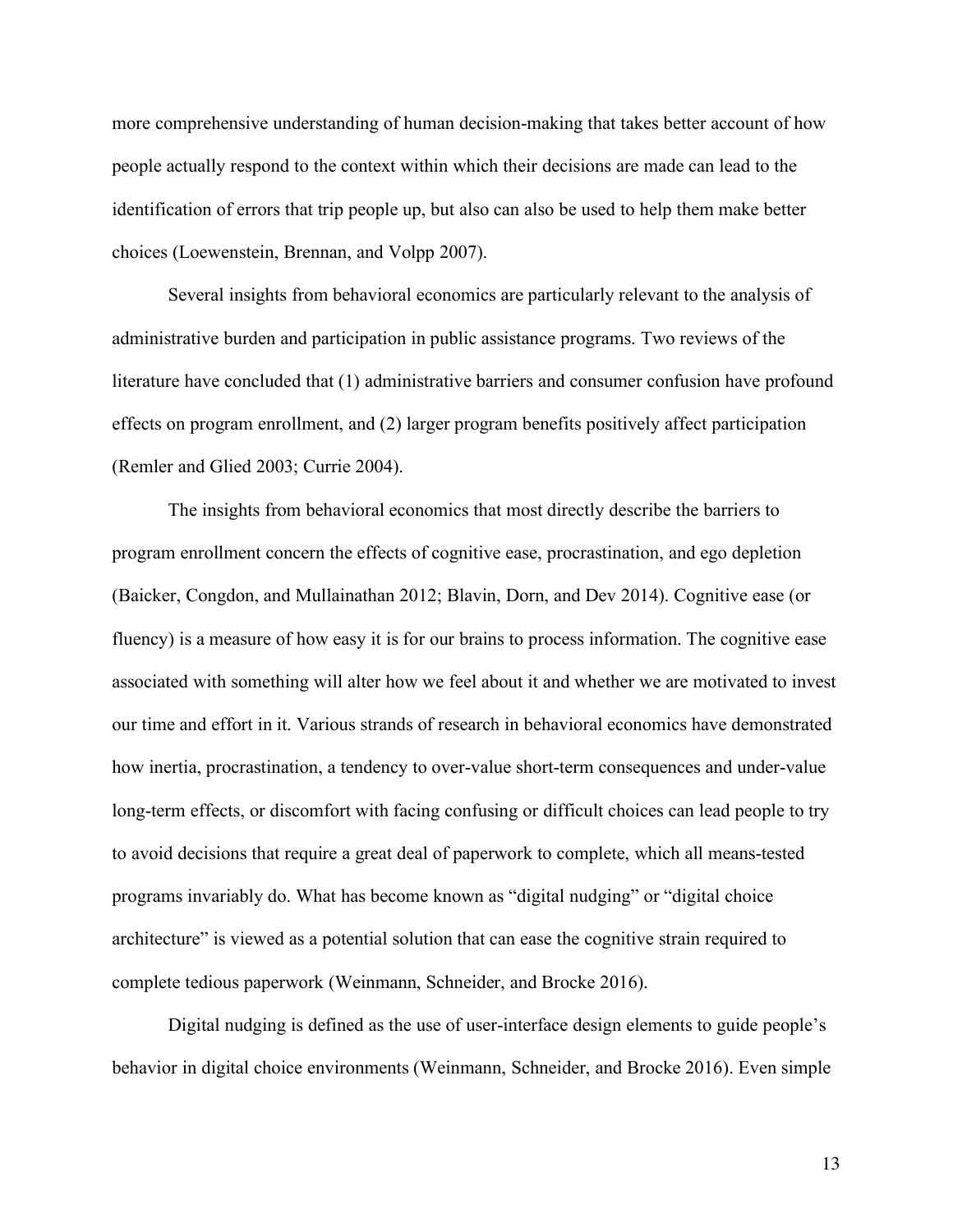modifications of the choice environment in which options are presented can influence people's decisions and has led to the conclusion that there are no neutral ways to present choices. For instance, while having too few choices obviously constrains choice, having too many options can be overwhelming and lead to cognitive shortcuts (e.g., going with the recommended "default" option) (O'Donoghue and Rabin 1998). If the default option is not welfare-enhancing, people will tend to accept the suboptimal option rather than to determine which option is actually optimal/preferable (Choi, Laibson, and Madrian 2005).

A related set of biases that contributes to procrastination and inertia is the concept of ego depletion (Baumeister et al. 1998). Ego depletion refers to the fact that people have a finite pool of cognitive, emotional, or physical energy. As we put more energy into a task, our finite pool becomes depleted and we become less willing and able to assert self-control. Large amounts of paperwork and documentation can contribute to ego depletion, but those most in need of social services often face even greater amounts of stress and instability, which may be compounded by the psychological feeling of shame associated with program participation or the perception that participation is undesirable (Soss 1999). Even if individuals are eligible for a program, their inability to produce necessary paperwork and the cognitive strain this produces may be insurmountable.

This paper analyzes how changes in Medicaid and CHIP program rules across states have diminished the cognitive burden required to sign-up for and remain enrolled in these programs. Some of these efforts to ease burden occurred prior to the Affordable Care Act whereas others were precipitated by ACA reforms or were more widely adopted as a result of the ACA. Moreover, while some of the reforms were targeted specifically at increasing enrollment amongst children, we believe that the interaction between these existing policies and the new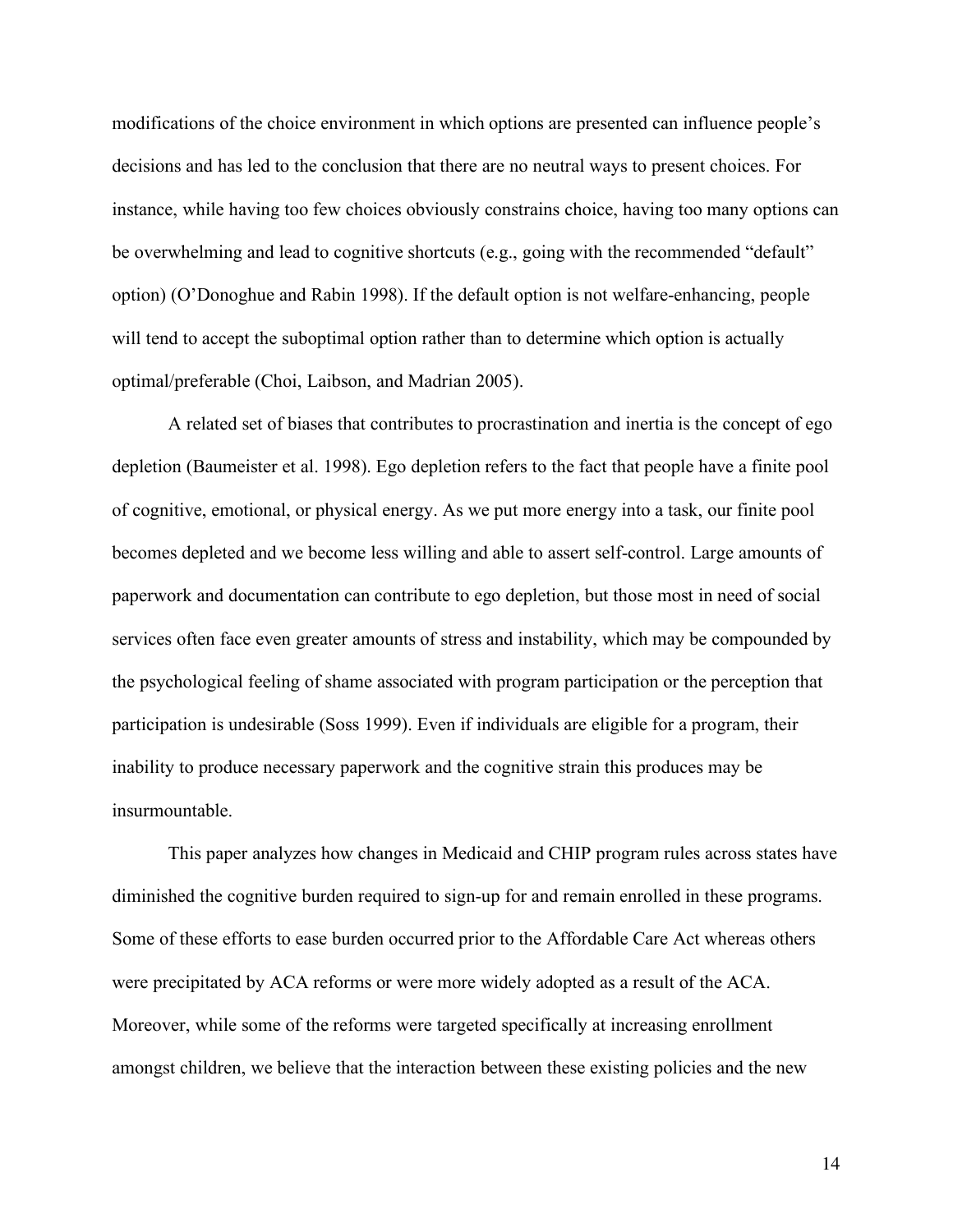push to increase health insurance coverage brought about by the ACA may have positive spillover effects in terms of enrollment on other categorical eligibility groups who may not have previously been aware of their own eligibility (e.g., parents/adults). Below, we outline the five principle behaviorally-informed rule categories examined. Table 1 describes each of these categories and rule differences in greater detail.

*Digital nudging: Online account/interface ease*. There are a number of ways that the use of the online, digital environment can be used to ease the process of checking one's program eligibility status and for enrollment and renewal purposes. Before the ACA, individuals in many states could not apply for Medicaid by phone or online and typically had to provide documentation like pay stubs and wait for long periods for an eligibility determination. The ACA provided states with enhanced federal funding to support replacing or upgrading outdated eligibility and renewal systems. Through major investments, states have expanded the consumerfriendly features of online applications over time. The development of the health care Exchanges created a simplified interface that eased enrollment burden and made eligibility electronic. States vary, however, in the ease of the digital interface adopted for the Exchanges―for instance, in terms of whether a person can complete and submit an application form using a mobile device and whether an account can be made to store information and return to the application. Such differences likely affect the ease of signing-up for Medicaid and can send signals about eligibility for other assistance programs including through Express Lane Eligibility (see Table 1 in Appendix for more details).

Recent data from the Pew Center study on the Digital Divide show that only 10% US households report not using the internet. Of that 10%, 27% are over the age of 65 (Anderson et al. 2019). While there is a socio-economic gradient such that lower-income and lower-education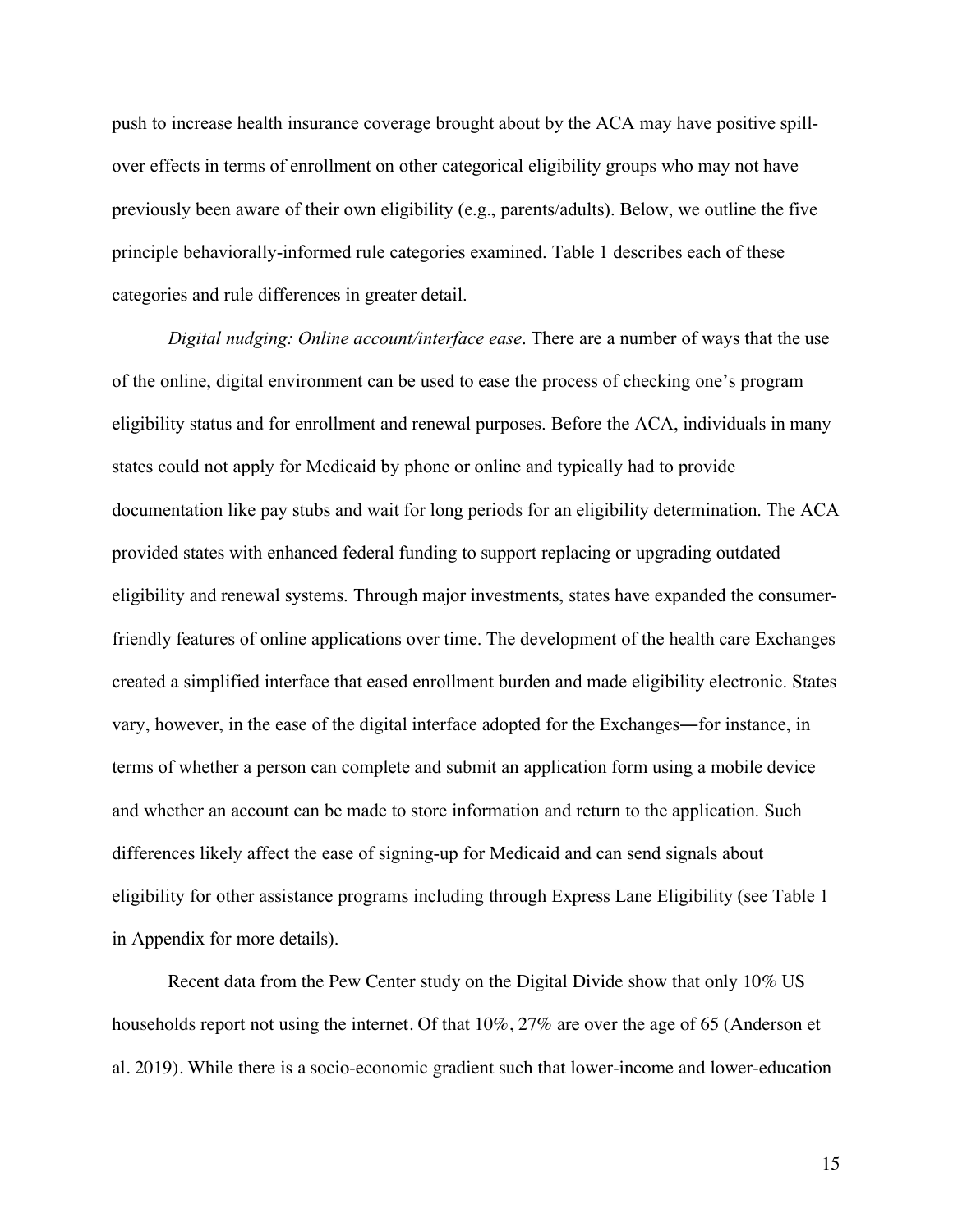individuals are more likely to fall in that 10% of households not using the internet, this share is probably less once individuals age 65+ are taken out (who would be eligible for Medicare anyway). Further, the Pew Center studies on the digital divide have found that smart phones/devices act to bridge digital gaps between rich and poor and race-ethnic groups. In other words, while low income households are less likely to own a computer than higher income households, they are equally likely to have smart phones. A majority of low-income Blacks and Hispanics own smart phones (Perrin 2017). This is why the digital access variables that capture smart phone capabilities are potentially quite crucial in that lower income groups are less likely to have home computers but are equally likely as other groups to have smart phones.

*Automation of eligibility decisions via the Exchanges.* One of the major policy innovations in the ACA was development of health care "Exchanges"―virtual marketplaces where the public could shop for qualified health insurance plans. The theory behind the Exchanges has its roots in the behavioral economics concepts previously mentioned, particularly the idea that having too many choices can lead to sub-optimal decision-making. Unlike neoclassical economics, behaviorally informed economics recognizes that individuals will use cognitive shortcuts to form judgements when confronted with more choices than they can manage. Thaler and Sunstein (2008) point to the example of the insurance industry where consumers may assume the plan recommended by an insurance salesperson is the most welfareenhancing when it is not. Given the complexity of understanding the trade-offs in insurance plans, consumers are easily overwhelmed and confused. The purpose of the Exchanges was to simplify the process of shopping for health insurance. The plans on the Exchanges were to be labeled in terms of increasingly precious "metals," which correspond to the "richness" of the insurance plan. The bronze-level represents the least coverage in the sense of the most out-of-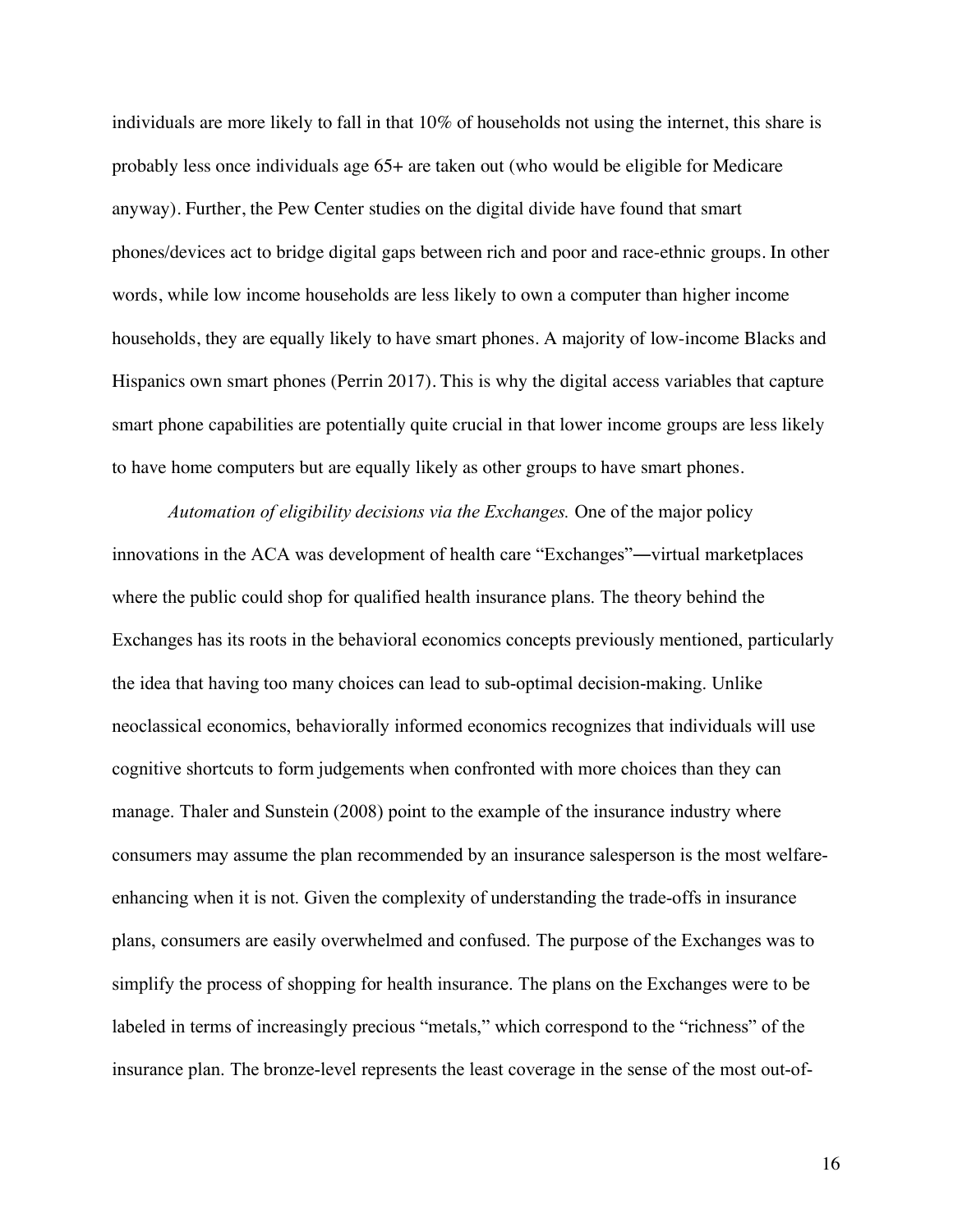pocket spending (though also the lowest premium contribution), whereas the platinum-level represents the lowest out-of-pocket spending (but highest monthly premium). Only plans that include all "essential health benefits" mandated under the ACA would be allowed to be sold on the marketplaces to help protect customers. The functionality of the Exchanges was also supposed to allow for side-by-side price comparisons across plans to protect against information asymmetry. Finally, the Exchanges were presumed to be a way that many individuals might learn they actually qualified for Medicaid.

One way that the Exchanges may have increased enrollment is through their ability to link with other administrative databases to enable "real time" and "express lane" eligibility determinations. Even prior to the adoption of the ACA, The Children's Health Insurance Program Reauthorization Act of 2009 (CHIPRA) created the Express Lane Eligibility (ELE) option, permitting states to use data and eligibility findings from other public benefit programs to determine whether children or others are eligible for Medicaid and CHIP. Some states have adopted ELE and others have not; states also vary in terms of implementing agencies and qualifying programs. Additionally, the goal of the Exchanges was to allow citizens to apply through a streamlined process that would allow real-time eligibility determinations and enrollments (i.e., less than 24 hours). To enable real-time determinations, states have allowed eligibility to be verified through self-attestation and electronic data accessed through the federal data services hub and other state, federal, and private data sources. The implementation of realtime eligibility determinations has also varied across the states.

The fact that the Exchanges are not solely designed for those who are eligible for Medicaid but rather for all individuals to shop for insurance (including private insurance) may reduce the stigma associated with checking one's Medicaid eligibility status. Moreover, the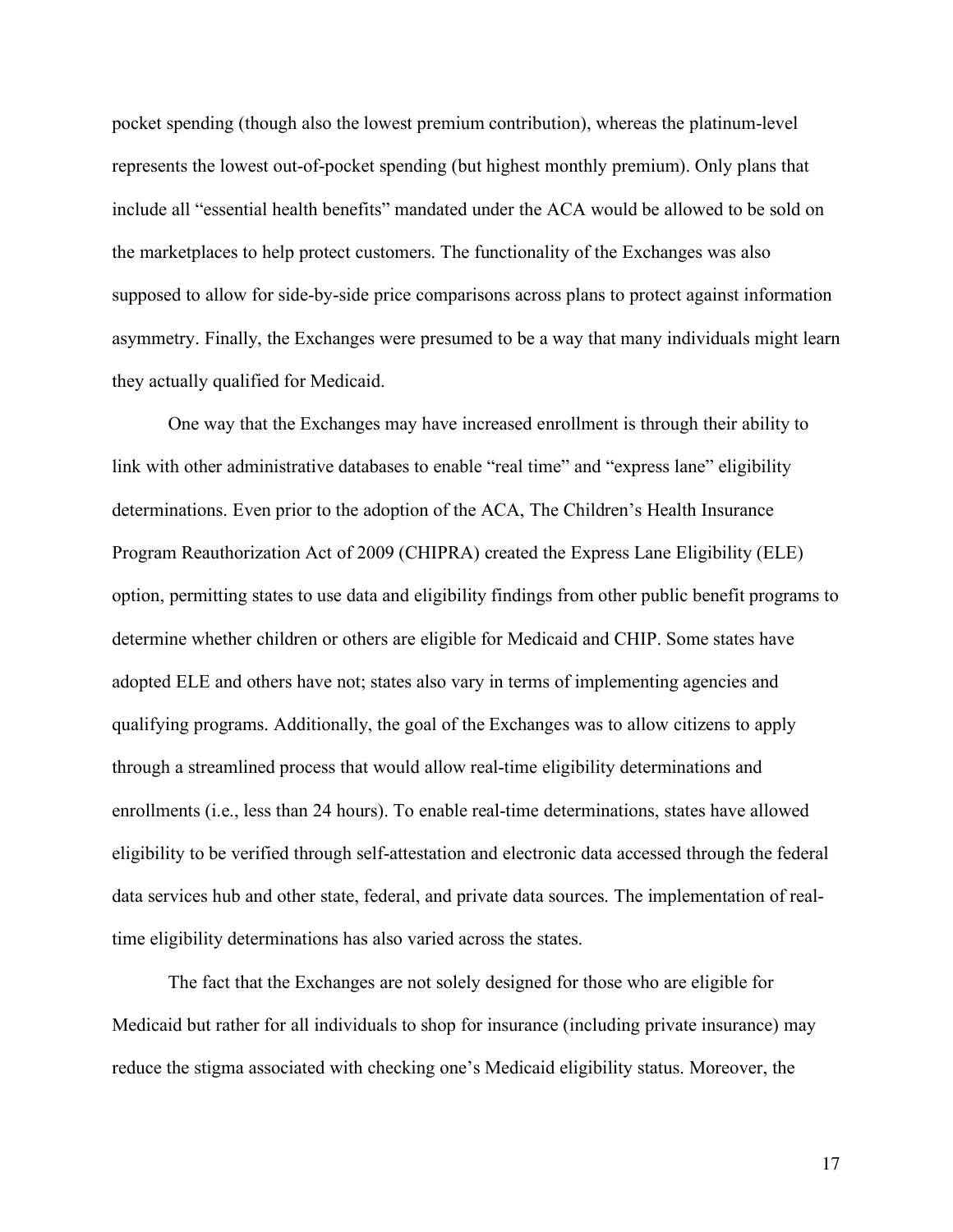"working poor" may be more likely to underestimate their Medicaid eligibility status and to subsequently learn they are, in fact, eligible when shopping through the Exchanges.

*Enrollment and renewal rule ease*. Predating the ACA were a number of rules that states could optionally adopt concerning enrollment and renewal processes. This includes "presumptive eligibility" rules whereby states could authorize "qualified entities" (health care providers, community-based organizations, and schools, among others) to screen for Medicaid and CHIP eligibility and immediately enroll children or others who appeared to be eligible. Under 12 month continuous eligibility, states can disregard changes in income until renewal, which enables states to provide more stable coverage over the course of a year. A new innovation has been the use of automated renewals and prepopulated forms at renewal, which can further facilitate the maintenance of health benefits over time. Similar to data-driven enrollment, states are obligated to use electronic data under the ACA when available to renew coverage without requiring an individual to fill out a renewal form or provide documentation. This approach minimizes paperwork for individuals and reduces workloads for states.

*Medicaid eligibility expansion*. Many have assumed Medicaid eligibility expansion would have the greatest impact on program enrollment by reducing a large element of the administrative burden associated with the program, namely certain categorical eligibility requirements. The expansion of Medicaid to all individuals earning under 138% of the federal poverty line was undoubtedly a large boon to enrollment. States that expanded Medicaid saw the proportion of residents with insurance increase by 5.9 percentage points compared to 3 points in states that did not expand (Courtemanche et al. 2016). However, it is important to remember that even prior to the ACA, states varied in the income eligibility thresholds across various categorical eligibility groups with pregnant women, parents, and children of different ages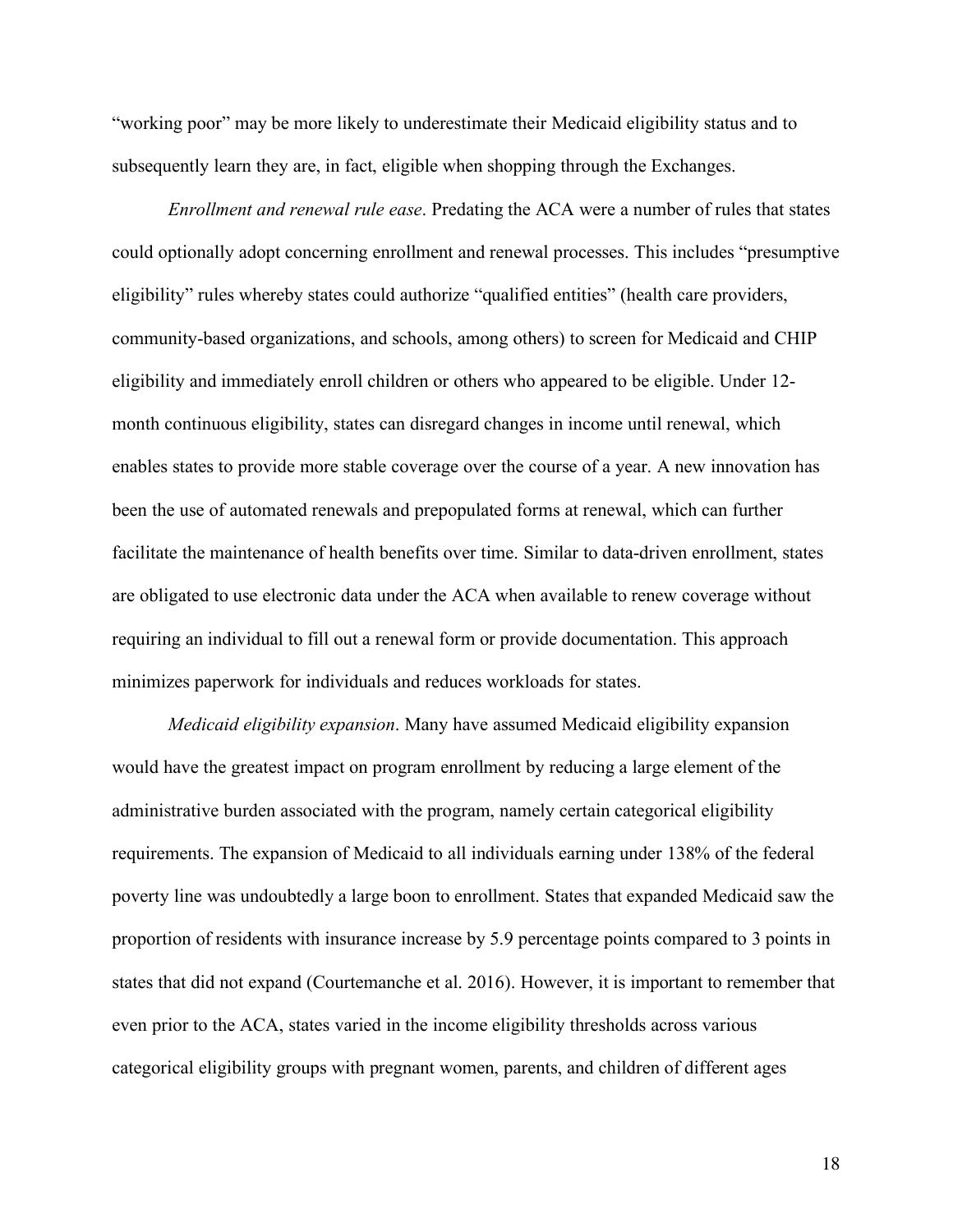subject to different thresholds. In addition to adjusting eligibility for non-parents, states were able to adjust their eligibility thresholds for other groups. Accordingly, we treat eligibility thresholds primarily as a control variable to tease out the impact of other behaviorally-informed changes to enrollment and renewal processes, though normalizing eligibility thresholds may also constitute a rule-simplification.

Using data collected by the Kaiser Family Foundation, we generate a time-series index that captures changes in implementation of the Affordable Care Act over the period 2008-2017. The index captures changes in the three major categories of enrollment and renewal process simplification, including online access, automation of eligibility decisions via the Exchanges, and enrollment and renewal burden easing while adjusting for changes in income eligibility for categorical eligibility groups across states. We ask what effect state choices to adopt simplified enrollment and renewal procedures in Medicaid and CHIP over 2008-2017 have had on program participation rates overall and by categorical eligibility group.

Cumulatively, this research contributes to expanding our understanding of how administrative burden affects citizens' experience of the state and brings together several different strands of literature on social policy, administrative burden, behavioral economics, and bureaucratic politics. We argue that while the US safety-net has been politically constructed in a manner that views welfare as an option of last resort and places emphasis on restricting access to public service provision by enacting a dense web of administrative rules that must be carefully navigated by both clients and case workers, recent changes precipitated by the Affordable Care Act have moved social policy in a less restrictive direction. In doing so, it builds on earlier work examining changes to Medicaid enrollment and renewal rules occasioned by the implementation of the SCHIP program (Kronebusch and Elbel 2004).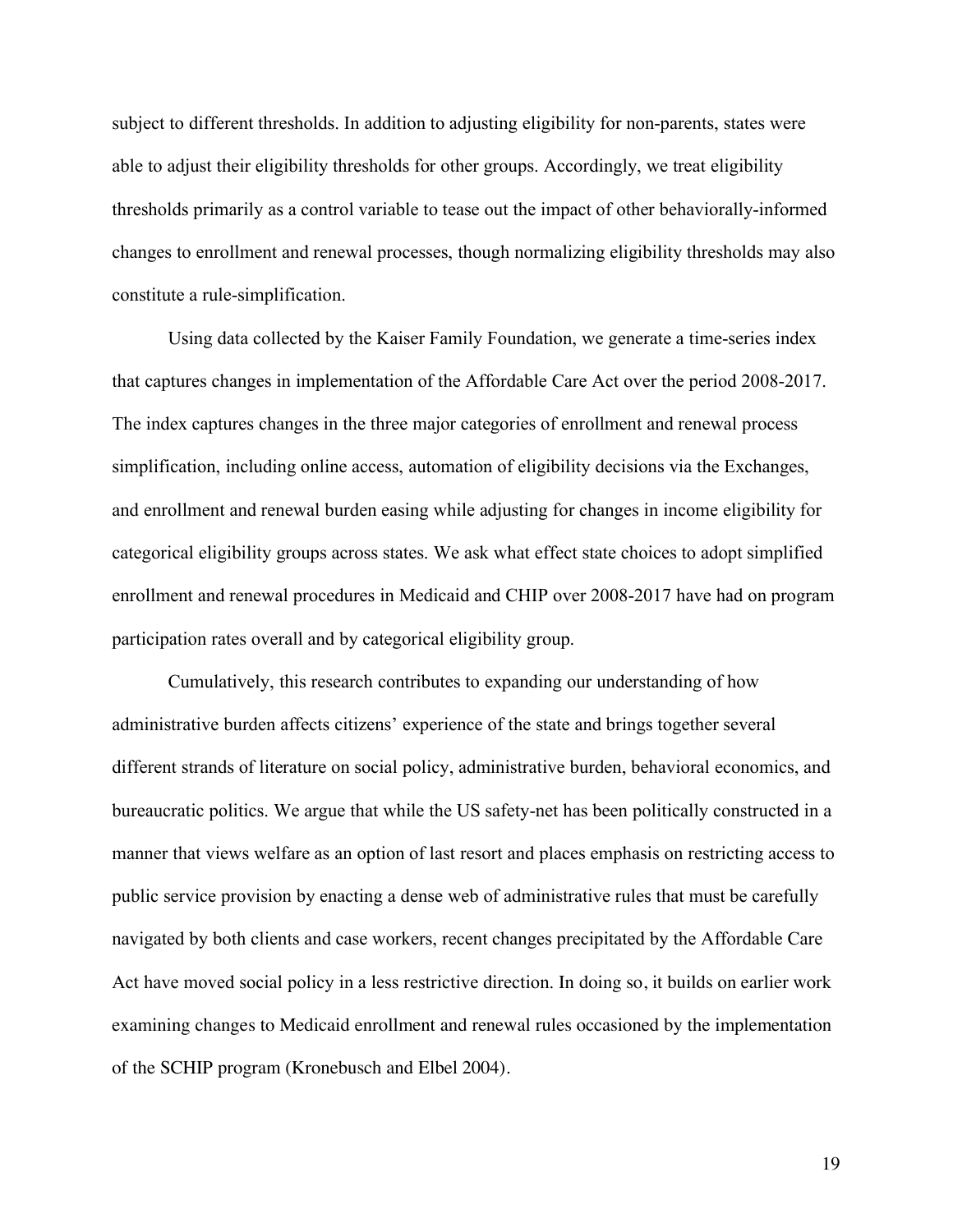#### **Methods**

 $\overline{a}$ 

We run two-way fixed effects models with state-level data on Medicaid/CHIP enrollment between 2008-2017 to examine the role of reductions in administrative burden occasioned by the Affordable Care Act in increasing program enrollment rates adjusting for other factors associated with increased enrollment. Below we describe our data sources and approach in more detail.

*Dependent variable: Medicaid/CHIP enrollment rate (logged)*. We examine changes in enrollment in Medicaid overall and stratified by children and adults. We use aggregate, annual data on the proportion of the total population as well as adults (age 19-64) and children  $($ enrolled in Medicaid/CHIP publicly available through the Census Bureau. The estimates we access are derived from the American Community Survey and cover the years 2008-2017.<sup>1</sup> As states vary in the proportion of the population that may be eligible given differences in incomes across states, we divide the proportion of the population on Medicaid/CHIP by the proportion of the population that is below 400% of the federal poverty level (FPL) for children/overall and 200% FPL for adults. We select these income thresholds as the denominator because it represents the maximum income levels that qualifies children for CHIP and pregnant women across all state years respectively. This produces an estimate of the proportion of individuals living below 400%/200% FPL that are enrolled in Medicaid, which can allow us to see broadly how Medicaid is reaching low- and moderate-income households. We logged the variable to correct for skewness and facilitate interpretation.

<sup>1</sup> The state-level estimates of aggregate Medicaid/CHIP coverage are provided in a spreadsheet and can be accessed at this weblink: https://www.census.gov/library/publications/2016/demo/p60-257.html. The spreadsheets we used are entitled "HIC-4. Health Insurance Coverage Status and Type of Coverage by State--All Persons: 2008 to 2017"; "HIC-5.Health Insurance Coverage Status and Type of Coverage by State--Children Under 19: 2008 to 2017"; "HIC-6.Health Insurance Coverage Status and Type of Coverage by State--Persons Under 65: 2008 to 2017"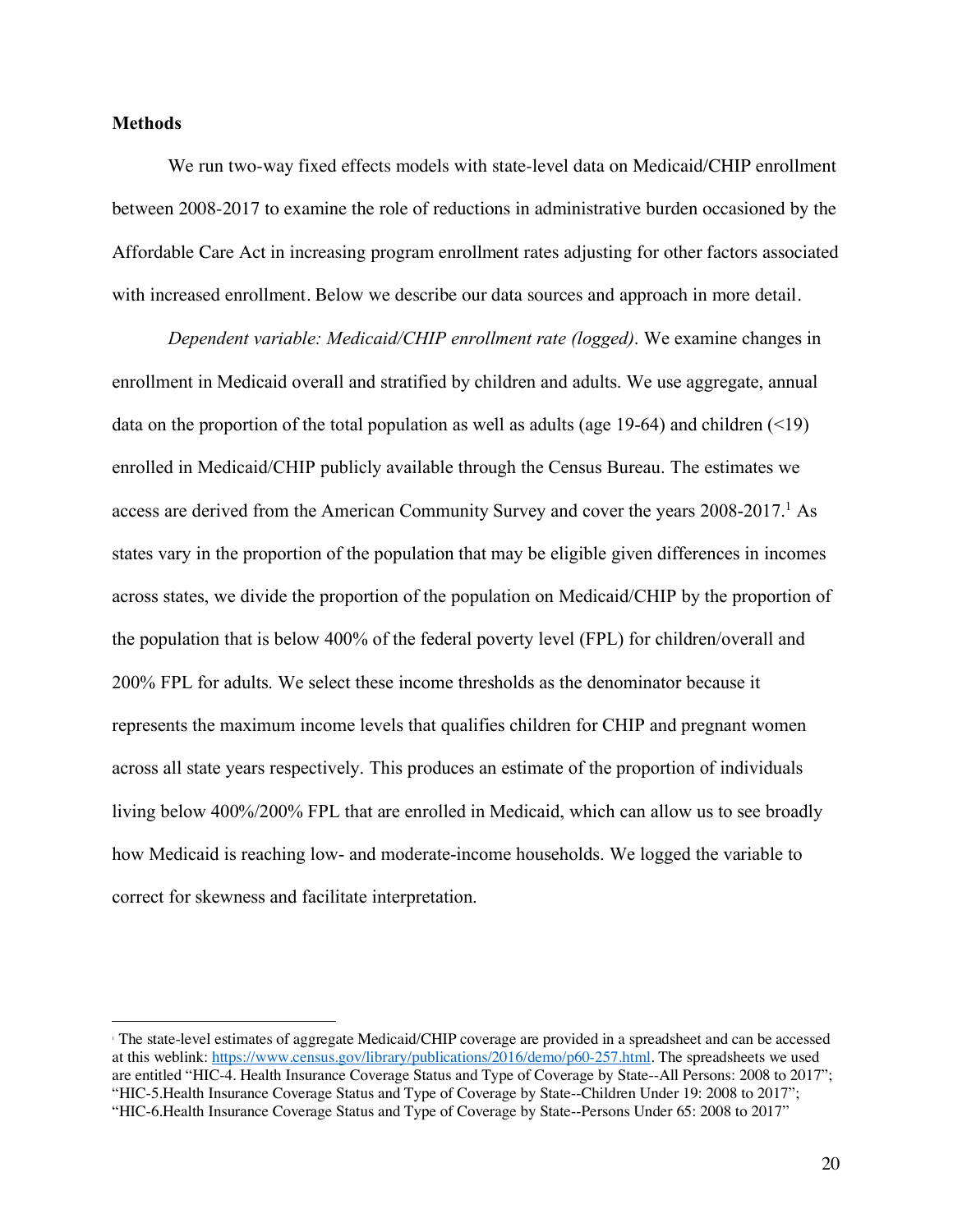While we break out Medicaid participation by different categorical eligibility groups, we are hypothesizing broad spill-over effects from the various changes in insurance access driven by the ACA (Cutler and Gruber 1995; Kronebusch and Elbel 2004; Haley et al. 2018). While the Medicaid expansion (expanding Medicaid eligibility to 138% FPL for able-bodied adults without dependents), should primarily increase participation in this categorical eligibility group, reductions in administrative burden are generally targeted towards either adults or dependents but not both. For instance, certain presumptive eligibility and express lane eligibility apply solely explicitly to children, while other provisions apply to adults. For this reason, we examine enrollment rates separately and hypothesize a larger administrative easing-induced increase in enrollment among adults compared with children who already had more provisions that increased their probability of enrollment.

On the other hand, we might expect spill-over effects from rules geared towards adults on child enrollment. For instance, the development of Exchanges arguably brought broad-based, wide-spread attention to health insurance coverage. Millions of people across the country checked their eligibility for subsidized private health plans in addition to Medicaid. According to HealthCare.gov, over 4.25 million people visited the Federal website created by the Affordable Care Act) in September of 2018 alone. 2 We therefore hypothesize that this surge in attention to insurance coverage may have led a broad set of individuals, including those who did not previously know their eligibility status, nor the status of their children, to check their eligibility, and, if eligible, to enroll in the program. This surge should be greater in states that eased their administrative burden more. While we are measuring both Medicaid and CHIP enrollment, as a shorthand, we will simply use the term "Medicaid" enrollment throughout the manuscript.

 $\overline{a}$ 

<sup>&</sup>lt;sup>2</sup> See here: https://www.similarweb.com/website/healthcare.gov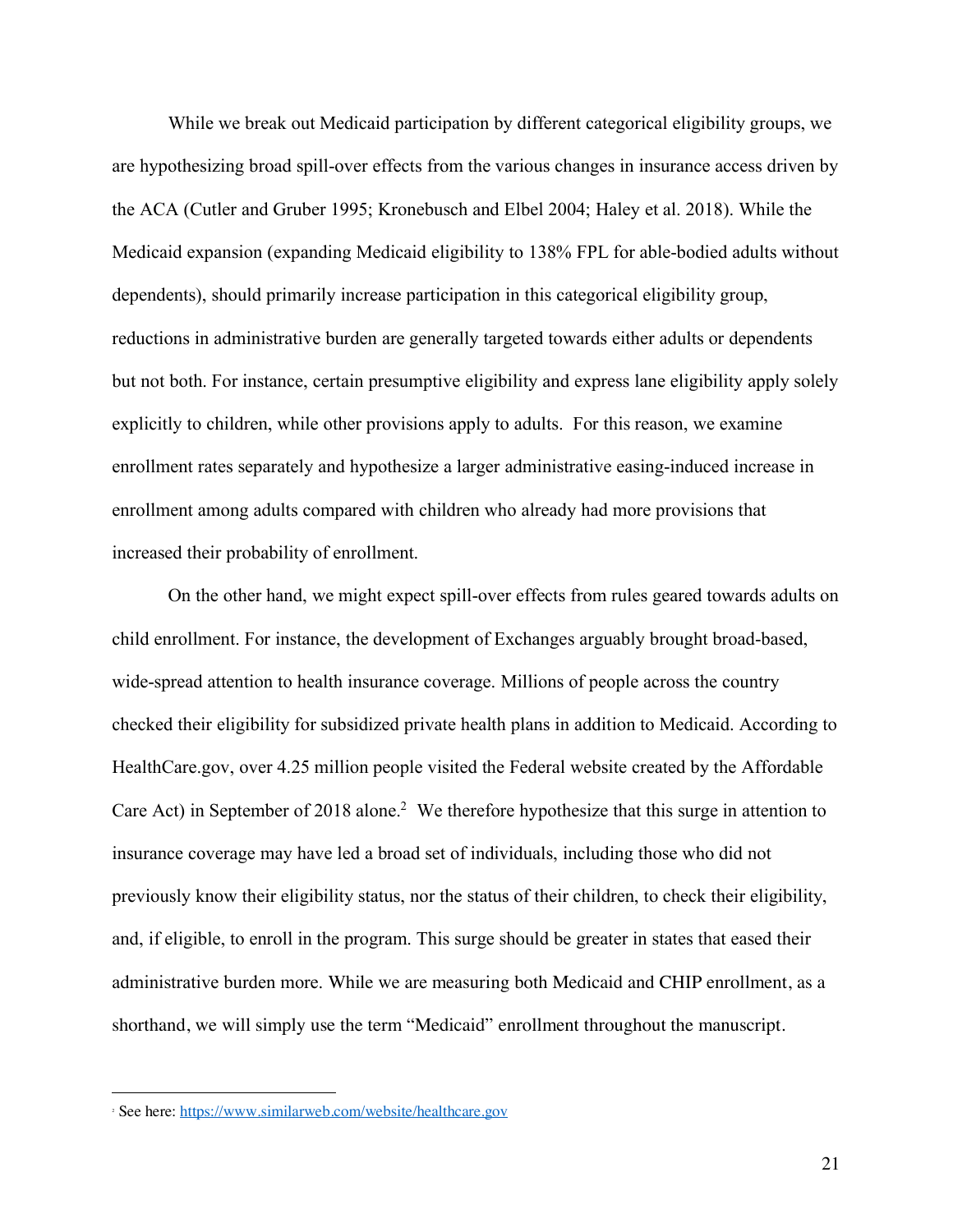*Independent variable(s): Administrative easing index and sub-indices*. To capture what we refer to as "administrative easing," we generated a composite index comprised of the four major categories of enrollment and renewal ease that vary across states described above: 1. Real time eligibility; 2. Digital access;; 3. Enrollment ease; and 4. Renewal ease. Table 1 outlines how we have categorized different rules across the four dimensions and coded each variable. All variables were coded such that a rule that facilitated greater ease and reduced the cognitive burden of signing-up for Medicaid received a score of 1 and a state not adopting such reforms received a score of 0. Each variable was summed and averaged to produce a score ranging from 0 to 1. A state receiving a score of 1 in a given category would signify that they have adopted all possible administrative easing reduction strategies and a zero would mean that the state did not adopt any strategies. Each sub-index was then summed to produce an overall index capturing the extent of implementation of administrative easing. In a further sensitivity analysis, we also created separate dimensions for child versus adult enrollment and renewal rules as certain rules are more pertinent to adults while others are more pertinent to child enrollment. We ran models with the disaggregated enrollment and renewal rule indices. The results of these models are summarized in the Statistical Appendix). However, we preferred the models that did not disaggregate enrollment and renewal rules by categorical eligibility group because this exercise revealed that conceptually it is not so easy to separate the effects of rules as they pertain to one group from another. Some rules like the ability to apply by telephone or asset tests may equally discourage people from checking their own status as well as the status of their children. Moreover, because most benefits are accessed by a family unit, changes in rules pertaining to one group may have impacts on the other group. For instance, it stands to reason that if someone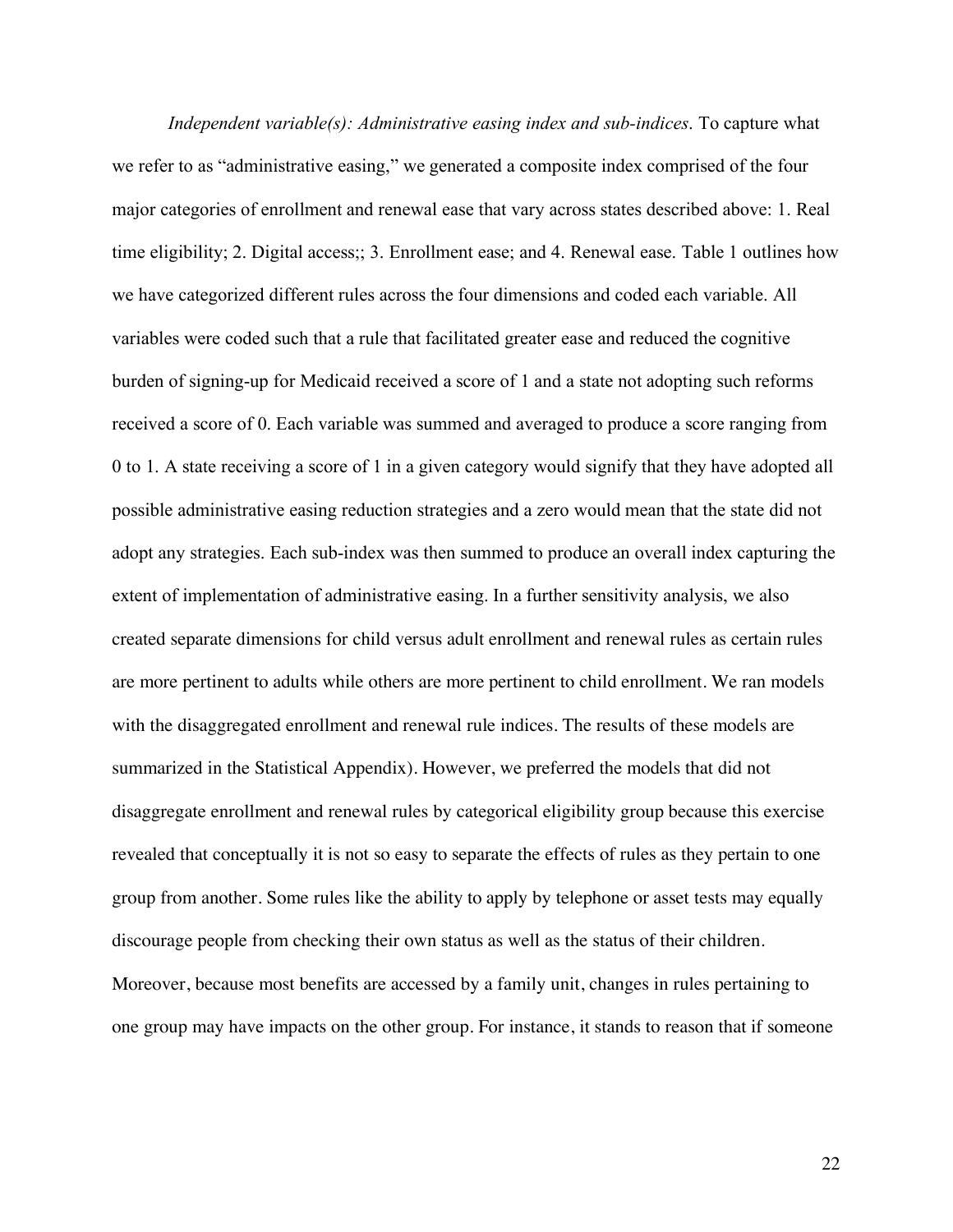is checking their own eligibility, this might spur them to also check the eligibility of others in their family unit in a way they would not have otherwise done.

*Control variables*. We adjusted for several time varying variables that may have also been changing over our timeframe, including state poverty rate, unemployment rate, and Gross State Product (GSP) per capita. Additionally, we adjust for a measure of *income eligibility threshold generosity*. Income eligibility thresholds for each categorical eligibility group (i.e., parents, pregnant women, children under 18) were obtained from the Kaiser Family Foundation for each state year. Thresholds were divided by the maximum value (i.e., for children, out of 400% FPL) to create a proportion of the maximum. All threshold indices were averaged to create a total income eligibility index for all categorical eligibility groups. Non-parents were treated as 0 prior to the adoption of the ACA. In sensitivity analyses, we adjust for an additional set of controls including percent Hispanic, SNAP and TANF eligibility rules and state ideology. The results are quite stable but contain more missing values so we retain the more parsimonious models as the main results. Table 2 presents summary statistics of the index and other measures.

*Analysis*. We first run descriptive statistics and bivariate regression analysis with each predictor variable separately. To illustrate intuitively the relationship between administrative easing and program enrollment, divided states into even terciles representing high, medium, and low implementer states and assessed change in enrollment proportions in each category of states over our time-period (see Graph 1). We then ran two-way (state and year) fixed effects models with clustered standard errors to assess the impact on change in administrative easing scores on change in enrollment rates over time. All predictors were lagged by one year to account for the implementation timeline. We undertook multiple sensitivity analyses including using no lag, an unlogged dependent variable, as well as entering different sets of controls. We also tried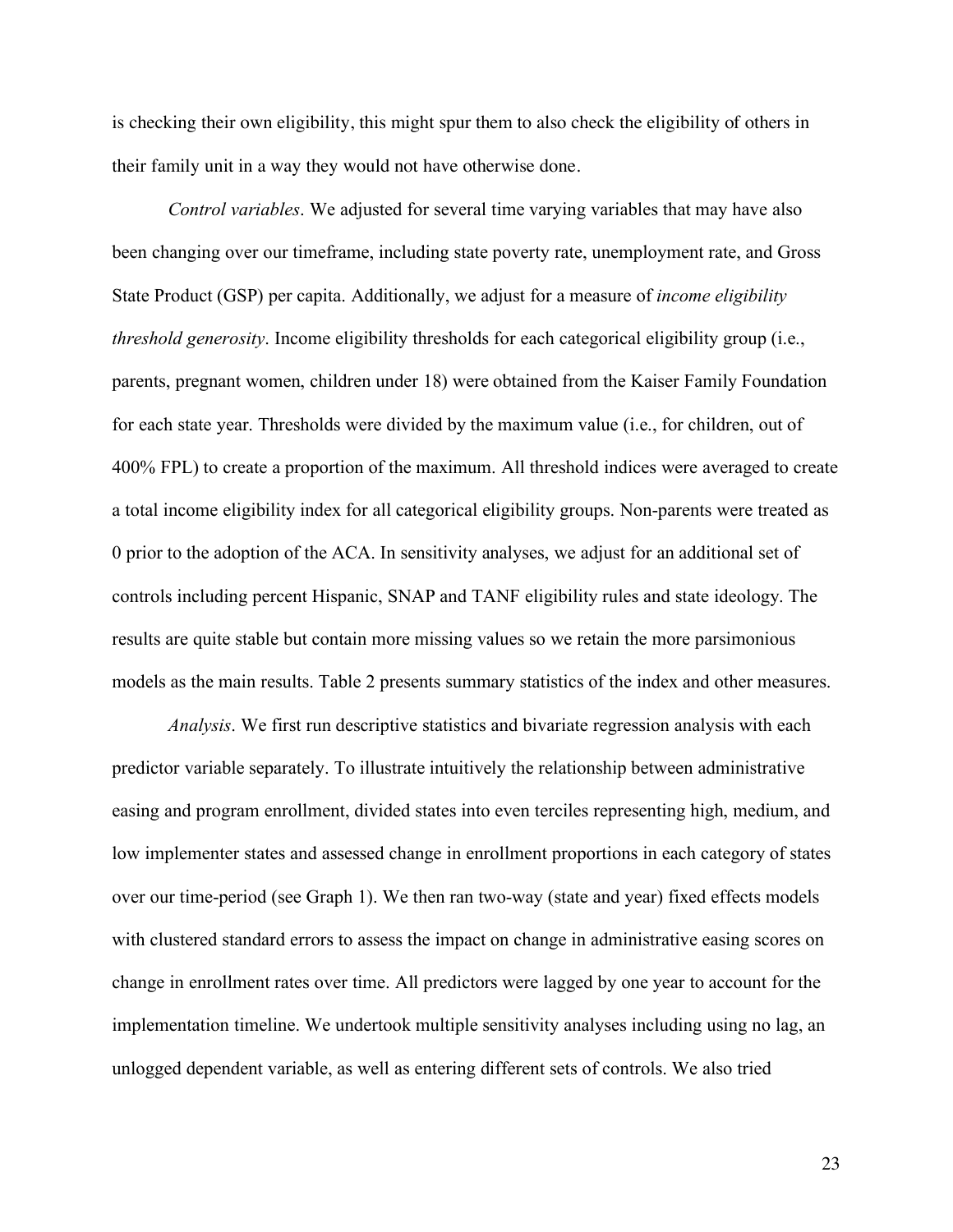reorganizing the dimensions in different ways (disaggregating by different categorical eligibility groups, etc.). The results were quite stable and produced similar results to our preferred models.

#### **Results**

The most aggressive states in terms of administrative easing were Colorado, New York, Pennsylvania, and South Carolina; the least were Tennessee, Alaska, Illinois, and Georgia. No state adopted every possible reduction strategy (see Table A1). Tennessee was the only state that failed to adopt an online enrollment system in 2014, which partly contributed to its low overall Administrative Easing score. Texas and Maryland adopted every Digital Choice Architecture easing option.

Graph 1 summarizes change in the proportion of the population enrolled in Medicaid by high, medium, and low administrative easing implementation states. Low implementation states already had a higher proportion of the population enrolled in Medicaid compared with high and medium implementation states. However, high implementation states saw a larger increase in enrollments over the period compared with low and medium implementers. This was especially the case for adults where high implementers saw a particularly steep rise in enrollments.

Table 2 shows descriptive statistics of the sample and Tables 3 and 4 show the results of bivariate and multi-variate fixed effects models respectively. In bivariate analyses, all measures of administrative easing significantly predicted increased enrollment (Table 3). While increases in income eligibility thresholds predicted the greatest increase in enrollment (coef=1.84,  $p<0.01$ ), all administrative easing variables also predicted higher enrollment (Table 3). In the multivariate models, adjusting for other rule changes and income eligibility thresholds, some administrative easing variables lost significance including digital access and renewal easing.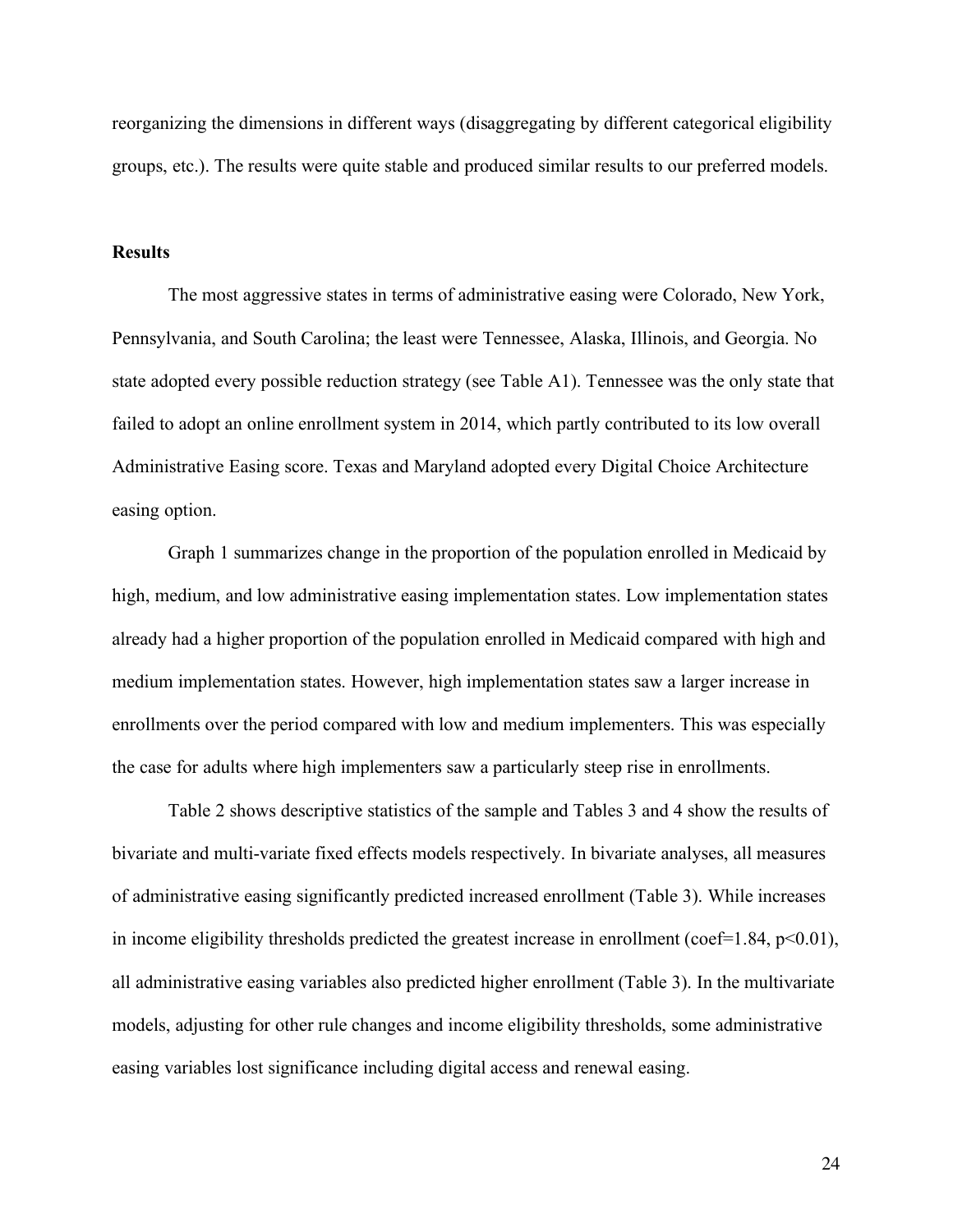However, even adjusting for the change in Medicaid eligibility thresholds, real time eligibility, and enrollment burden easing were each associated with increases in program enrollment overall and for both children and adults (Table 4, All). Disaggregating by adult and child enrollments, however, reveals that more of the association between administrative burden reductions and enrollments was driven by child enrollment. Enrollment burden easing was associated with increased enrollments in adults only at the 90% confidence level. Moreover, in sensitivity analyses in the Appendix, we find that rules pertaining to child enrollment were associated with increased enrollments of children but not adults.

Overall, moving from the least to most generous state in terms of the implementation of implementing real time eligibility was associated with a 2 percent increase in the predicted Medicaid participation overall, holding everything else constant (coef.=0.02,  $p<0.01$ ) and an 8 and 11 percent increase for children and adults respectively. Enrollment rule easing was associated with a 3 percent increase in enrollment (coef.= $0.03$ ,  $p<0.05$ ) and was more impactful on child enrollment than adult enrollment. Renewal easing and digital access had no impact on enrollment adjusting for other measures.

#### **Discussion**

Administrative burden is believed to be a significant barrier to program enrollment. While the Medicaid expansion is perhaps the best-known change precipitated by the ACA—one believed to have contributed the most to the nearly 20 million Americans who gained insurance coverage post-ACA—a number of other lesser known reforms may have also contributed significantly to uptake by reducing the cognitive burden required to sign-up for coverage. Relatively minor changes to the "choice architecture" that occurred over this period include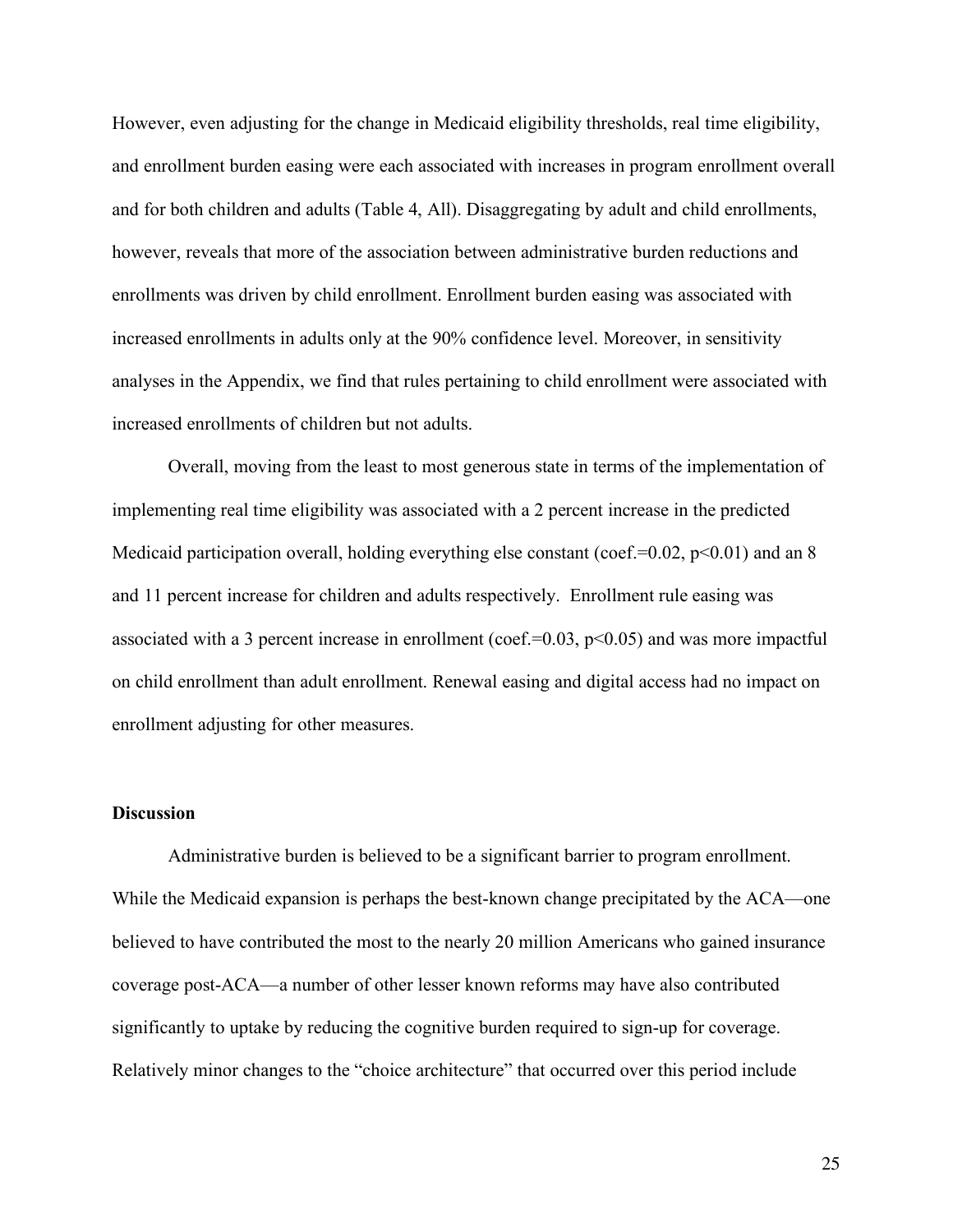reducing the amount of paperwork by enabling automatic enrollments, prefilled forms, information from other programs to confer eligibility, and enhanced online capabilities. We examined the effect of variations in these reforms on Medicaid enrollments and find evidence that states that have adopted more administrative easing strategies have seen a higher increase in enrollments over time even accounting for changes in income eligibility.

In particular, rules that ease the cognitive burden associated with enrollment, including receiving real time eligibility decisions in <24 hours, and a variety of changes in enrollment rules (including presumptive eligibility, express lane eligibility based on other program determinations and reduced wait times), cumulatively had a significant and substantive effect on enrollments. Based on predictions related to procrastination, inertia, and general cognitive ease, we believed and found evidence that such "nudging" strategies would likely impact enrollment apart from simply making people categorically eligible based on their income.

However, other variations in state implementation of administrative easing that we believed should have direct effects on enrollment did not. This included enhanced digital access, which refers to features such as whether or not an individual can apply for Medicaid online, whether an application can be stored online, whether individuals can access the account using a smart phone, whether an App is available, etc. Given that evidence on the digital divide suggests that smart phones/devices act to bridge digital gaps between rich and poor and race-ethnic groups (Perrin 2017), we were expecting smart phone access to play a more central role in increasing enrollment, but we did not find support for this. It may be that applicants unfamiliar with the process still require in-person assistance, especially in states not implementing real time eligibility. The consistent significance of real time eligibility in predicting enrollment suggests that ego depletion and inertia may be a major underlying reason for otherwise eligible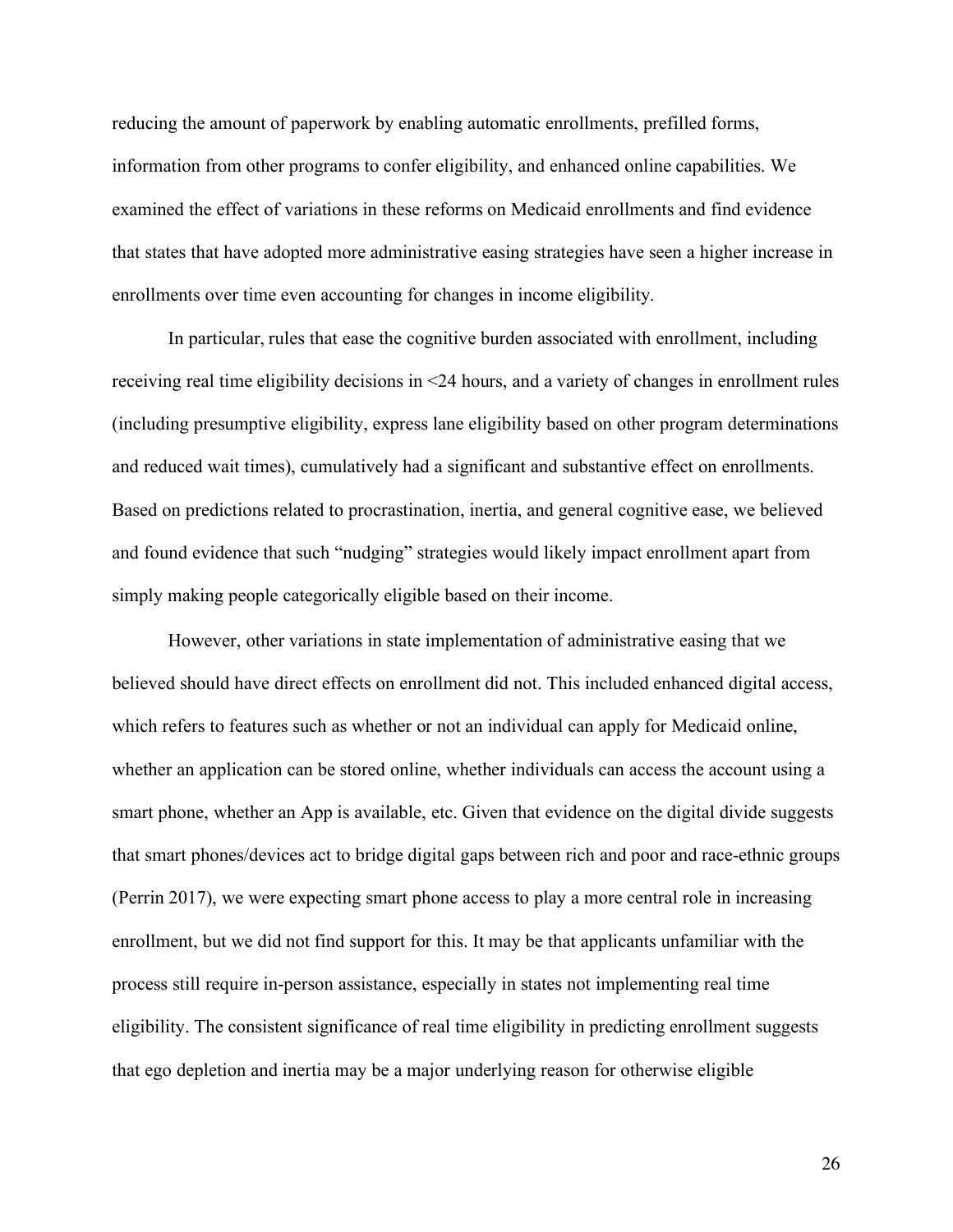individuals' failure to enroll in Medicaid. Real time eligibility refers to the ability of individuals applying online through a state Exchange to determine their eligibility right away, often by submitting self-attestation of income, which can later be administratively verified. Case studies from Colorado and Washington suggest that the successful implementation of real-time eligibility and automated renewal systems was very beneficial for consumers, allowing them to obtain coverage more quickly and easily (Wishner et al, 2018).

However, the easing of burdens associated with the renewal process (as opposed to initial enrollment), did not significantly impact enrollments after accounting for other changes to the choice architecture. While much attention has been placed on getting people onto Medicaid, less attention has been paid to the onerous processes associated with staying enrolled and how this might smooth access to insurance over time. This finding may reinforce the notion that many of the barriers to gaining access to Medicaid arise on the front-end of seeking out enrollment in a public program (e.g., stigma, onerousness).

While we hypothesized that we would see stronger effects of reductions in administrative burden on adults, in fact we saw the reverse. The effect of these burden reductions were more pronounced in child enrollment. We believe this lends credence to the idea that while eligibility thresholds are more generous for children, in fact, they under-participate largely owing to the administrative burden required to sign up, the effects of which accrues primarily to parents. Reductions in administrative burden therefore did not only serve to increase enrollments among those gaining access to coverage for the first time, but also served to increase enrollments in groups that were not specifically the targets of the ACA- i.e., children. As most benefits are accessed by a family unit, it stands to reason that if someone is checking and discovering his/her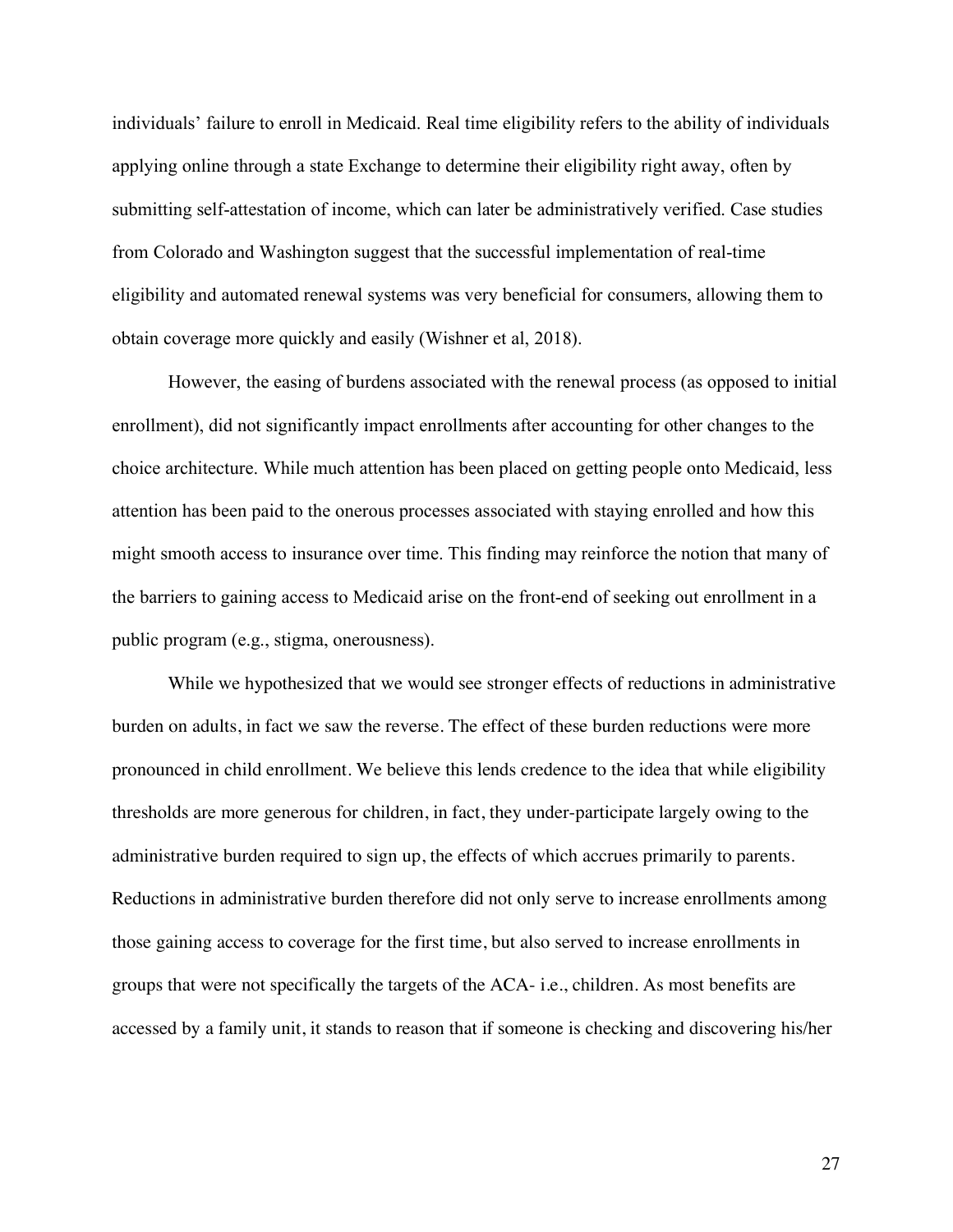own eligibility, this might spur them to also check the eligibility of others in their family unit, leading to a higher probability of discovering one's eligibility status.

While we found significant effects of relatively minor changes to the choice architecture on enrollment, there may also be other less tangible ways that the changes to Medicaid enrollment procedures have impacted program uptake that relate more broadly to the themes raised in the introduction concerning the social construction of target groups and representative and street-level bureaucracy theories. While critics of digital automation of eligibility decisions have raised concerns about how these detached processes may remove discretion in ways that could be harmful to potential program beneficiaries (Eubanks, 2017), these trepidations may underestimate the broader barriers to public program enrollment endemic in the context of liberal welfare states such as the US. It is a well-known statistic that a large majority of Americans consider themselves "middle-class" even though the data do not bear this out. Many individuals may perceive themselves as ineligible or may not want to consider themselves eligible for public assistance. Prior to the enactment of the health care Exchanges, many individuals had to actively engage with burdensome administrative processes in order to determine their eligibility for Medicaid. While certain steps taken (e.g., CHIPRA) prior to the ACA helped normalize enrollment processes (such as the use of presumptive eligibility), the adoption of the Exchanges with the ability of users to inadvertently check their status and receive real-time eligibility determinations may have served to recruit a new set of eligible non-participants that otherwise would not be captured. Moreover, while the digital environment may lessen administrative discretion to a degree, streamlined rules and procedures also remove administrator bias in a way that may be beneficial to certain groups.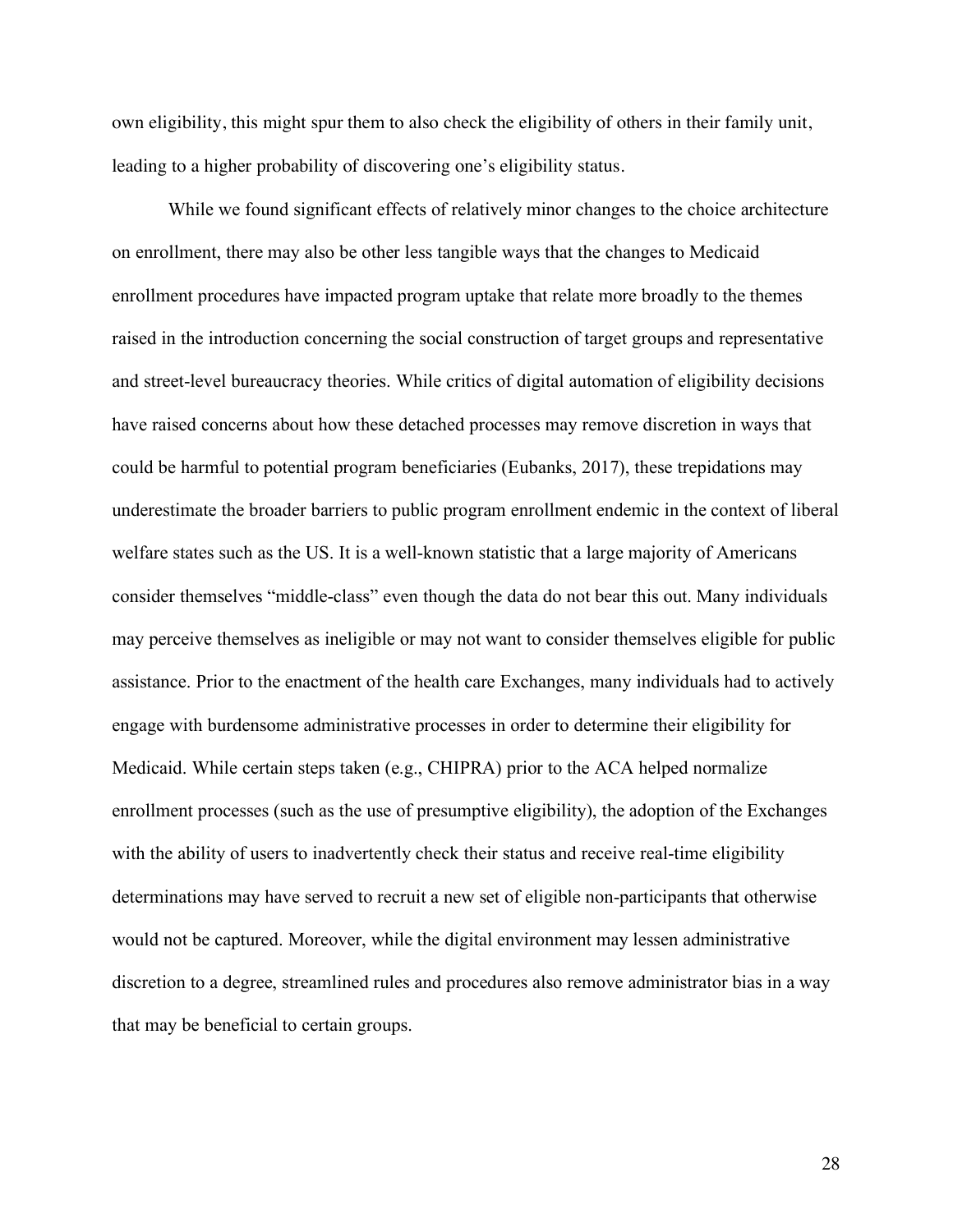In terms of advancing theory on administrative burden more broadly, we believe this study reinforces the Heinrich's entreaty to "broaden the conceptual framing of administrative burden and extend its empirical investigation beyond concerns about access to and efficiency of public services to questions of individual and societal impacts" (2015: 403). Our findings also reinforce Herd and Moynihan's (2018) observation that burdens are both consequential in that they affect citizen outcomes and that they are distributive in that they do not affect all citizen outcomes equally. When it comes to social policy, programs targeting those at the lower end of the income distribution face a greater degree of administrative burden. Though beyond the scope of this study, our findings illustrate how administrative burdens send signals regarding the level of trust that government has in its citizens and who is deserving/underserving of benefits, which has implications for policy feedback in terms of citizens perceptions of the state (Michener, 2018). This is reflected in the fact that, as a consequence of the ACA normalizing and expanding access to public health insurance and reducing enrollment burden and stigma, Medicaid is increasingly being seen as on par with other universalistic social policies (Grogan and Park 2018)—a trend with broader implications for social policy.

*Limitations*. While we have tried to be as thorough as possible in our analysis, there are several ways the study could be further strengthened. First, in an ideal world we would be able to look at this question over an even longer time span. Our data on Medicaid enrollment only goes up to 2017 even though we have more recent data on program rules. Examining this question over a longer time frame could increase our confidence in the results and the power in the analysis.

A second caution is that the use of fixed effects, while aiming to isolate the impact of a change in policy on a change in outcome, also limits inferences to states in which there was no or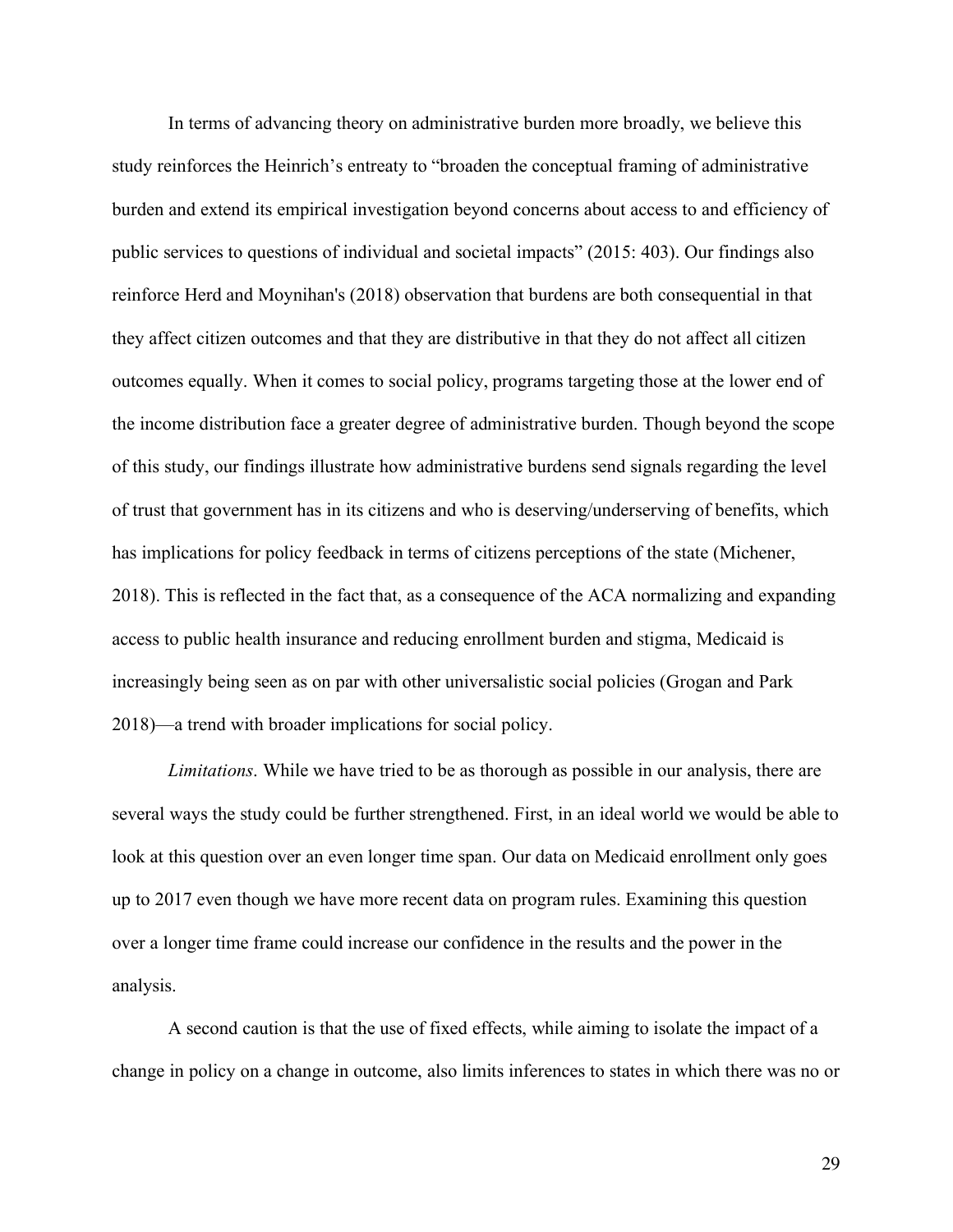few changes in administrative easing over this time period. Certain states changed little over or not at all over this time period. We have tried to address this by including continuous measures that predate the adoption of the ACA and the implementation of the Medicaid expansion/Exchanges.

A third caution is that the precise timing of implementation of each of the administrative easing policies captured in the index cannot be assessed based on the data provided by the Kaiser Family Foundation. For instance, we know when there was a change in a variable from the previous year, but not exactly when during the year that the implementation occurred. Finally, there may be other program variables that were not captured as part of the index, though we have done a more thorough job than many studies accounting for the multiple changes occurring over this period and in response to the ACA legislation. Moreover, using aggregated indices of a wide variety of relatively minor rule changes, we are unable to detect which rules individually had the most impact on enrollment, though the bivariate analyses are instructive. Future research could try to tease out whether particular rules are especially burdensome, however, it may be the case that the interaction of burdens is more impactful than any one burden on its own.

A fourth caution is that simplification does not necessarily mean simple. While the Exchanges and enrollment rule simplification aimed at streamlining the process of enrollment, the process can still be quite overwhelming and confusing, both for individuals looking for subsidized plans on the individual market and individuals who might find that they are eligible for Medicaid.

#### **Conclusion**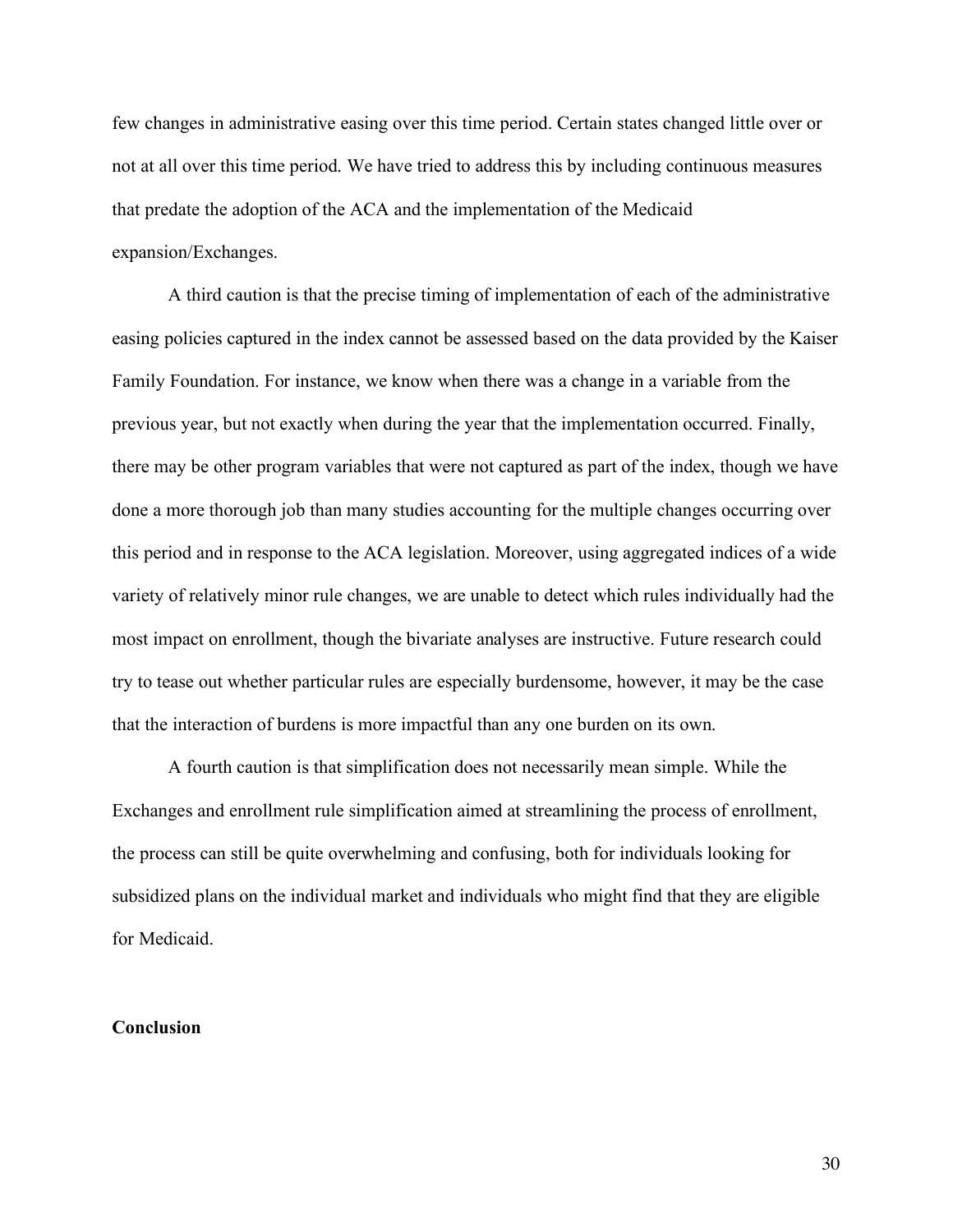In the US, a liberal welfare state, means-tested categorical eligibility programs such as Medicaid are generally cast in a negative light as vehicles for the (potentially) undeserving poor to free-ride off of the tax paying public. As a consequence, welfare enrollment processes have generally been designed to prioritize fraud reduction and with the assumption that people are ineligible until proven otherwise. Certain provisions of the ACA sought to reverse this assumption for Medicaid by encouraging states to ease the cognitive burden required to enroll in these programs. Insights from behavioral economics explicitly guided some of these efforts at administrative easing. We found that states that reduced the administrative burden required to enroll in these programs have seen higher increases in Medicaid uptake, even adjusting for the changes in income eligibility thresholds, suggesting that efforts to ease the cognitive strain associated with enrolling in public programs can improve participation.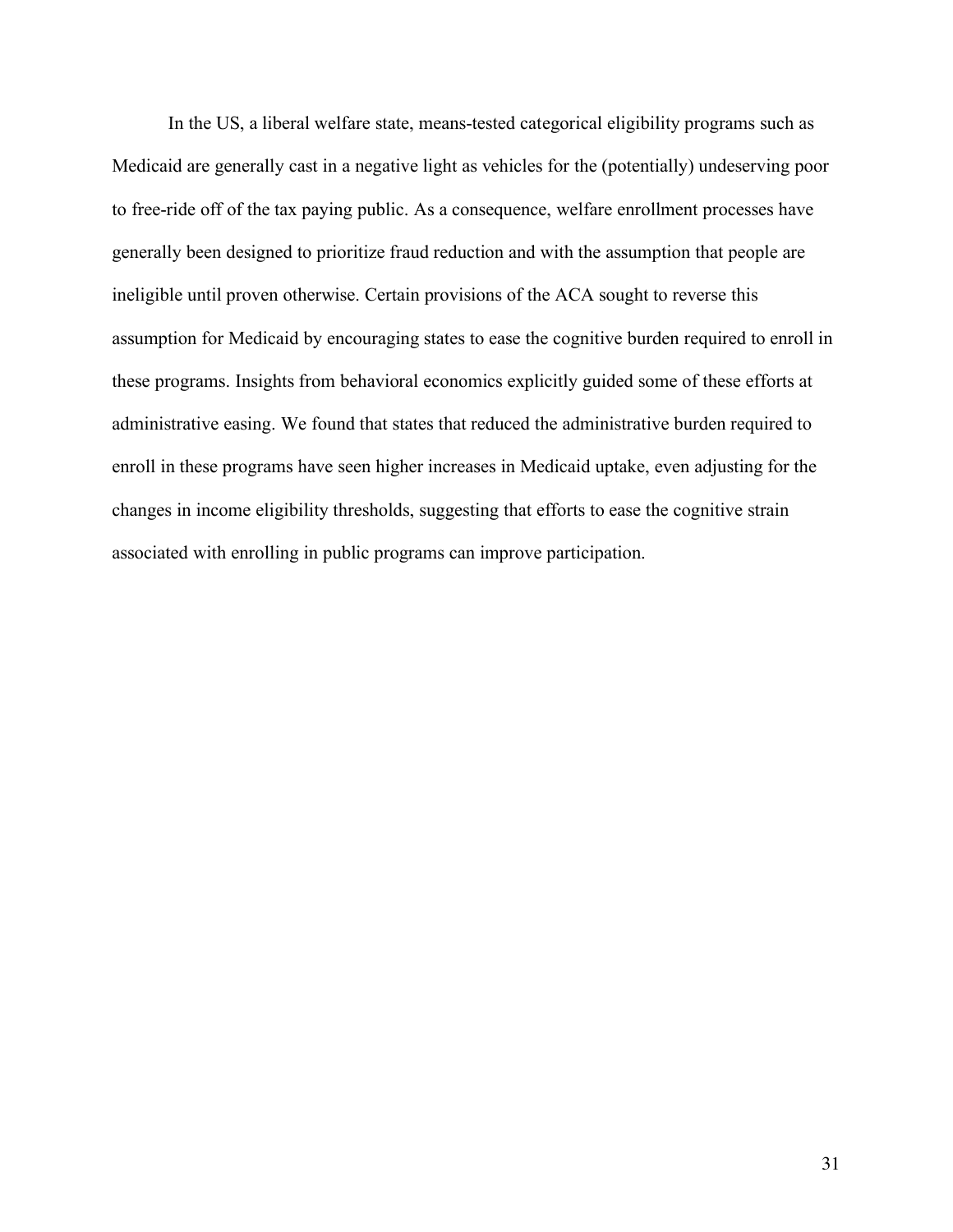# TABLES AND FIGURES

|                                                          | <b>Variable Name</b>             | <b>Definition</b>                                                                                | <b>Explanation</b>                                                                                                                                                                                                                    | Coding                                                                      |
|----------------------------------------------------------|----------------------------------|--------------------------------------------------------------------------------------------------|---------------------------------------------------------------------------------------------------------------------------------------------------------------------------------------------------------------------------------------|-----------------------------------------------------------------------------|
| Real Time<br>Eligibility<br>(proportion of<br>decisions) | real time elig dec               | The proportion of Eligibility<br>Determinations the state<br>makes in "real time" (<24<br>Hours) | A speedier determination process<br>should constitute less administrative<br>burden                                                                                                                                                   | $<$ 25%=.125; 25-<br>$50\% = 0.375$ ; 50-<br>$75\% = .625;$<br>$75\% = 875$ |
| Digital Access                                           | online application               | Medicaid Applications can be<br>submitted online at the state<br>level                           | Is an online application process<br>available for Medicaid? (as opposed to<br>only in person at a Medicaid office or<br>by phone)                                                                                                     | $1 = Yes$ ; $0 = No$                                                        |
|                                                          | online account                   | Individual can create an<br>online account for Medicaid                                          | If an individual can create an online<br>account that stores their info, this<br>should constitute a reduction in admin<br>burden                                                                                                     | $1 = Yes$ ; $0 = No$                                                        |
|                                                          | apply mobile device              | Online Application- Can be<br>completed and submitted<br>using a mobile device                   | If a person can submit a Medicaid<br>application on their smart device, this<br>should constitute less admin burden                                                                                                                   | $1 = Yes$ ; $0 = No$                                                        |
|                                                          | mobile friendly design           | Online Application- does it<br>have a mobile-friendly<br>design?                                 | If the online application on the mobile<br>device has a mobile friendly design, in<br>theory this will make applying on<br>one's phone easier                                                                                         | $1 = Yes$ ; $0 = No$                                                        |
|                                                          | mobile app avail                 | Online Application- is a<br>Mobile App Available?                                                | A designated mobile app that people<br>can use that is strategically designed to<br>ease the enrollment process=less<br>admin burden                                                                                                  | $1 = Yes$ ; $0 = No$                                                        |
|                                                          | access account mob device        | Online Account- Can be<br>accessed using a mobile<br>device                                      | The ability to access one's online<br>account on a mobile device should ease<br>admin burden by allowing users to<br>save information they have already<br>entered and return to the application<br>rather than having to start over. | $1 = Yes$ ; $0 = No$                                                        |
|                                                          | online account mob friend design | Online Account- is a Mobile-<br>Friendly Design used?                                            | An online account with a mobile<br>friendly design should make applying<br>on a mobile device easier.                                                                                                                                 | $1 = Yes$ ; $0 = No$                                                        |
|                                                          | online account mobile app avail  | Online Account- is a Mobile<br>App Available?                                                    | Is the online account available via a<br>Mobile App?                                                                                                                                                                                  | $1 = Yes$ ; $0 = No$                                                        |

Table 1: Summary of Medicaid Administrative Rule Coding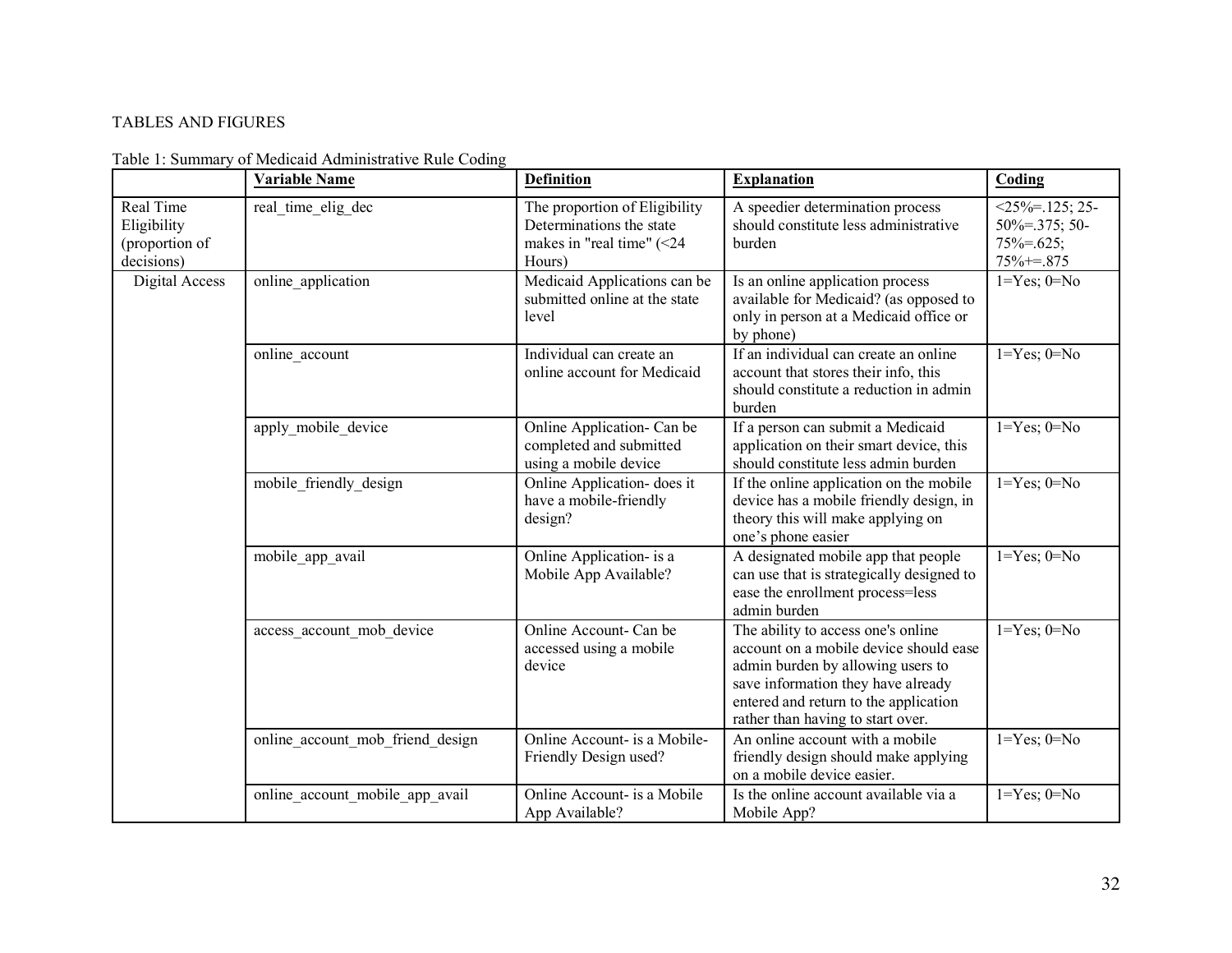| <b>Enrollment Ease</b><br>(Children) | Enroll wait length months           | Indicates whether the state has<br>eliminated the waiting period<br>to become eligible for<br>enrollment or impose a<br>waiting period.   | States may impose a waiting period to<br>become eligible for enrollment in<br>Medicaid (states range from 0-12<br>months)                                                                                                                                                                                                                                                               | $1-(# of)$<br>months/12) |
|--------------------------------------|-------------------------------------|-------------------------------------------------------------------------------------------------------------------------------------------|-----------------------------------------------------------------------------------------------------------------------------------------------------------------------------------------------------------------------------------------------------------------------------------------------------------------------------------------------------------------------------------------|--------------------------|
|                                      | Enroll Elim F2F Int SSP Medicaid    | Eliminates requirement of a<br>face-to-face interview for<br>enrollment                                                                   | Federal law does not require face-to-<br>face interviews at the time of<br>application or renewal in either<br>Medicaid or CHIP. Requiring parents<br>who often lack flexibility to leave work<br>to appear in person to apply for or<br>renew coverage for their children<br>makes it more difficult for parents to<br>seek or retain that coverage.                                   | $1 = Yes$ ; $0 = No$     |
|                                      | Enroll Elim Asset Test SSP Medicaid | Indicates whether a state has<br>eliminated an asset or<br>resource test for Medicaid<br>eligibility or CHIP eligibility<br>for children. | States have long had the discretion<br>under federal law to not impose an<br>asset or resource test for Medicaid<br>eligibility. Asset tests not only reduce<br>the pool of people that might be<br>eligible by excluding individuals that<br>happen to be property owners from<br>accessing Medicaid, it can also imply<br>more paperwork to demonstrate a lack<br>of asset ownership. | $1 = Yes$ ; $0 = No$     |
|                                      | 12m cont elig Medicaid              | 12-Month Continuous<br>Eligibility for Children for<br>Medicaid                                                                           | States have an option to provide 12-<br>month continuous eligibility to<br>children, which enables them to<br>provide more stable coverage by<br>disregarding changes in income until<br>renewal.                                                                                                                                                                                       | $1 = Yes$ ; $0 = No$     |
|                                      | 12m cont elig SSP                   | 12-Month Continuous<br>Eligibility for Children for<br><b>SCHIP</b>                                                                       | States have an option to provide 12-<br>month continuous eligibility to<br>children, which enables them to<br>provide more stable coverage by<br>disregarding changes in income until<br>renewal.                                                                                                                                                                                       | $1 = Yes$ ; $0 = No$     |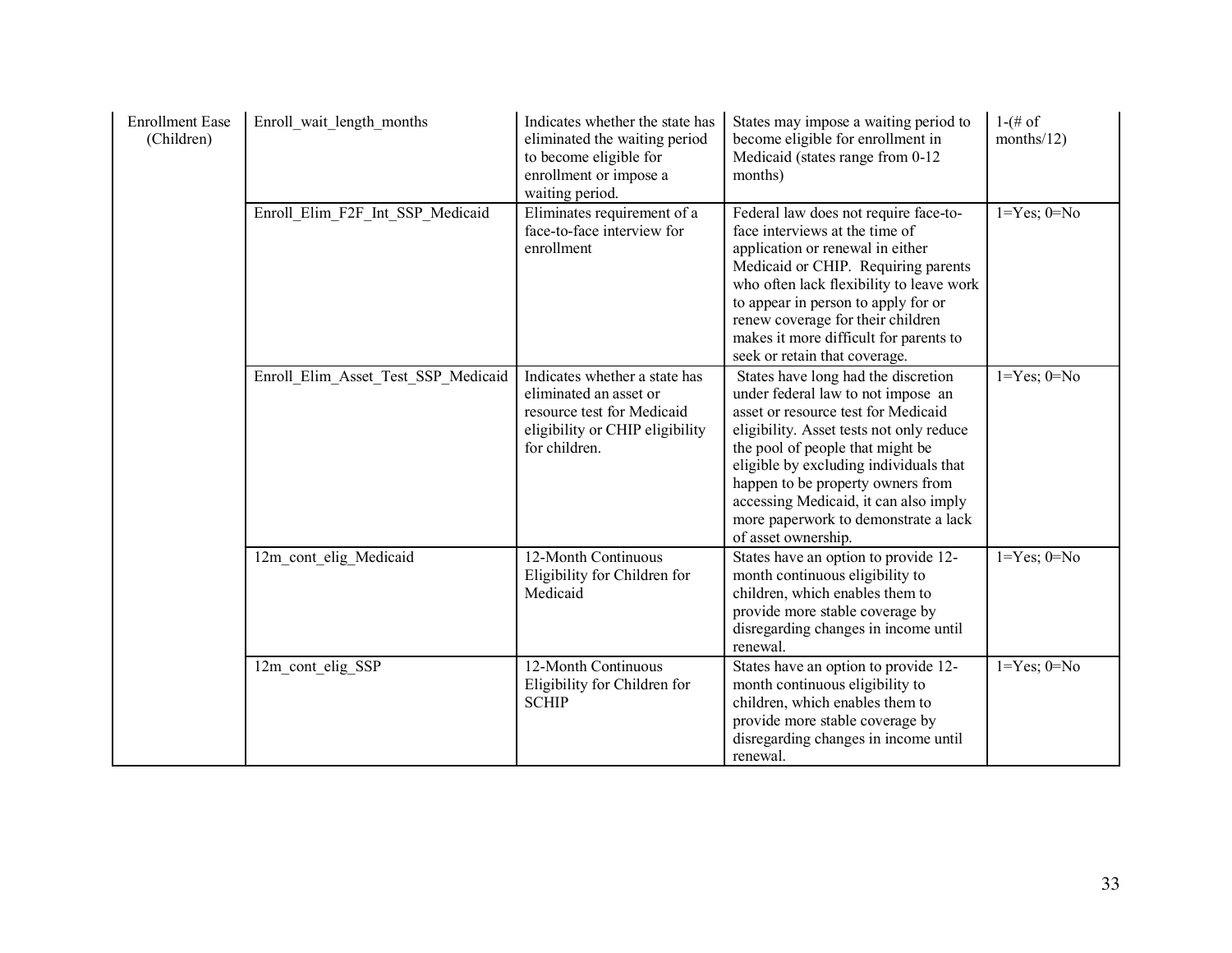|                                    | presump_elig_Medicaid             | Presumptive Eligibility for<br>Children's Medicaid                                                                | States can authorize "qualified entities"<br>-- health care providers, community-<br>based organizations, and schools,<br>among others -- to screen for Medicaid<br>and CHIP eligibility and immediately<br>enroll children who appear to be<br>eligible.                                                                                                                               | $1 = Yes$ ; $0 = No$ |
|------------------------------------|-----------------------------------|-------------------------------------------------------------------------------------------------------------------|-----------------------------------------------------------------------------------------------------------------------------------------------------------------------------------------------------------------------------------------------------------------------------------------------------------------------------------------------------------------------------------------|----------------------|
|                                    | presump_elig_SSP                  | Presumptive Eligibility-<br>Children's SCHIP                                                                      | States can authorize "qualified entities"<br>-- health care providers, community-<br>based organizations, and schools,<br>among others -- to screen for Medicaid<br>and CHIP eligibility and immediately<br>enroll children who appear to be<br>eligible.                                                                                                                               | $1 = Yes$ ; $0 = No$ |
|                                    | enroll express lane elig Medicaid | Express Lane Eligibility for<br>Children at Enrollment-<br>Medicaid                                               | Express Lane Eligibility (ELE) allows<br>states to enroll children in Medicaid<br>based on findings from other programs,<br>like SNAP.                                                                                                                                                                                                                                                  | $1 = Yes$ ; $0 = No$ |
|                                    | enroll express lane elig SSP      | Express Lane Eligibility for<br>Children at Enrollment -<br><b>CHIP</b>                                           | Express Lane Eligibility (ELE) allows<br>states to enroll children in CHIP based<br>on findings from other programs, like<br>SNAP.                                                                                                                                                                                                                                                      | $1 = Yes$ ; $0 = No$ |
|                                    | telephone application             | Medicaid applications can be<br>submitted by telephone at the<br>state level                                      | Can individuals apply by telephone for<br>Medicaid? (as opposed to only in<br>person at a Medicaid office)                                                                                                                                                                                                                                                                              | $1 = Yes$ ; $0 = No$ |
| <b>Enrollment Ease</b><br>(Adults) | Enroll Elim F2F Int Parents       | Eliminates requirement of a<br>face-to-face interview for<br>enrollment                                           | Same as for children-eliminates the<br>requirement of a face-to-face interview<br>to determine parents eligibility.                                                                                                                                                                                                                                                                     | $1 = Yes$ ; $0 = No$ |
|                                    | Enroll_Elim_Asset_Test_P          | Indicates whether a state has<br>eliminated an asset or<br>resource test for Medicaid<br>eligibility for parents. | States have long had the discretion<br>under federal law to not impose an<br>asset or resource test for Medicaid<br>eligibility. Asset tests not only reduce<br>the pool of people that might be<br>eligible by excluding individuals that<br>happen to be property owners from<br>accessing Medicaid, it can also imply<br>more paperwork to demonstrate a lack<br>of asset ownership. | $1 = Yes$ ; $0 = No$ |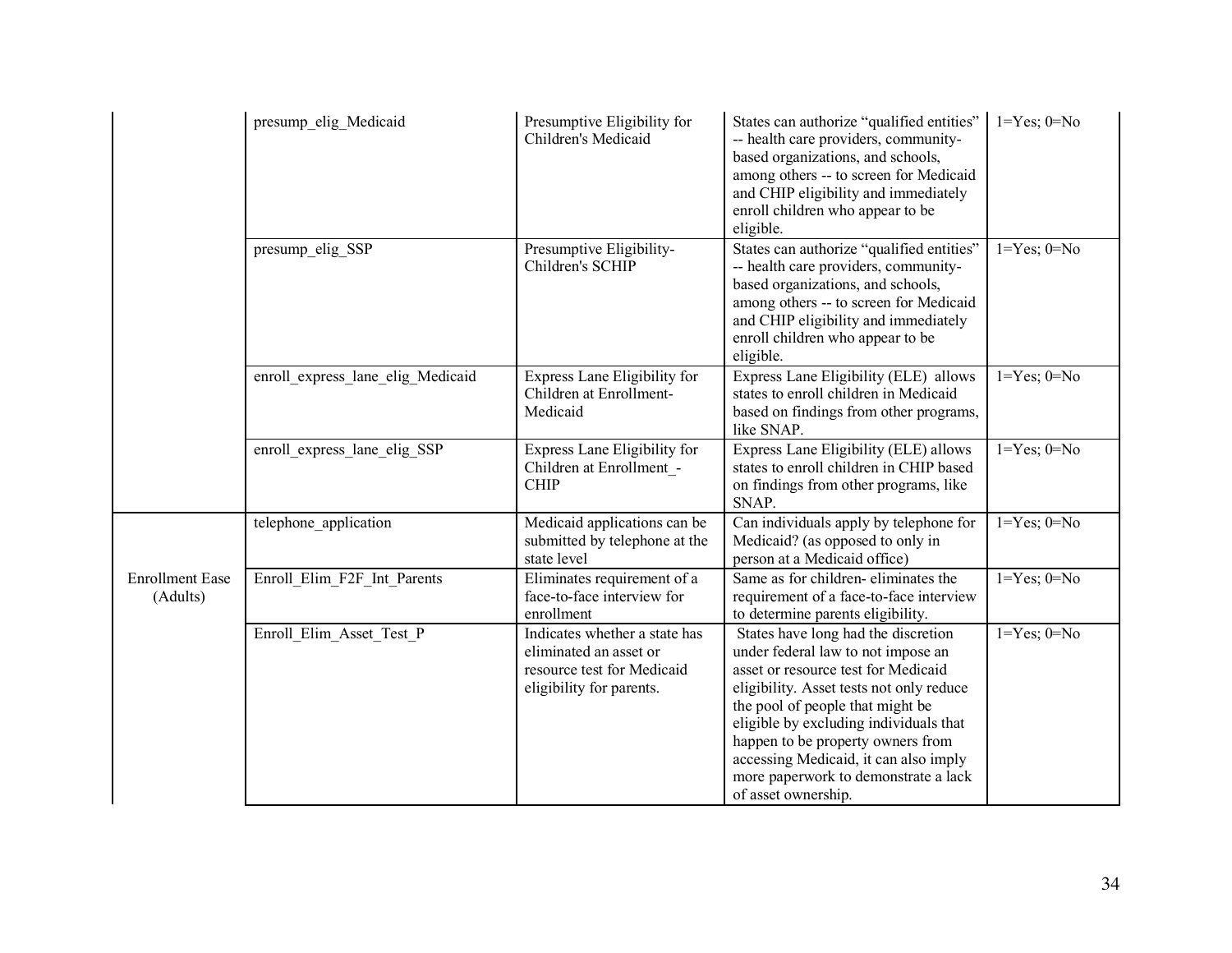|                            | presump elig PW               | Presumptive Eligibility for<br>Pregnant Women                                                                                                   | States can authorize "qualified entities"<br>-- health care providers, community-<br>based organizations, and schools,<br>among others -- to screen for Medicaid<br>eligibility and immediately enroll<br>pregnant women who appear to be<br>eligible.              | $1 = Yes$ ; $0 = No$     |
|----------------------------|-------------------------------|-------------------------------------------------------------------------------------------------------------------------------------------------|---------------------------------------------------------------------------------------------------------------------------------------------------------------------------------------------------------------------------------------------------------------------|--------------------------|
|                            | presump elig Parents          | Presumptive Eligibility for<br>Parents                                                                                                          | The ACA broadened the use of<br>presumptive eligibility to parents and<br>childless adults by allowing states that<br>use qualified entities to presumptively<br>enroll children or pregnant women to<br>extend the policy to parents, adults,<br>and other groups. | $1 = Yes$ ; $0 = No$     |
|                            | presump elig childless adults | Presumptive Eligibility-<br><b>Childless Adults</b>                                                                                             | The ACA broadened the use of<br>presumptive eligibility to parents and<br>childless adults by allowing states that<br>use qualified entities to presumptively<br>enroll children or pregnant women to<br>extend the policy to parents, adults,<br>and other groups. | $1 = Yes$ ; $0 = No$     |
| Renewal Ease<br>(Children) | renew no F2F SSP Medicaid     | Eliminates requirement of a<br>face-to-face interview for<br>enrollment                                                                         | Same description as for enrollment                                                                                                                                                                                                                                  | $1 = Yes$ ; $0 = No$     |
|                            | renew freq SSP Medicaid       | Measures the period in which<br>renewal/redetermination of<br>eligibility must occur<br>assuming state does not have<br>continuous eligibility. | Lower frequency of renewal<br>constitutes less administrative burden                                                                                                                                                                                                | $1-(# of)$<br>months/12) |
|                            | renew express lane Medicaid   | Express Lane Eligibility for<br>Children at Renewal for<br>Medicaid                                                                             | Express Lane Eligibility (ELE) allows<br>states to renew children in Medicaid<br>based on findings from other programs,<br>like SNAP.                                                                                                                               | $1 = Yes$ ; $0 = No$     |
|                            | renew_express_lane_SSP        | Express Lane Eligibility for<br>Children at Renewal for<br><b>SCHIP</b>                                                                         | Express Lane Eligibility (ELE) allows<br>states to enroll or renew children in<br>CHIP based on findings from other<br>programs, like SNAP.                                                                                                                         | $1 = Yes$ ; $0 = No$     |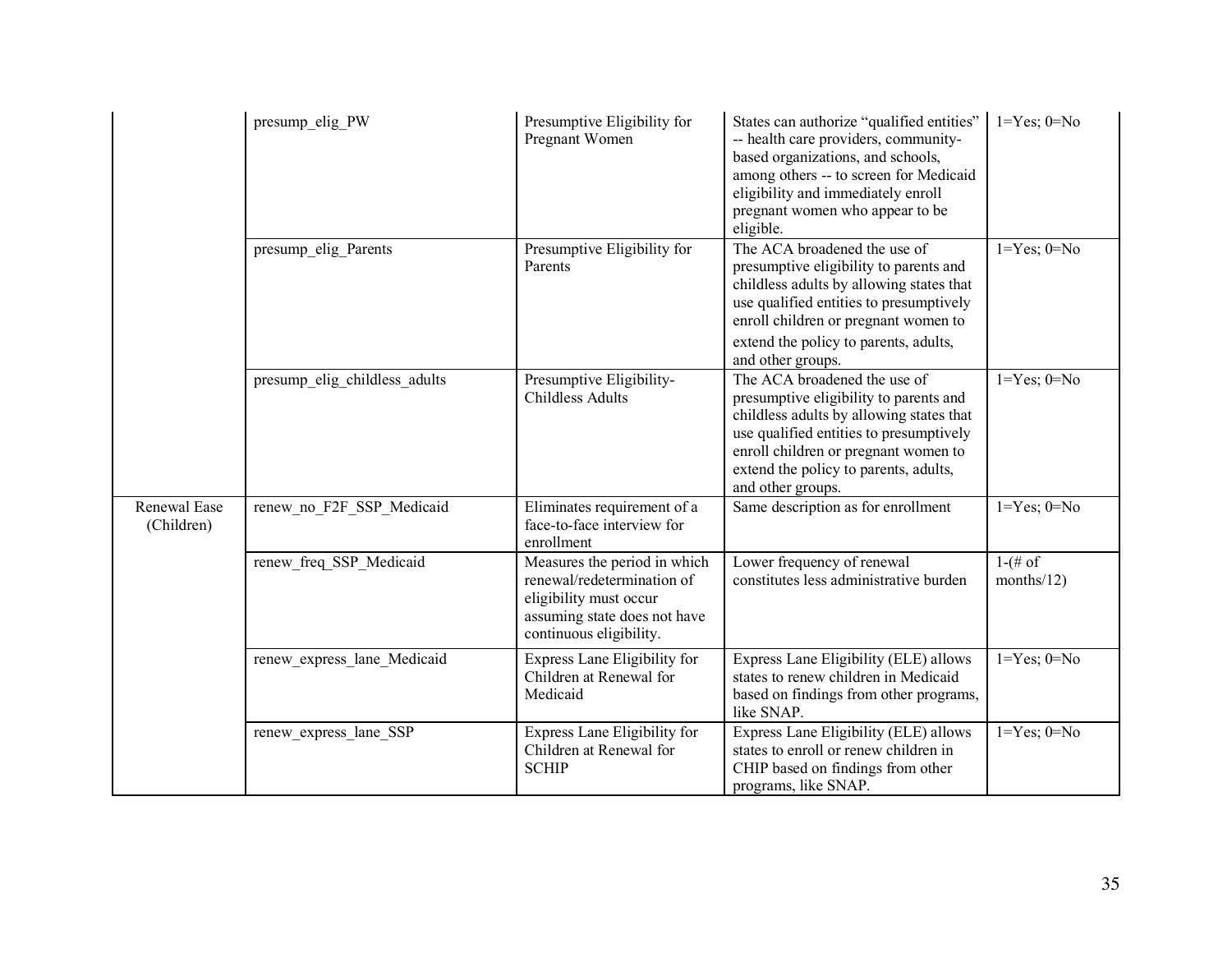| Renewal Ease<br>(Adults) | renew telephone         | Telephone Renewals                                                                                                                              | Telephone renewals ease<br>administrative burden as opposed to<br>having to renew in person.                                                                                                                                                                                                                       | $1 = Yes$ ; $0 = No$                                  |
|--------------------------|-------------------------|-------------------------------------------------------------------------------------------------------------------------------------------------|--------------------------------------------------------------------------------------------------------------------------------------------------------------------------------------------------------------------------------------------------------------------------------------------------------------------|-------------------------------------------------------|
|                          | online renew            | Online renewal                                                                                                                                  | Allowing a person to renew online<br>eases administrative burden compared<br>with having them renew in person.                                                                                                                                                                                                     | $1 = Yes$ ; $0 = No$                                  |
|                          | admin renew             | Processing Automated<br>Renewals                                                                                                                | Similar to data-driven enrollment,<br>under the ACA, states are to use<br>electronic data when available to<br>renew coverage without requiring an<br>individual to fill out a renewal form or<br>provide documentation. This approach<br>minimizes paperwork for individuals<br>and reduces workloads for states. | $1 = Yes$ ; $0 = No$                                  |
|                          | renew_prepop_form       | Prepopulated Renewal Form                                                                                                                       | If a renewal cannot be completed based<br>on available data, states are expected to<br>send a pre-populated notice or renewal<br>form to the enrollee and to allow<br>individuals to renew by phone.                                                                                                               | $1 = Yes$ ; $0 = No$                                  |
|                          | renew no F2F Parents    | Eliminates requirement of a<br>face-to-face interview for<br>enrollment for parents                                                             | Same description as for enrollment                                                                                                                                                                                                                                                                                 | $1 = Yes$ ; $0 = No$                                  |
|                          | renew freq Parents      | Measures the period in which<br>renewal/redetermination of<br>eligibility must occur<br>assuming state does not have<br>continuous eligibility. | Lower frequency of renewal<br>constitutes less administrative burden                                                                                                                                                                                                                                               | $1-(\# \text{ of }$<br>months/12)                     |
| Income Eligibility       | Medicaid Eligibility 01 | Income Eligibility for<br>Children less than 1 year old                                                                                         | This functions as a control variable in<br>the analysis. Higher income eligibility                                                                                                                                                                                                                                 | Income<br>threshold/max                               |
|                          | Medicaid Eligibility 02 | Income Eligibility for<br>Children 1 to 5 years old                                                                                             | thresholds, especially for adults<br>without dependents, increase the size<br>of the population that is eligible for the                                                                                                                                                                                           | threshold in each<br>categorical<br>eligibility group |
|                          | Medicaid Eligibility 03 | Income Eligibility for<br>Children 6 to 18 years old                                                                                            | program. Administrative burden may<br>discourage enrollment even as<br>eligibility increases.                                                                                                                                                                                                                      |                                                       |
|                          | Medicaid Eligibility 04 | Income Eligibility for<br>Separate State Program                                                                                                |                                                                                                                                                                                                                                                                                                                    |                                                       |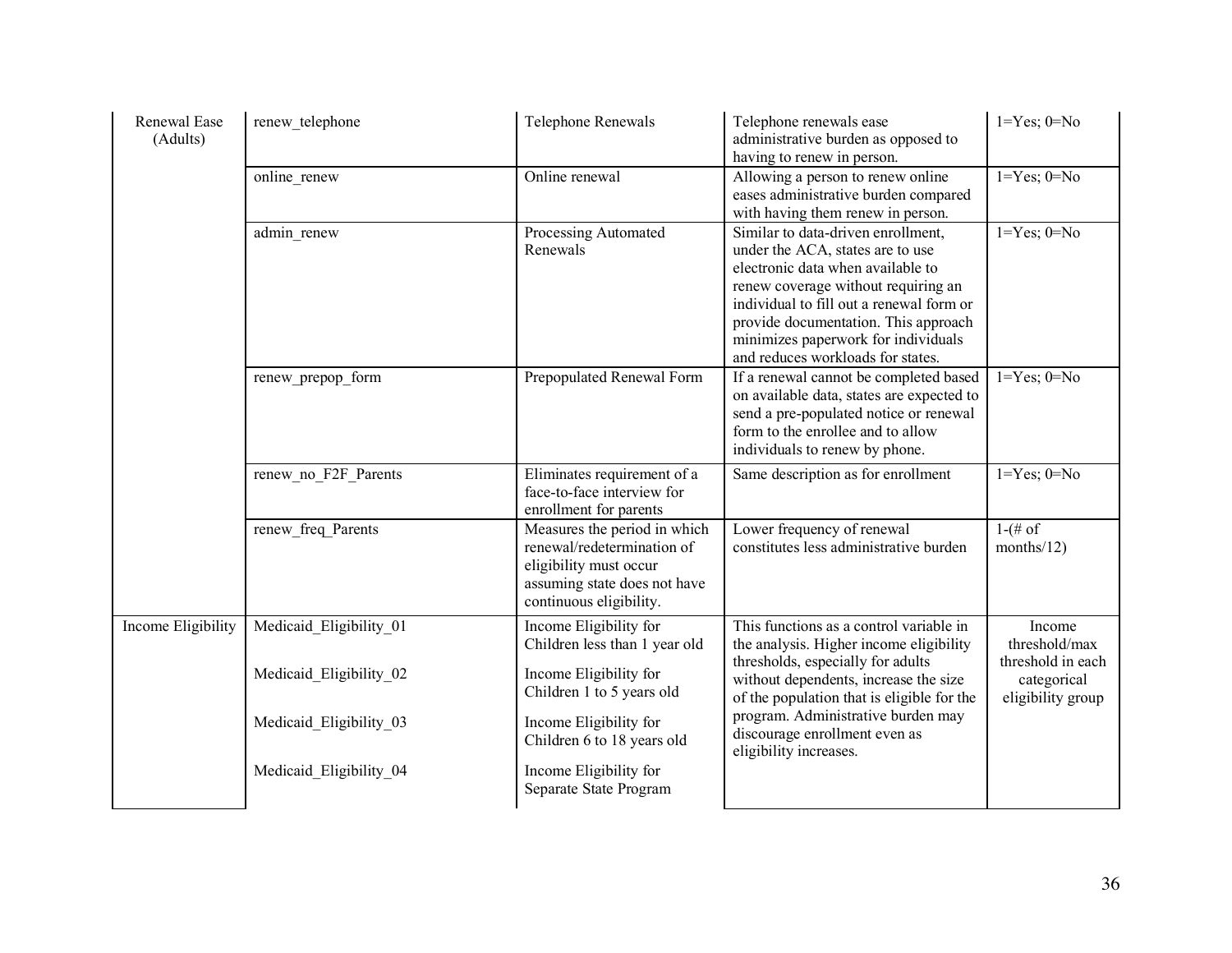| Medicaid Eligibility 05<br>Medicaid Eligibility 06 | Income Eligibility for<br>Pregnant Women<br>Income Eligibility for Parents |  |
|----------------------------------------------------|----------------------------------------------------------------------------|--|
| Medicaid Eligibility 07                            | Income Eligibility for Adults<br>(no dependents)                           |  |
| Medicaid Elig Index                                | Average score of all<br>categorical eligibility groups                     |  |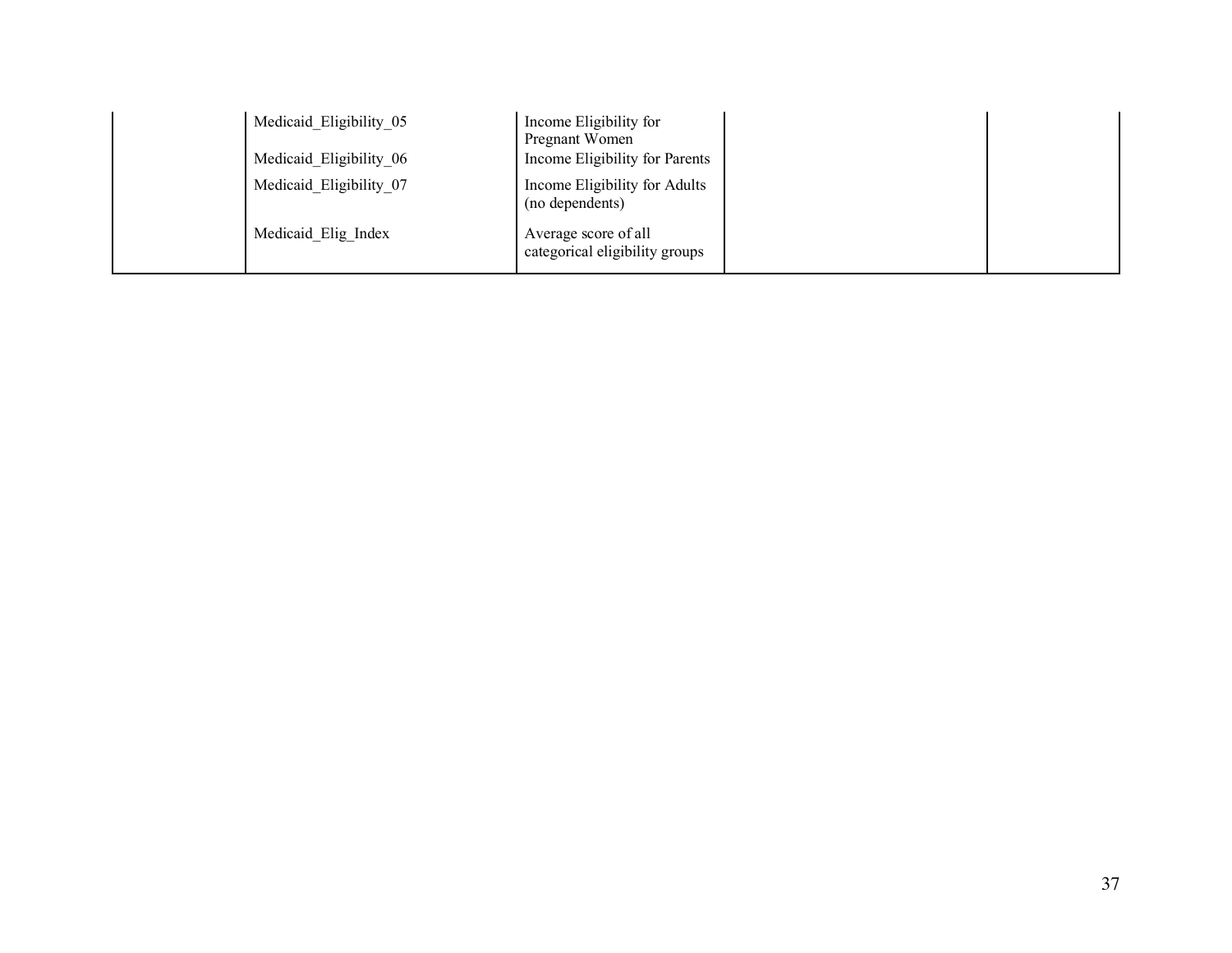## Graph 1: Annual Change in Medicaid/CHIP Enrollment Proportion by High, Medium and Low Administrative Easing Implementation for Overall, and for Adults and Children



Notes: Administrative easing implementation intensity was measured in 2014 and states were divided into terciles and defined as low, medium and high intensity implementers. The graph shows that while low implementers have consistently had the highest Medicaid/CHIP enrollment rates over time, the increase in enrollments between 2013-2017 were more pronounced among high implementers.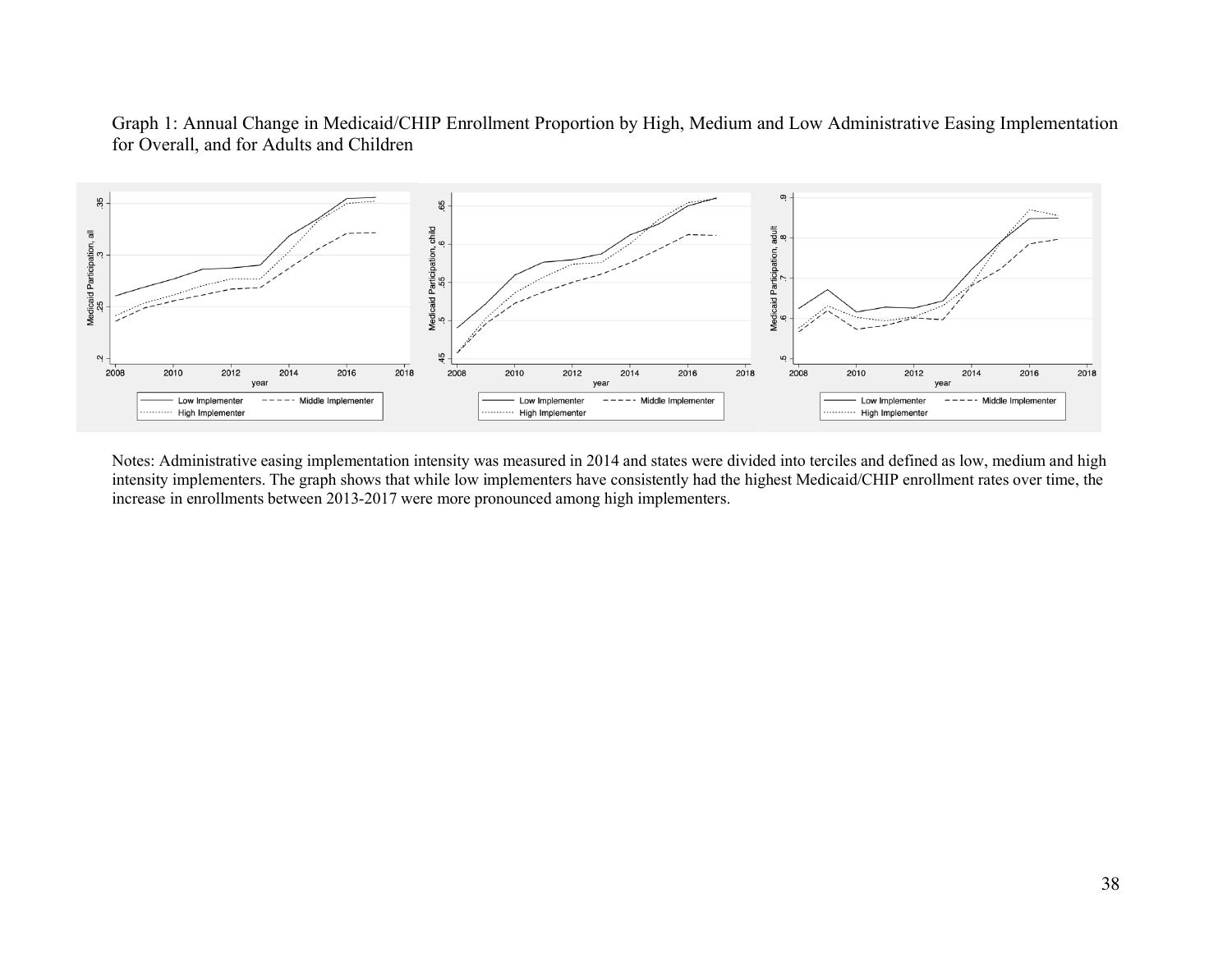| <b>Variable</b>                    |     |         | <b>Obs Mean Std. Dev.</b> | Min            | <b>Max</b> |
|------------------------------------|-----|---------|---------------------------|----------------|------------|
| Participation All (400% FPL)       | 510 | 0.29    | 0.08                      | 0.14           | 0.63       |
| Participation Child (400% FPL) 510 |     | 0.57    | 0.12                      | 0.22           | 1.11       |
| Participation Adult (200% FPL) 510 |     | 0.68    | 0.18                      | 0.34           | 1.36       |
| Log Participation All              | 510 | $-1.27$ | 0.27                      | $-1.94$        | $-0.47$    |
| Log Participation Adult            | 510 | $-0.58$ | 0.23                      | $-1.50$        | 0.11       |
| Log Participation Child            | 510 | $-0.42$ | 0.26                      | $-1.08$        | 0.31       |
| Real Time Eligibility              | 510 | 0.12    | 0.25                      | $\theta$       | 0.88       |
| <b>Digital Access Score</b>        | 510 | 0.34    | 0.26                      | $\overline{0}$ | 1          |
| Enrollment Rule Index              | 510 | 0.62    | 0.16                      | 0.25           | 1          |
| Renewal Rule Index                 | 510 | 0.65    | 0.16                      | .25            | 1          |
| <b>Administrative Easing Index</b> | 510 | 0.49    | 0.15                      | 0.19           | 0.86       |
| Income Threshold Index             | 510 | 0.39    | 0.09                      | 0.25           | 0.63       |
| GSP (logged)                       | 510 | 12.16   | 1.02                      | 10.14          | 14.85      |
| <b>Unemployment Rate</b>           | 510 | 0.06    | 0.02                      | 0.02           | 0.14       |
| Poverty Rate                       | 510 | 0.13    | 0.03                      | 0.06           | 0.23       |
| Observations                       | 510 |         |                           |                |            |

Table 2: Descriptive Statistics of the Sample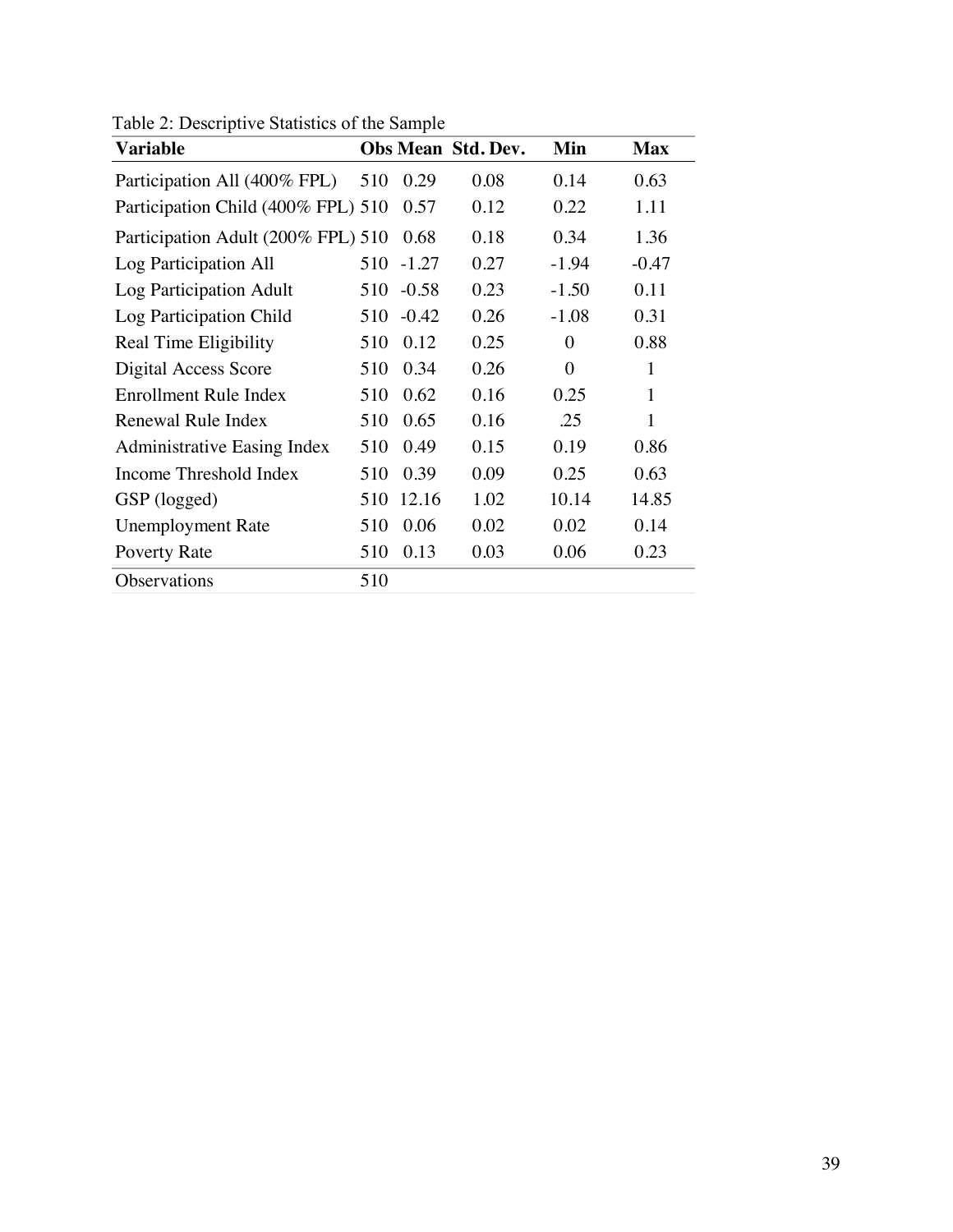|                         | ALL                | CHILD $(\leq 19)$  | <b>ADULT</b> (19-64) |
|-------------------------|--------------------|--------------------|----------------------|
|                         | b/ci95             | b/ci95             | b/ci95               |
| Real Time Eligibility   | $0.381***$         | $0.250***$         | $0.448***$           |
|                         | $(0.303 - 0.459)$  | $(0.205 - 0.295)$  | $(0.358 - 0.537)$    |
| Online access index     | $0.381***$         | $0.277***$         | $0.425***$           |
|                         | $(0.311 - 0.450)$  | $(0.221 - 0.333)$  | $(0.351 - 0.498)$    |
| Enrollment rule index   | $0.744***$         | $0.545***$         | $0.997***$           |
|                         | $(0.517 - 0.970)$  | $(0.379 - 0.710)$  | $(0.744 - 1.249)$    |
| Renew rule index        | $0.560***$         | $0.437***$         | $0.612***$           |
|                         | $(0.444 - 0.676)$  | $(0.362 - 0.513)$  | $(0.482 - 0.742)$    |
| Eligibility index       | $1.835***$         | $1.082***$         | $1.821***$           |
|                         | $(1.563 - 2.106)$  | $(0.875 - 1.289)$  | $(1.532 - 2.109)$    |
| Poverty Rate            | $-1.073**$         | $-0.299$           | $-4.891***$          |
|                         | $(-2.017 - 0.128)$ | $(-0.950 - 0.352)$ | $(-6.102 - 3.680)$   |
| Unemployment rate       | $-4.070***$        | $-2.317***$        | $-5.693***$          |
|                         | $(-4.832 - 3.308)$ | $(-2.829 - 1.804)$ | $(-6.659 - 4.727)$   |
| GSP per capita (logged) | $1.024***$         | $0.776***$         | $1.265***$           |
|                         | $(0.787 - 1.261)$  | $(0.598 - 0.954)$  | $(0.982 - 1.547)$    |
| Observations            | 459                | 459                | 459                  |
| Number of state fips    | 51                 | 51                 | 51                   |

Table 3: Bivariate Overall and Disaggregated by Categorical Eligibility Group (Children/% of HH <400% FPL; Adults/% of HH <200% FPL) <sup>+</sup>

\*\*\* p<0.01, \*\* p<0.05, \* p<0.1

+ fixed effects model with clustered standard errors, one-year lag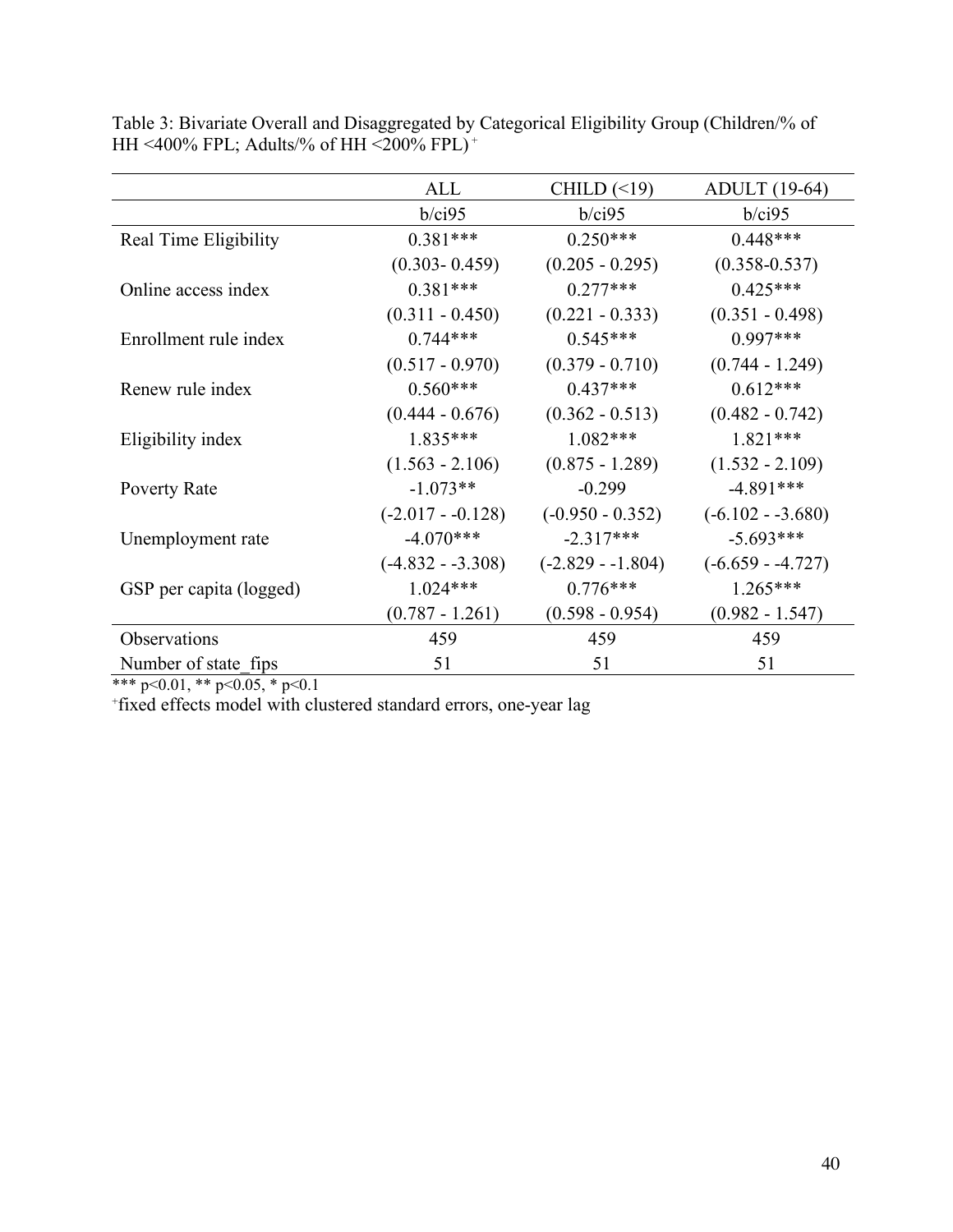|                       | <b>ALL</b>            | CHILD $(\leq 19)$   | <b>ADULT</b> (19-64) |
|-----------------------|-----------------------|---------------------|----------------------|
|                       | b/ci95                | b/ci95              | b/ci95               |
| Real Time Eligibility | $0.0273***$           | $0.0854***$         | $0.118***$           |
|                       | $(0.0150 - 0.0396)$   | $(0.0431 - 0.128)$  | $(0.0475 - 0.189)$   |
| Online access index   | $-0.00253$            | $-0.0385$           | $-0.00837$           |
|                       | $(-0.0252 - 0.0201)$  | $(-0.120 - 0.0433)$ | $(-0.132 - 0.115)$   |
| Enrollment rule index | $0.0305**$            | $0.121**$           | $0.132*$             |
|                       | $(0.00597 - 0.0551)$  | $(0.0228 - 0.219)$  | $(-0.0101 - 0.273)$  |
| Renew rule index      | $-0.01$               | $-0.0225$           | $-0.0421$            |
|                       | $(-0.0360 - 0.0160)$  | $(-0.116 - 0.0714)$ | $(-0.163 - 0.0786)$  |
| Eligibility index     | $0.240***$            | $0.299**$           | $1.060***$           |
|                       | $(0.161 - 0.319)$     | $(0.0614 - 0.536)$  | $(0.698 - 1.423)$    |
| Poverty Rate          | 0.0607                | 0.184               | $-0.232$             |
|                       | $(-0.0701 - 0.191)$   | $(-0.362 - 0.730)$  | $(-0.972 - 0.508)$   |
| Unemployment rate     | $-0.157$              | $-0.528$            | $-2.226**$           |
|                       | $(-0.517 - 0.202)$    | $(-1.838 - 0.783)$  | $(-4.138 - 0.314)$   |
| GSP per capita        |                       |                     |                      |
| (logged)              | $-0.0470*$            | $0.230*$            | $0.208**$            |
|                       | $(-0.0989 - 0.00501)$ | $(-0.0275 - 0.488)$ | $(0.00586 - 0.411)$  |
| Constant              | $0.640**$             | $-3.617**$          | $-3.205**$           |
|                       | $(0.00362 - 1.276)$   | $(-6.761 - 0.473)$  | $(-5.694 - 0.717)$   |
| Observations          | 459                   | 459                 | 459                  |
| R-squared             | 0.781                 | 0.742               | 0.752                |
| Number of state fips  | 51                    | 51                  | 51                   |

Table 4: Multivariate Results Overall and Disaggregated by Categorical Eligibility Group (Children/% of HH <400% FPL; Adults/% of HH <200%  $FPL$ )<sup>+</sup>

Robust ci in parentheses; year fixed effects included but not shown

\*\*\* p<0.01, \*\* p<0.05, \* p<0.1

+ fixed effects model with clustered standard errors, one-year lag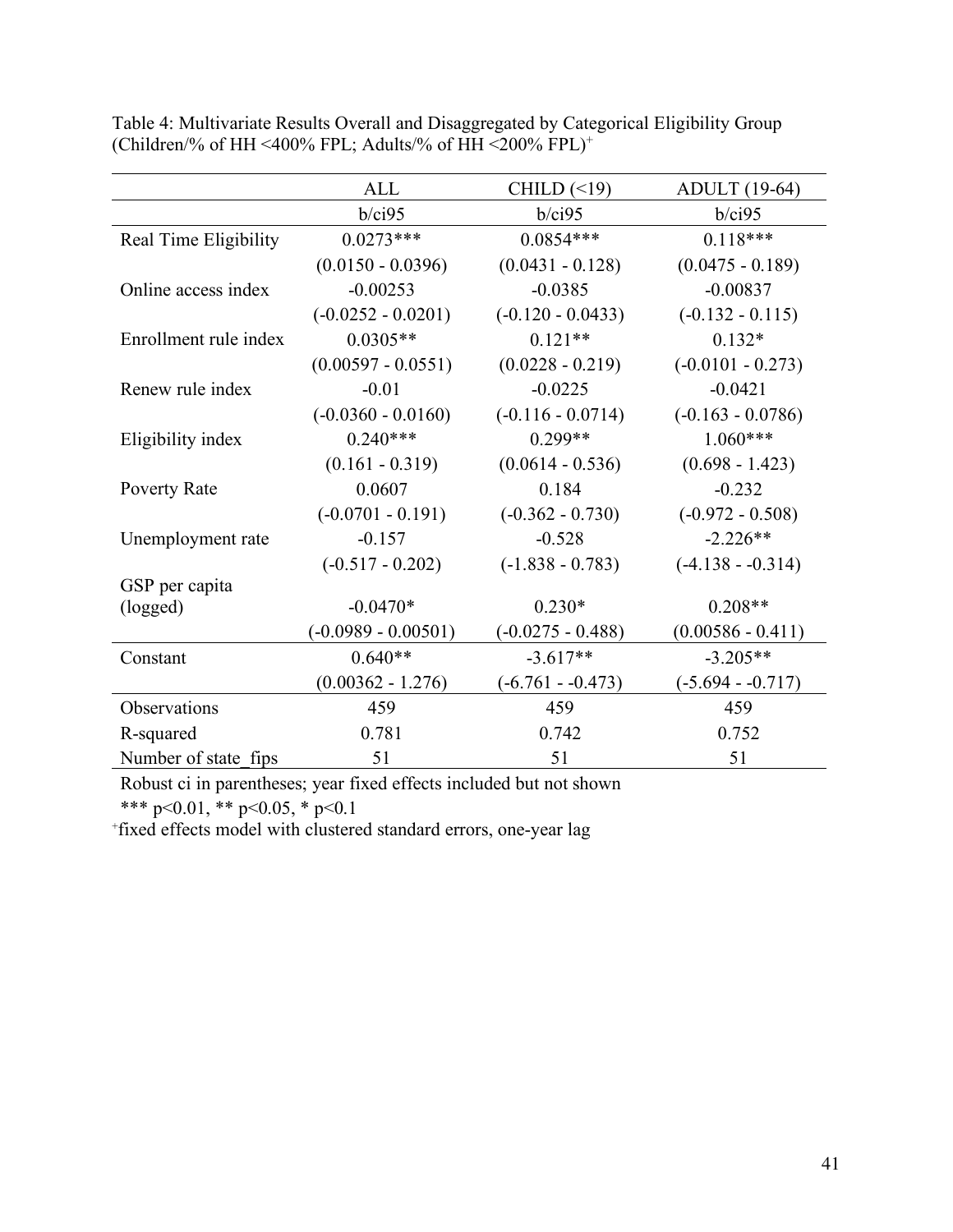# **APPENDIX**

Table A1: Administrative Easing Sorted from the Most to Least Burden States in 2017

| <b>State</b>                    | <b>Income</b><br>Eligibility<br><b>Index</b> | <b>Real Time</b><br>Eligibility<br>Implementatio<br>$\mathbf n$ | <b>Digital</b><br>Access<br><b>Index</b> | <b>Enrollmen</b><br>t Burden<br><b>Easing</b><br><b>Index</b> | Renewal<br><b>Burden</b><br><b>Easing</b><br><b>Index</b> | <b>TOTAL</b><br>Administrativ<br>e Burden<br>Easing Index* |
|---------------------------------|----------------------------------------------|-----------------------------------------------------------------|------------------------------------------|---------------------------------------------------------------|-----------------------------------------------------------|------------------------------------------------------------|
| <b>TENNESSEE</b>                | 0.37                                         | $\mathbf{0}$                                                    | $\boldsymbol{0}$                         | 0.81                                                          | 0.67                                                      | 0.24                                                       |
| <b>ALASKA</b>                   | 0.43                                         | $\overline{0}$                                                  | 0.44                                     | 0.75                                                          | 0.67                                                      | 0.32                                                       |
| <b>GEORGIA</b>                  | 0.29                                         | 0.125                                                           | 0.67                                     | 0.81                                                          | 0.83                                                      | 0.35                                                       |
| <b>INDIANA</b>                  | 0.45                                         | $\mathbf{0}$                                                    | 0.44                                     | 0.91                                                          | $\mathbf{1}$                                              | 0.36                                                       |
| <b>UTAH</b>                     | 0.23                                         | $\boldsymbol{0}$                                                | 0.78                                     | 0.78                                                          | 0.83                                                      | 0.36                                                       |
| <b>ILLINOIS</b>                 | 0.45                                         | $\mathbf{0}$                                                    | 0.44                                     | 0.97                                                          | 0.67                                                      | 0.37                                                       |
| <b>MAINE</b>                    | 0.32                                         | $\boldsymbol{0}$                                                | 0.67                                     | 0.84                                                          | 0.83                                                      | 0.37                                                       |
| <b>SOUTH DAKOTA</b>             | 0.24                                         | $\boldsymbol{0}$                                                | 0.56                                     | 0.66                                                          | 1                                                         | 0.39                                                       |
| <b>NEW JERSEY</b>               | 0.46                                         | $\boldsymbol{0}$                                                | 0.56                                     | 0.97                                                          | $\mathbf{1}$                                              | 0.4                                                        |
| NORTH DAKOTA                    | 0.37                                         | $\boldsymbol{0}$                                                | 0.89                                     | 0.72                                                          | $\mathbf{1}$                                              | 0.4                                                        |
| <b>TEXAS</b>                    | 0.26                                         | $\mathbf{0}$                                                    | 1                                        | 0.78                                                          | 1                                                         | 0.41                                                       |
| <b>WEST VIRGINIA</b>            | 0.42                                         | $\mathbf{0}$                                                    | 0.67                                     | 0.94                                                          | 0.83                                                      | 0.41                                                       |
| <b>MISSISSIPPI</b>              | 0.26                                         | 0.125                                                           | 0.33                                     | 0.75                                                          | $\mathbf{1}$                                              | 0.47                                                       |
| <b>ARKANSAS</b>                 | 0.42                                         | 0.125                                                           | 0.33                                     | 0.66                                                          | $\mathbf{1}$                                              | 0.48                                                       |
| <b>NORTH</b><br><b>CAROLINA</b> | 0.28                                         | 0.125                                                           | 0.33                                     | 0.88                                                          | $\mathbf{1}$                                              | 0.5                                                        |
| <b>VIRGINIA</b>                 | 0.26                                         | 0.125                                                           | 0.56                                     | 0.69                                                          | $\mathbf{1}$                                              | 0.5                                                        |
| <b>ARIZONA</b>                  | 0.38                                         | 0.375                                                           | 0.56                                     | 0.66                                                          | $\mathbf{1}$                                              | 0.52                                                       |
| <b>FLORIDA</b>                  | 0.26                                         | 0.375                                                           | 0.56                                     | 0.78                                                          | 1                                                         | 0.52                                                       |
| <b>MINNESOTA</b>                | 0.53                                         | 0.375                                                           | 0.44                                     | 0.63                                                          | 0.83                                                      | 0.52                                                       |
| <b>MISSOURI</b>                 | 0.35                                         | 0.875                                                           | 0.33                                     | 0.94                                                          | $\mathbf{1}$                                              | 0.52                                                       |
| <b>KANSAS</b>                   | 0.25                                         | 0.125                                                           | 0.44                                     | 0.97                                                          | 0.83                                                      | 0.53                                                       |
| <b>NEBRASKA</b>                 | 0.3                                          | 0.125                                                           | 0.56                                     | 0.81                                                          | $\mathbf{1}$                                              | 0.53                                                       |
| <b>NEVADA</b>                   | 0.39                                         | 0.125                                                           | 0.56                                     | 0.69                                                          | 0.83                                                      | 0.53                                                       |
| <b>VERMONT</b>                  | 0.5                                          | 0.875                                                           | 0.44                                     | 0.69                                                          | 1                                                         | 0.53                                                       |
| RHODE ISLAND                    | 0.5                                          | 0.875                                                           | 0.56                                     | 0.69                                                          | 1                                                         | 0.55                                                       |
| <b>DELAWARE</b>                 | 0.43                                         | 0.625                                                           | 0.67                                     | 0.69                                                          | 1                                                         | 0.56                                                       |
| <b>HAWAII</b>                   | 0.49                                         | 0.375                                                           | 0.67                                     | 0.69                                                          | 1                                                         | 0.57                                                       |
| <b>OKLAHOMA</b>                 | 0.29                                         | 0.875                                                           | 0.89                                     | 0.69                                                          | $\mathbf{1}$                                              | 0.57                                                       |
| <b>OREGON</b>                   | 0.44                                         | 0.625                                                           | 0.67                                     | 0.75                                                          | 0.83                                                      | 0.57                                                       |
| <b>IDAHO</b>                    | 0.21                                         | 0.625                                                           | 0.67                                     | $\overline{1}$                                                | $\mathbf{1}$                                              | 0.58                                                       |
| <b>KENTUCKY</b>                 | 0.42                                         | 0.625                                                           | 0.67                                     | 0.81                                                          | 1                                                         | 0.58                                                       |
| <b>WASHINGTON</b>               | 0.46                                         | 0.875                                                           | 0.67                                     | 0.75                                                          | 1                                                         | 0.58                                                       |
| WISCONSIN                       | 0.48                                         | 0.125                                                           | 0.56                                     | 0.88                                                          | 0.83                                                      | 0.58                                                       |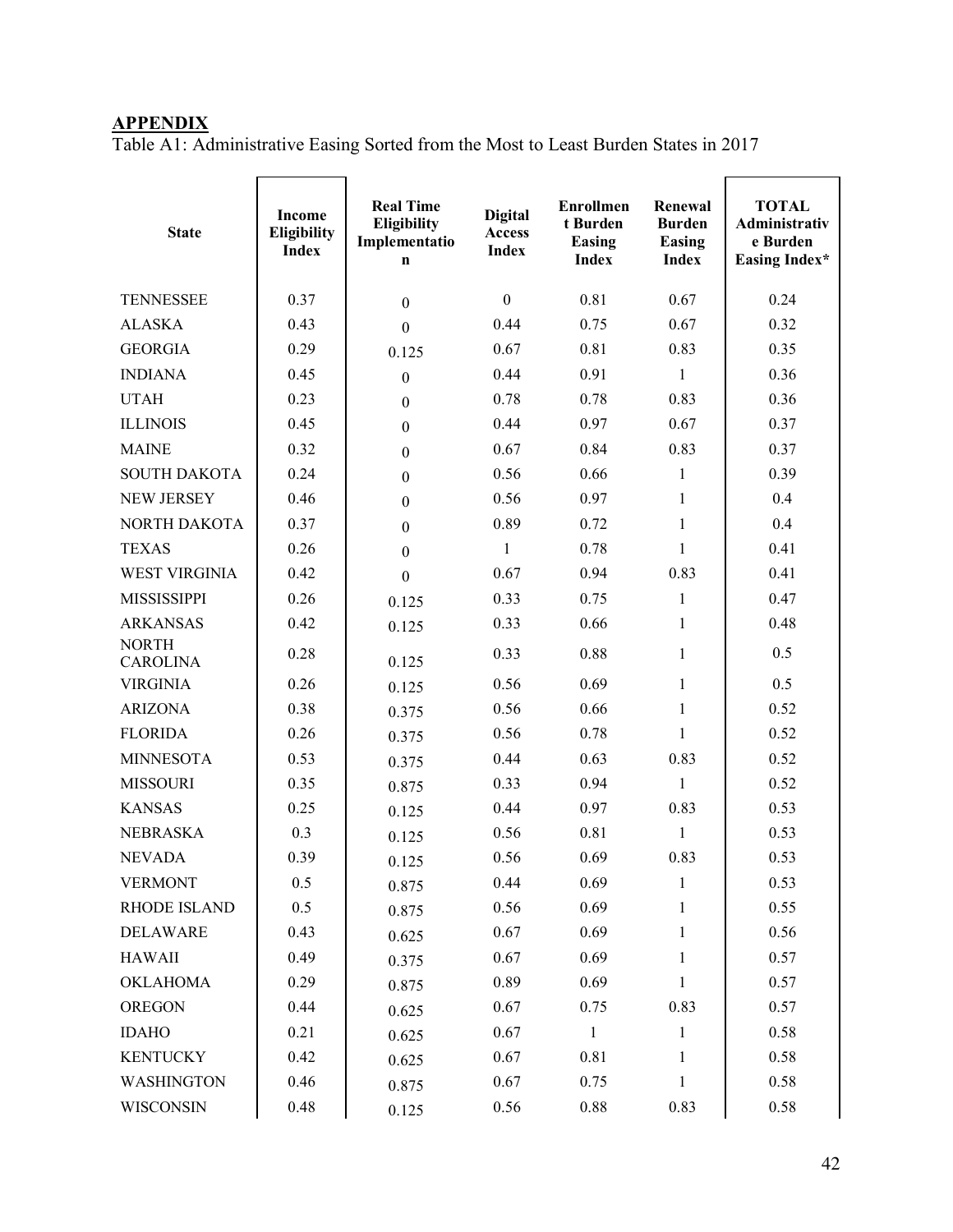| <b>ALABAMA</b>                  | 0.25 | 0.875 | 0.56         | 0.75         | $\mathbf{1}$ | 0.61 |
|---------------------------------|------|-------|--------------|--------------|--------------|------|
| D.C.                            | 0.68 | 0.125 | 0.56         | 0.81         | $\mathbf{1}$ | 0.61 |
| <b>MONTANA</b>                  | 0.4  | 0.875 | 0.67         | 1            | 1            | 0.61 |
| <b>WYOMING</b>                  | 0.25 | 0.125 | 0.89         | 0.93         | 0.83         | 0.61 |
| <b>CALIFORNIA</b>               | 0.54 | 0.125 | 0.56         | 1            | 1            | 0.62 |
| CONNECTICUT                     | 0.51 | 0.875 | 0.67         | 0.94         | 1            | 0.62 |
| OHIO                            | 0.43 | 0.125 | 0.67         | $\mathbf{1}$ | $\mathbf{1}$ | 0.62 |
| <b>MASSACHUSETT</b><br>S.       | 0.45 | 0.625 | 0.56         | 0.69         | 1            | 0.64 |
| <b>MARYLAND</b>                 | 0.54 | 0.875 | $\mathbf{1}$ | 0.69         | 1            | 0.65 |
| <b>MICHIGAN</b>                 | 0.43 | 0.375 | 0.89         | 1            | 0.83         | 0.66 |
| <b>NEW</b><br><b>HAMPSHIRE</b>  | 0.5  | 0.125 | 0.78         | 1            | $\mathbf{1}$ | 0.66 |
| <b>NEW MEXICO</b>               | 0.51 | 0.875 | 0.78         | 1            | 1            | 0.66 |
| <b>LOUISIANA</b>                | 0.45 | 0.125 | 0.67         | 0.72         | 1            | 0.67 |
| <b>SOUTH</b><br><b>CAROLINA</b> | 0.3  | 0.125 | 0.44         | 0.75         | 0.83         | 0.7  |
| PENNSYLVANIA                    | 0.46 | 0.125 | 0.78         | 0.81         | $\mathbf{1}$ | 0.71 |
| <b>IOWA</b>                     | 0.58 | 0.125 | 0.56         | 0.99         | 0.83         | 0.73 |
| <b>NEW YORK</b>                 | 0.49 | 0.875 | 0.67         | 1            | 1            | 0.73 |
| <b>COLORADO</b>                 | 0.47 | 0.625 | 0.78         | 1            |              | 0.75 |

\*This represents an average of the 4 sub-indices representing administrative ease/burden.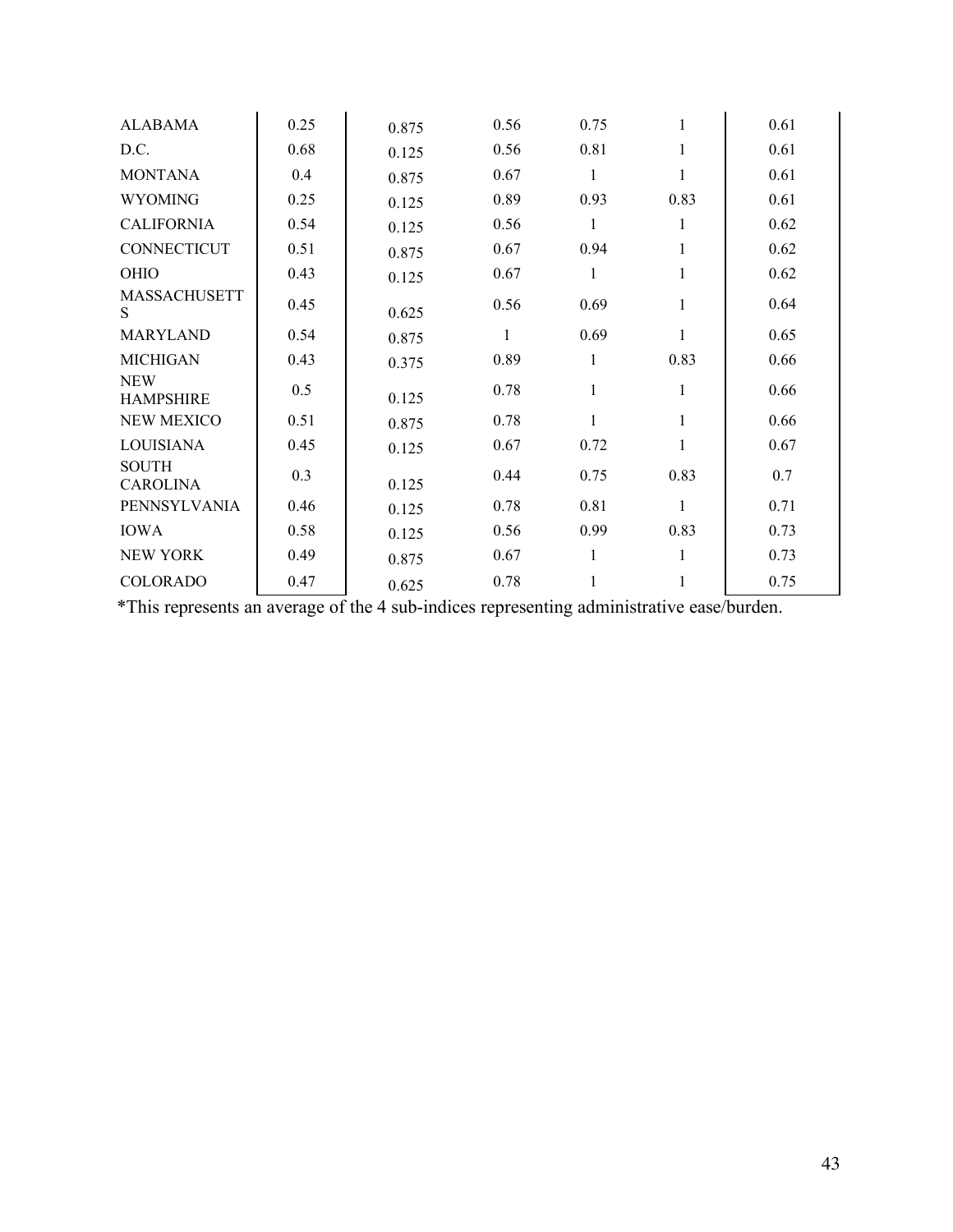| Variable                           |     |       | Obs Mean Std. Dev. | Min              | <b>Max</b>   |
|------------------------------------|-----|-------|--------------------|------------------|--------------|
| Participation All (400% FPL)       | 510 | 0.29  | 0.08               | 0.14             | 0.63         |
| Participation Child (400% FPL)     | 510 | 0.57  | 0.12               | 0.22             | 1.11         |
| Participation Adult (200% FPL)     | 510 | 0.68  | 0.18               | 0.34             | 1.36         |
| Real Time Eligibility              | 510 | 0.12  | 0.25               | 0                | 0.88         |
| Digital Access Score               | 510 | 0.34  | 0.26               | $\boldsymbol{0}$ | 1            |
| Child Enrollment Burden            | 510 | 0.56  | 0.15               | 0.2              | $\mathbf{1}$ |
| <b>Adult Enrollment Burden</b>     | 510 | 0.72  | 0.25               | $\boldsymbol{0}$ | 1            |
| Child Renewal Burden               | 510 | 0.65  | 0.24               | .05              | $\mathbf{1}$ |
| <b>Adult Renewal Burden</b>        | 510 | 0.66  | 0.06               | 0.33             | $\mathbf{1}$ |
| <b>Administrative Easing Index</b> | 510 | 0.49  | 0.15               | 0.19             | 0.86         |
| Income Threshold Index             | 510 | 0.39  | 0.09               | 0.25             | 0.63         |
| House/Senate Chamber Ideology 409  |     | 0.12  | 0.68               | $-1.40$          | 1.23         |
| GSP (logged)                       | 510 | 12.16 | 1.02               | 10.14            | 14.85        |
| <b>Unemployment Rate</b>           | 510 | 0.06  | 0.02               | 0.02             | 0.14         |
| Poverty Rate                       | 510 | 0.13  | 0.03               | 0.06             | 0.23         |
| Observations                       | 510 |       |                    |                  |              |

Table A2: Descriptive Statistics of the Sample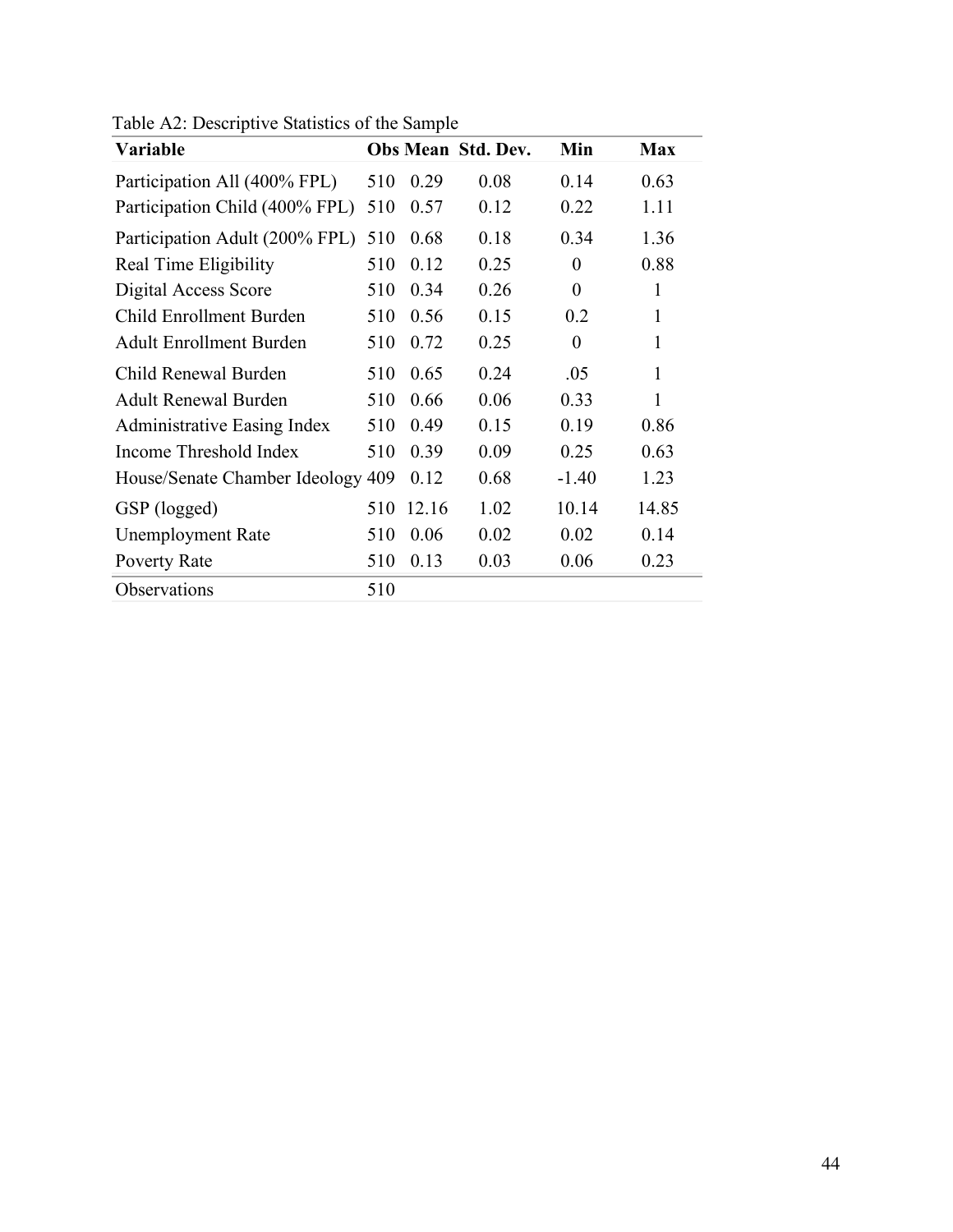|                                 | <b>ALL</b>       | <b>CHILDREN</b> | <b>ADULTS</b>    |
|---------------------------------|------------------|-----------------|------------------|
|                                 | $b$ /ci $95$     | $b$ /ci $95$    | $b$ /ci $95$     |
| Real Time Eligibility Rules     | $0.38***$        | $0.25***$       | $0.48***$        |
|                                 | [0.30, 0.46]     | [0.21, 0.30]    | [0.38, 0.58]     |
| Digital Access                  | $0.40***$        | $0.29***$       | $0.46***$        |
|                                 | [0.33, 0.48]     | [0.23, 0.36]    | [0.37, 0.54]     |
| Enrollment Burden Easing, Child | $0.82***$        | $0.59***$       | $1.00***$        |
|                                 | [0.67, 0.98]     | [0.49, 0.69]    | [0.82, 1.18]     |
| Enrollment Burden Easing, Adult | $0.45***$        | $0.31***$       | $0.55***$        |
|                                 | [0.36, 0.53]     | [0.25, 0.37]    | [0.44, 0.66]     |
| Renewal Burden Easing, Child    | $0.91***$        | $0.78***$       | $1.12***$        |
|                                 | [0.49, 1.33]     | [0.48, 1.09]    | [0.62, 1.63]     |
| Renewal Burden Easing, Adult    | $0.36***$        | $0.28***$       | $0.41***$        |
|                                 | [0.29, 0.44]     | [0.23, 0.33]    | [0.32, 0.50]     |
| Income Eligibility Threshold    | $2.43***$        | $1.48***$       | 2.87***          |
|                                 | [1.97, 2.89]     | [1.16, 1.80]    | [2.34, 3.39]     |
| Poverty Rate                    | $-1.07**$        | $-0.3$          | $-3.18***$       |
|                                 | $[-2.02,-0.13]$  | $[-0.95, 0.35]$ | $[-4.48,-1.88]$  |
| Unemployment rate               | $-4.07***$       | $-2.32***$      | $-6.72***$       |
|                                 | $[-4.83, -3.31]$ | $[-2.83,-1.80]$ | $[-7.67, -5.78]$ |
| <b>State House and Senate</b>   |                  |                 |                  |
| Ideological Median, averaged    | $0.15***$        | $0.14***$       | $0.17***$        |
|                                 | [0.08, 0.23]     | [0.08, 0.19]    | [0.08, 0.27]     |

Table A3: Bivariate Overall and Disaggregated by Categorical Eligibility Group (Children/% of HH <400% FPL; Adults/% of HH <200% FPL) <sup>+</sup>

\*\*\* p<0.01, \*\* p<0.05, \* p<0.1

+ fixed effects model with clustered standard errors, one-year lag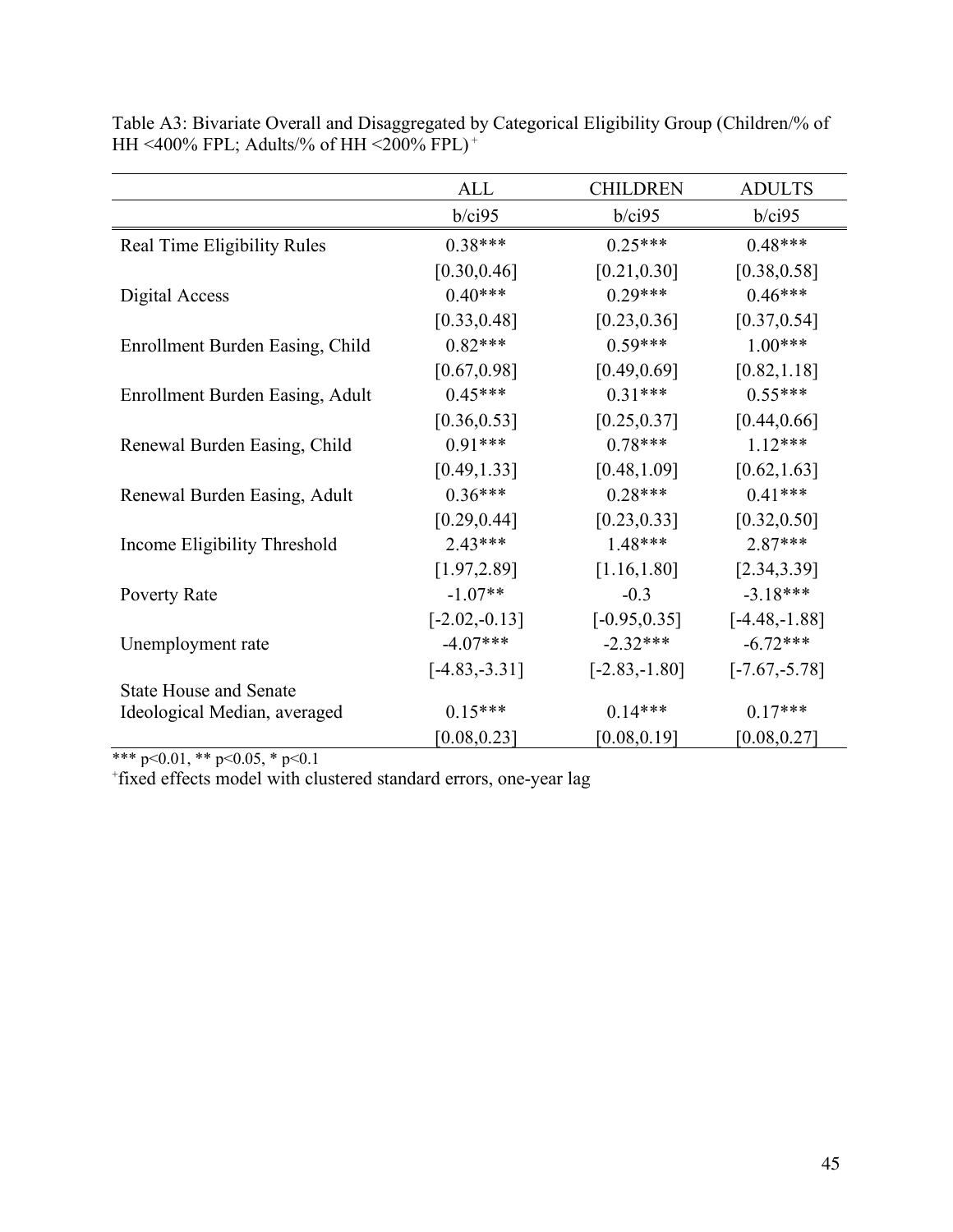|                        | <b>ALL</b>           | CHILD $(\leq 19)$    | <b>ADULT</b> (19-64) |
|------------------------|----------------------|----------------------|----------------------|
|                        | b/ci95               | b/ci95               | $b$ /ci $95$         |
| Real time eligibility  |                      |                      |                      |
| decision               | $0.122***$           | $0.0846***$          | $0.119***$           |
|                        | $(0.0665 - 0.177)$   | $(0.0426 - 0.127)$   | $(0.0505 - 0.187)$   |
| Online access index    | $-0.0168$            | $-0.0388$            | $-0.0129$            |
|                        | $(-0.101 - 0.0676)$  | $(-0.119 - 0.0413)$  | $(-0.137 - 0.111)$   |
| Child enrollment rules | 0.0714               | $0.112*$             | 0.0906               |
|                        | $(-0.0605 - 0.203)$  | $(-0.0174 - 0.242)$  | $(-0.117 - 0.299)$   |
| Adult enrollment rules | $0.0716**$           | 0.0299               | 0.051                |
|                        | $(0.0146 - 0.129)$   | $(-0.0233 - 0.0830)$ | $(-0.0205 - 0.122)$  |
| Child renewal burden   | $-0.146*$            | 0.000449             | $-0.124$             |
|                        | $(-0.298 - 0.00611)$ | $(-0.153 - 0.154)$   | $(-0.315 - 0.0666)$  |
| Adult renewal burden   | $-0.0215$            | $-0.0174$            | $-0.0185$            |
|                        | $(-0.0844 - 0.0415)$ | $(-0.0735 - 0.0387)$ | $(-0.0937 - 0.0567)$ |
| Income Eligibility     |                      |                      |                      |
| Index                  | $1.036***$           | $0.299**$            | $1.053***$           |
|                        | $(0.751 - 1.321)$    | $(0.0588 - 0.539)$   | $(0.690 - 1.417)$    |
| Poverty Rate           | 0.271                | 0.181                | $-0.225$             |
|                        | $(-0.320 - 0.862)$   | $(-0.362 - 0.724)$   | $(-0.964 - 0.514)$   |
| Unemployment rate      | $-0.987$             | $-0.508$             | $-2.238**$           |
|                        | $(-2.476 - 0.502)$   | $(-1.820 - 0.804)$   | $(-4.172 - 0.304)$   |
| GSP (logged)           | 0.0725               | $0.235*$             | $0.206**$            |
|                        | $(-0.114 - 0.259)$   | $(-0.0249 - 0.495)$  | $(0.00267 - 0.409)$  |
| Constant               | $-2.536**$           | $-3.684**$           | $-3.109**$           |
|                        | $(-4.860 - 0.212)$   | $(-6.864 - 0.504)$   | $(-5.636 - 0.581)$   |
| Observations           | 459                  | 459                  | 459                  |
| R-squared              | 0.839                | 0.743                | 0.752                |
| Number of state fips   | 51                   | 51                   | 51                   |

Table A4: Multivariate Results Overall and Disaggregated by Categorical Eligibility Group (Children/% of HH <400% FPL; Adults/% of HH <200% FPL)<sup>+</sup>

Robust ci in parentheses; year fixed effects included but not shown

\*\*\* p<0.01, \*\* p<0.05, \* p<0.1

+ fixed effects model with clustered standard errors, one-year lag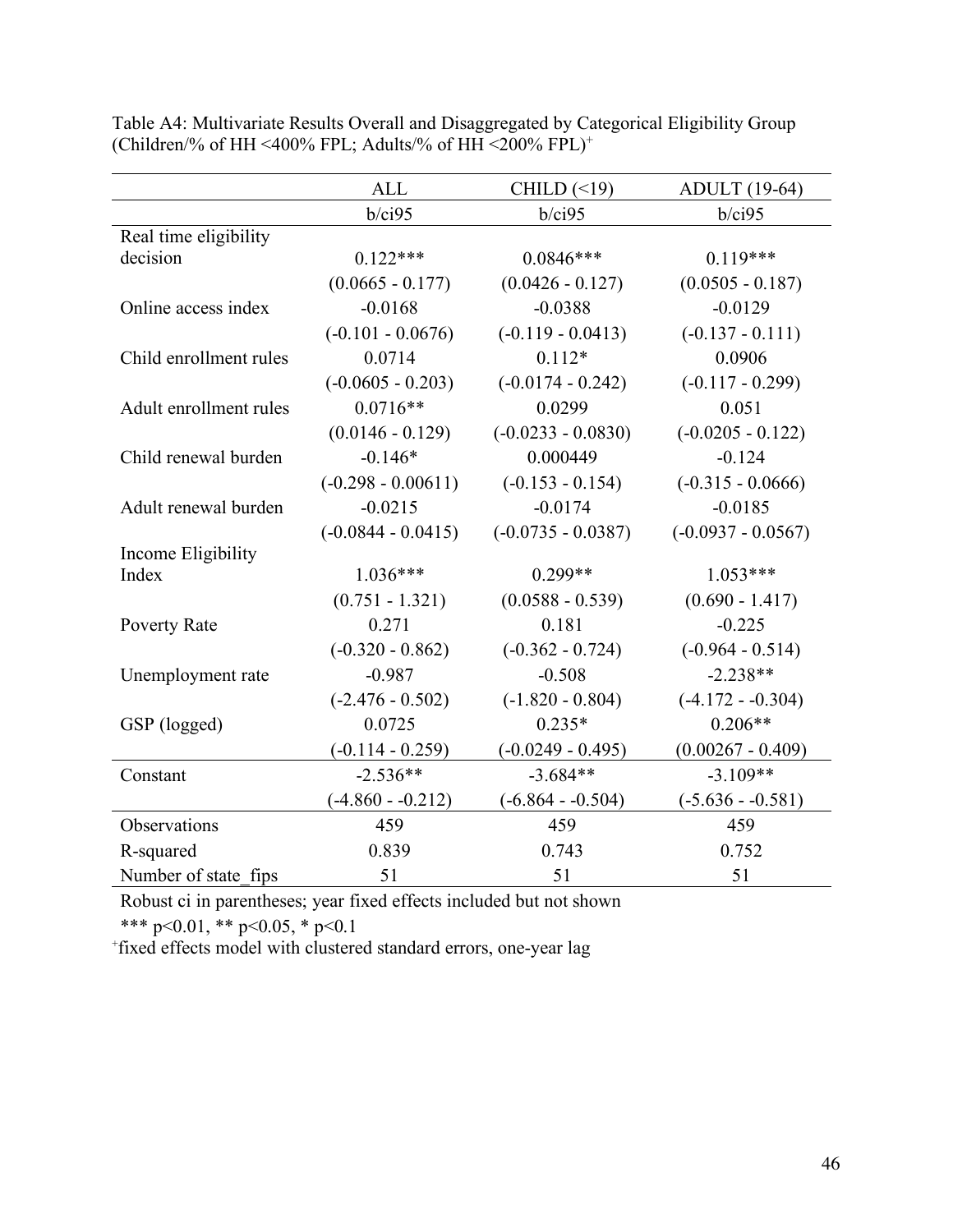| Table A5: Detailed Bivariates <sup>+</sup> |  |
|--------------------------------------------|--|
|--------------------------------------------|--|

|                                                      | <b>ALL</b>      | <b>CHILD</b>    | <b>ADULTS</b>    |
|------------------------------------------------------|-----------------|-----------------|------------------|
|                                                      | b/ci95          | $b$ /ci $95$    | $b$ /ci $95$     |
| Income Eligibility for Children less than 1 year old | $1.51***$       | $1.02***$       | $1.79***$        |
|                                                      | [0.62, 2.40]    | [0.45, 1.60]    | [0.68, 2.90]     |
| Income Eligibility for Children 1 to 5 years old     | $1.20***$       | $0.81***$       | $1.46***$        |
|                                                      | [0.65, 1.75]    | [0.42, 1.19]    | [0.76, 2.16]     |
| Income Eligibility for Children 6 to 8 years old     | $1.05***$       | $0.73***$       | $1.29***$        |
|                                                      | [0.57, 1.52]    | [0.36, 1.10]    | [0.71, 1.87]     |
| Income Eligibility for State Seperate Program        | $-0.02$         | $-0.02$         | $\boldsymbol{0}$ |
|                                                      | $[-0.24, 0.20]$ | $[-0.17, 0.13]$ | $[-0.26, 0.25]$  |
| Income Eligibility for Pregnant Women                | $1.68***$       | $1.15***$       | 1.98***          |
|                                                      | [0.79, 2.57]    | [0.59, 1.71]    | [0.90, 3.05]     |
| Income Eligibility for Parents                       | $0.80***$       | $0.35**$        | $0.93***$        |
|                                                      | [0.40, 1.20]    | [0.07, 0.62]    | [0.45, 1.40]     |
| Income Eligibility for No Dependent Adults           | $0.76***$       | $0.46***$       | $0.86***$        |
|                                                      | [0.64, 0.87]    | [0.37, 0.54]    | [0.71, 1.01]     |
| Income Eligibility Threshold Index                   | $1.83***$       | $1.08***$       | $2.12***$        |
|                                                      | [1.56, 2.11]    | [0.88, 1.29]    | [1.80, 2.43]     |
| online_application                                   | $0.15***$       | $0.13***$       | $0.12***$        |
|                                                      | [0.12, 0.18]    | [0.11, 0.16]    | [0.09, 0.15]     |
| submit_app_electronically                            | $0.16***$       | $0.13***$       | $0.17***$        |
|                                                      | [0.13, 0.19]    | [0.11, 0.16]    | [0.14, 0.21]     |
| online_account                                       | $0.20***$       | $0.13***$       | $0.25***$        |
|                                                      | [0.16, 0.24]    | [0.10, 0.15]    | [0.20, 0.29]     |
| mobile_friendly_design                               | $0.20***$       | $0.12***$       | $0.26***$        |
|                                                      | [0.13, 0.28]    | [0.06, 0.18]    | [0.17, 0.35]     |
| start_stop_app                                       | $0.17***$       | $0.13***$       | $0.20***$        |
|                                                      | [0.14, 0.20]    | [0.10, 0.15]    | [0.16, 0.24]     |
| apply_mobile_device                                  | $0.20***$       | $0.12***$       | $0.26***$        |
|                                                      | [0.16, 0.25]    | [0.09, 0.16]    | [0.20, 0.31]     |
| online_app_mobile_friendly                           | $0.15***$       | $0.06*$         | $0.19***$        |
|                                                      | [0.07, 0.22]    | $[-0.01, 0.14]$ | [0.11, 0.27]     |
| mobileapp_avail_app_acc                              | $0.22***$       | $0.15***$       | $0.30***$        |
|                                                      | [0.15, 0.29]    | [0.11, 0.20]    | [0.24, 0.36]     |
| online_renew                                         | $0.14***$       | $0.11***$       | $0.16***$        |
|                                                      | [0.10, 0.19]    | [0.08, 0.14]    | [0.10, 0.21]     |
| real_time_elig_dec                                   | $0.38***$       | $0.25***$       | $0.48***$        |
|                                                      | [0.30, 0.46]    | [0.21, 0.30]    | [0.38, 0.58]     |
| telephone_application                                | $0.18***$       | $0.13***$       | $0.22***$        |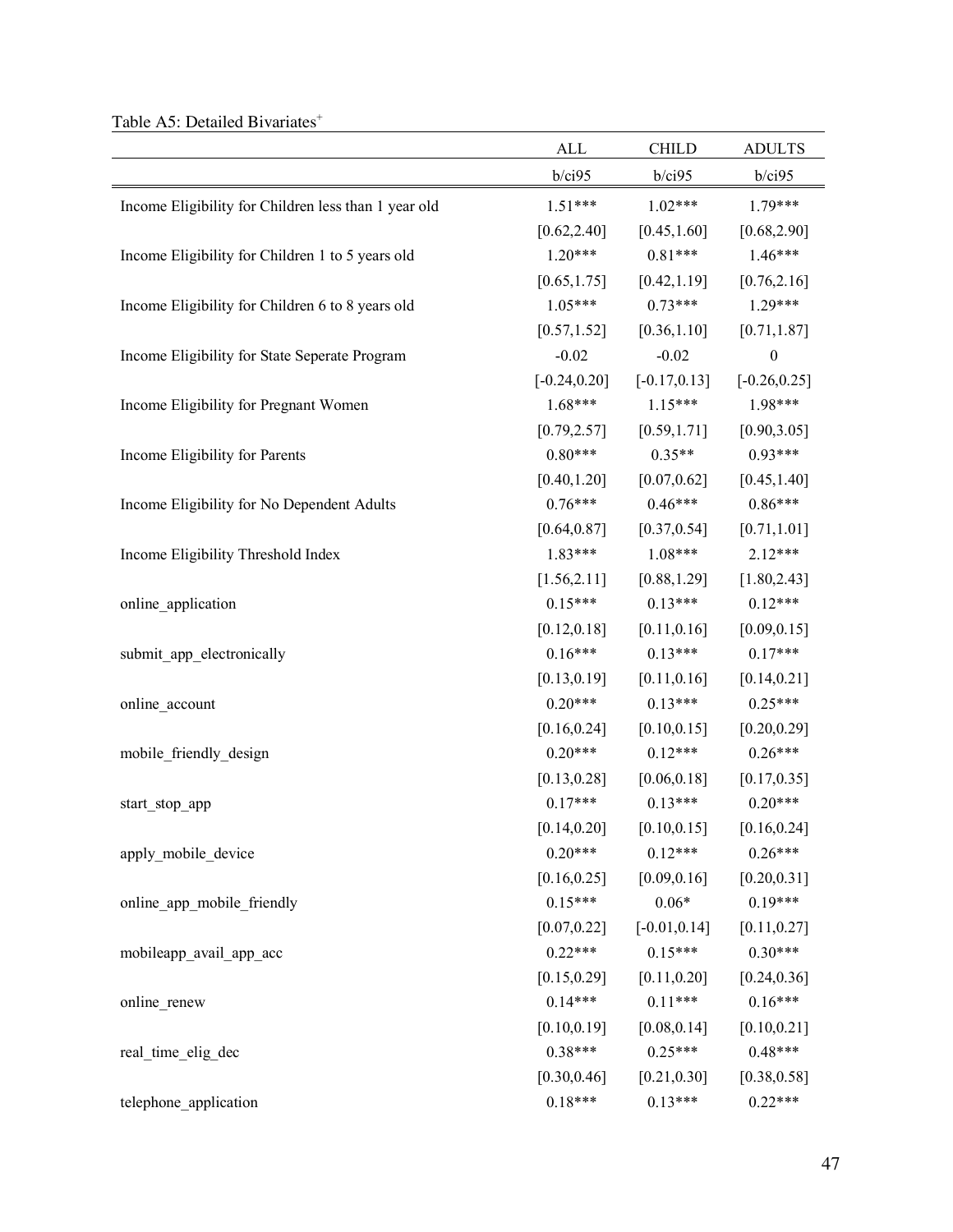|                                     | [0.15, 0.22]    | [0.10, 0.15]                                       | [0.18, 0.27]                    |
|-------------------------------------|-----------------|----------------------------------------------------|---------------------------------|
| admin_renew                         | $0.14***$       | $0.12***$                                          | $0.15***$                       |
|                                     | [0.11, 0.18]    |                                                    | $[0.09, 0.14]$ $[0.10, 0.21]$   |
| telephone_renew                     | $0.17***$       | $0.13***$ $0.20***$                                |                                 |
|                                     | [0.13, 0.20]    | [0.10, 0.15]                                       | [0.15, 0.24]                    |
| Enroll_wait_length_m                | $0.43***$       | $0.28***$                                          | $0.52***$                       |
|                                     | [0.31, 0.55]    | [0.19, 0.36]                                       | [0.36, 0.67]                    |
| Enroll Elim F2F Int SSP Medicaid    | $0.15***$       | $0.13***$                                          | $0.21***$                       |
|                                     | [0.07, 0.24]    | [0.09, 0.18]                                       | [0.11, 0.31]                    |
| Enroll_Elim_F2F_Int_Parents         | $0.15***$       | $0.11***$                                          | $0.19***$                       |
|                                     | [0.09, 0.22]    |                                                    | $[0.07, 0.14]$ $[0.13, 0.26]$   |
| Enroll_Elim_Asset_Test_SSP_Medicaid | $0.17***$       | $0.16***$                                          | $0.27***$                       |
|                                     | [0.05, 0.29]    |                                                    | $[0.07, 0.24]$ $[0.17, 0.37]$   |
| Enroll_Elim_Asset_Test_Parents      | $0.22***$       | $0.15***$                                          | $0.29***$                       |
|                                     | [0.17, 0.28]    | [0.12, 0.19]                                       | [0.22, 0.36]                    |
| Presump Elig SSP Medicaid           | 0.09            | 0.07                                               | 0.09                            |
|                                     | $[-0.04, 0.21]$ |                                                    | $[-0.04, 0.17]$ $[-0.06, 0.24]$ |
| Presump Elig PW                     | $-0.01$         | $-0.01$                                            | $-0.05$                         |
|                                     |                 | $[-0.14, 0.11]$ $[-0.10, 0.07]$ $[-0.21, 0.11]$    |                                 |
| Cont_Elig_SSP_Medicaid              | $0.22***$       | $0.17***$                                          | $0.20***$                       |
|                                     | [0.13, 0.30]    |                                                    | $[0.11, 0.23]$ $[0.08, 0.32]$   |
| Renew no F2F SSP Medicaid           | $0.11***$       | $0.13***$ $0.13***$                                |                                 |
|                                     | [0.07, 0.16]    | [0.08, 0.18]                                       | [0.09, 0.17]                    |
| Renew_no_F2F_Parents                | $0.15***$       | $0.10***$                                          | $0.20***$                       |
|                                     | [0.04, 0.26]    | [0.06, 0.13]                                       | [0.08, 0.32]                    |
| Renew_freq_SSP_Medicaid             | $0.39***$       | $0.35***$                                          | $0.44***$                       |
|                                     |                 | $[0.28, 0.50]$ $[0.24, 0.45]$ $[0.26, 0.62]$       |                                 |
| Renew_freq_Parents                  |                 | $0.34***$ $0.27***$ $0.40***$                      |                                 |
|                                     | [0.17, 0.50]    | [0.16, 0.37]                                       | [0.21, 0.59]                    |
| ELE_enroll_Medicaid_SSP             | $0.48***$       | $0.35***$                                          | $0.63***$                       |
|                                     |                 | $[0.33, 0.63]$ $[0.27, 0.44]$ $[0.46, 0.80]$       |                                 |
| ELE_renew_Medicaid                  |                 | $0.50***$ $0.38***$ $0.67***$                      |                                 |
|                                     |                 | $[0.35, 0.66]$ $[0.30, 0.47]$ $[0.47, 0.87]$       |                                 |
| Administrative Easing Index         | $0.78***$       | $0.58***$ $0.92***$                                |                                 |
|                                     | [0.65, 0.91]    |                                                    | $[0.49, 0.67]$ $[0.78, 1.06]$   |
| Poverty Rate                        | $-1.07**$       | $-0.3$                                             | $-3.18***$                      |
|                                     |                 | $[-2.02, -0.13]$ $[-0.95, 0.35]$ $[-4.48, -1.88]$  |                                 |
| Unemployment rate                   |                 | $-4.07***$ $-2.32***$                              | $-6.72***$                      |
|                                     |                 | $[-4.83, -3.31]$ $[-2.83, -1.80]$ $[-7.67, -5.78]$ |                                 |
| House Ideology                      | $0.12***$       | $0.10***$                                          | $0.14***$                       |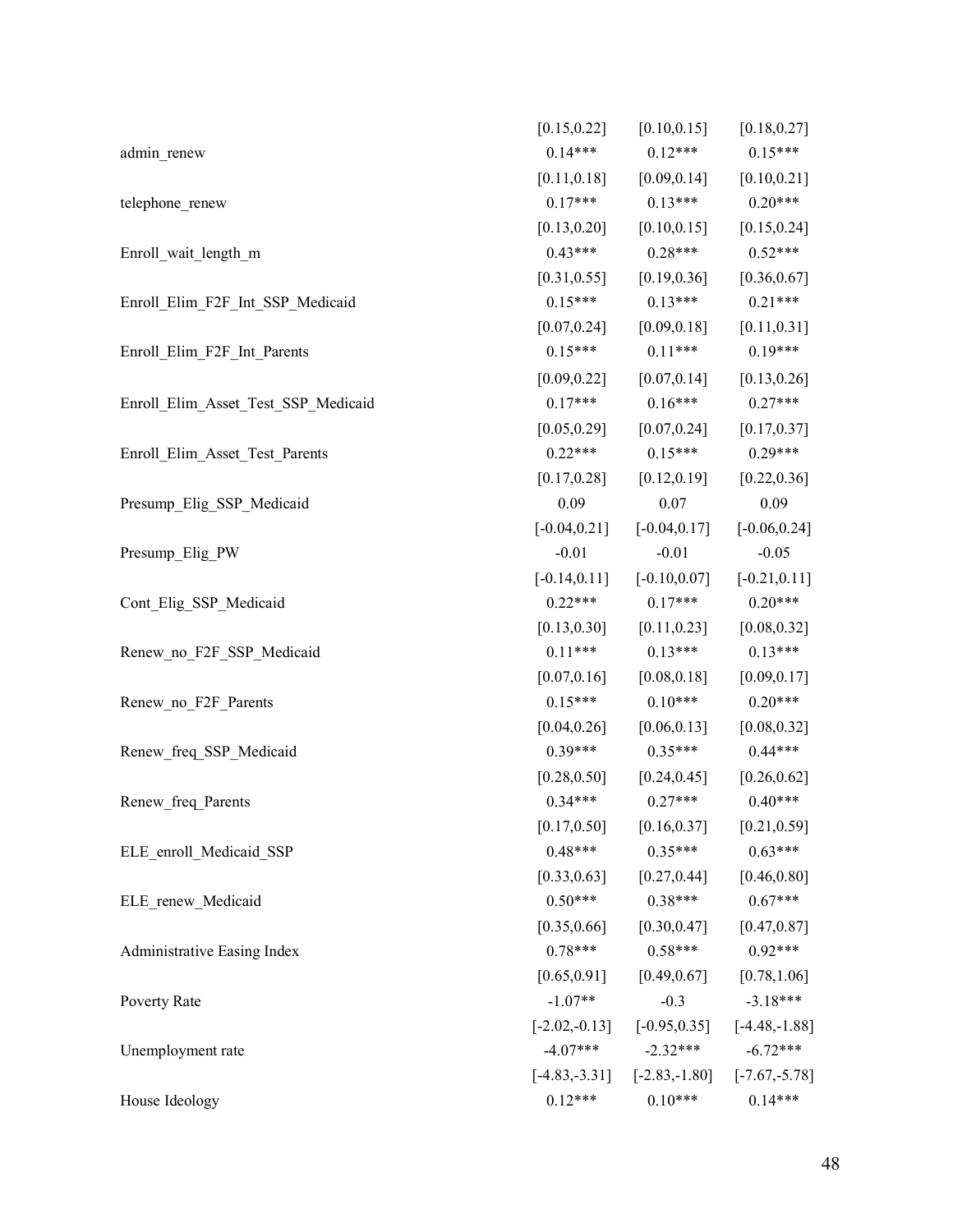|                 | [0.04, 0.20] | [0.05, 0.16] | [0.05, 0.22] |
|-----------------|--------------|--------------|--------------|
| Senate Ideology | $0.14***$    | $0.13***$    | $0.16***$    |
|                 | [0.07, 0.20] | [0.08, 0.17] | [0.06, 0.26] |

\*\*\* p<0.01, \*\* p<0.05, \* p<0.1 + fixed effects model with clustered standard errors, one-year lag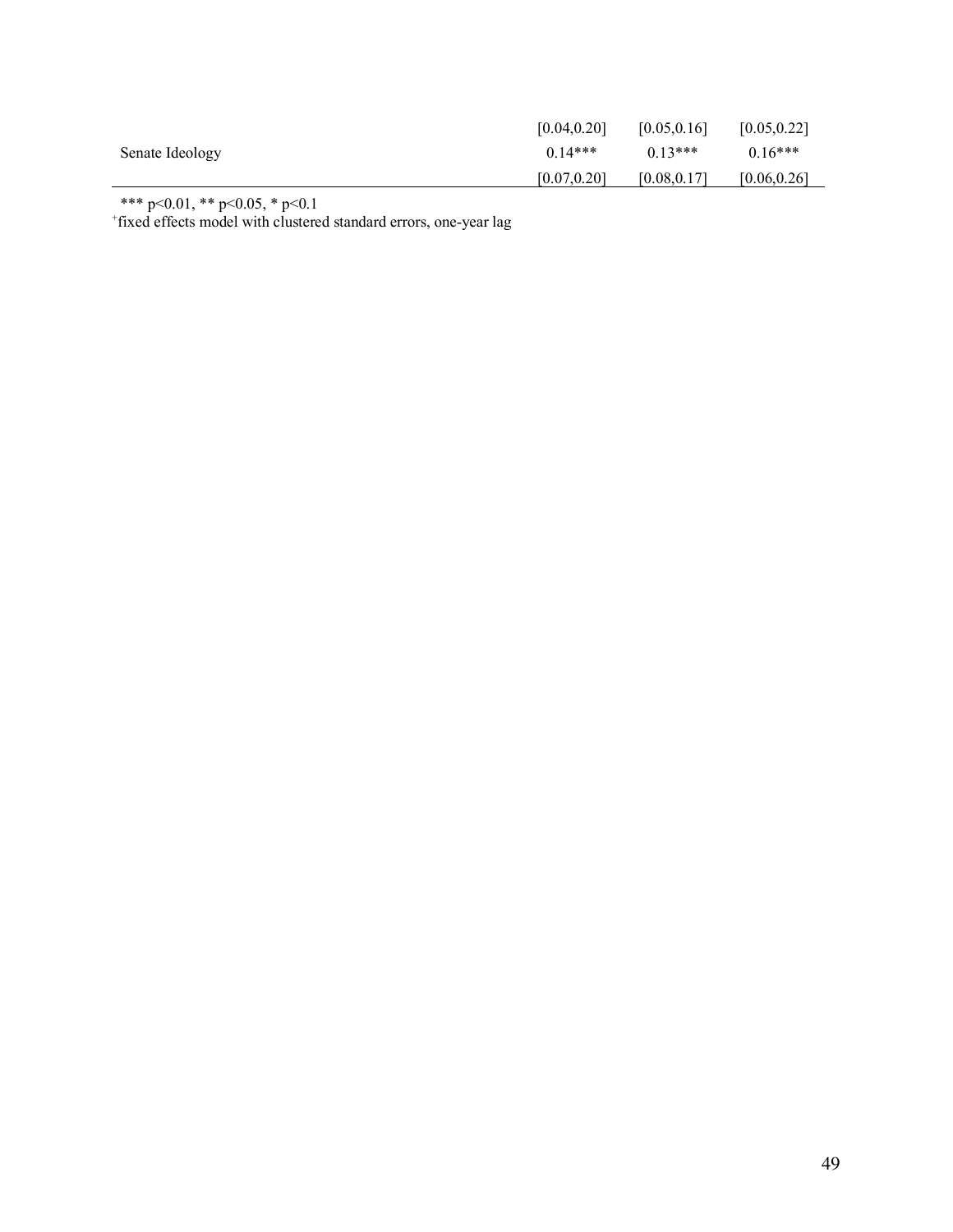## **References**

- Anderson, Monica, Andrew Perrin, Jingjing Jiang, and Madhumitha Kumar. 2019. "10% of Americans Don't Use the Internet. Who Are They?" *Pew Research Center* (blog). April 22, 2019. https://www.pewresearch.org/fact-tank/2019/04/22/some-americans-dont-usethe-internet-who-are-they/.
- Baicker, Katherine, William J Congdon, and Sendhil Mullainathan. 2012. "Health Insurance Coverage and Take-Up: Lessons from Behavioral Economics." *The Milbank Quarterly* 90 (1): 107-34. https://doi.org/10.1111/j.1468-0009.2011.00656.x.
- Baumeister, Roy F., Ellen Bratslavsky, Mark Muraven, and Dianne M. Tice. 1998. "Ego Depletion: Is the Active Self a Limited Resource?" *Journal of Personality and Social Psychology* 74 (5): 1252–65. https://doi.org/10.1037/0022-3514.74.5.1252.
- Bhargava, Saurabh, and George Loewenstein. 2015. "Behavioral Economics and Public Policy 102: Beyond Nudging." *American Economic Review* 105 (5): 396–401. https://doi.org/10.1257/aer.p20151049.
- Blavin, Fredric, Stan Dorn, and Jay Dev. 2014. "Using Behavioral Economics to Inform the Integration of Human Services and Health Programs under the Affordable Care Act." https://www.urban.org/sites/default/files/publication/22956/413230-Using-Behavioral-Economics-to-Inform-the-Integration-of-Human-Services-and-Health-Programs-underthe-Affordable-Care-Act.PDF.
- Bozeman, Barry. 1993. "A Theory of Government 'Red Tape.'" *Journal of Public Administration Research and Theory: J-PART* 3 (3): 273–303.
- Brown, Lawrence D., and Michael S. Sparer. 2003. "Poor Program's Progress: The Unanticipated Politics Of Medicaid Policy." *Health Affairs* 22 (1): 31–44. https://doi.org/10.1377/hlthaff.22.1.31.
- Chetty, Raj. 2015. "Behavioral Economics and Public Policy: A Pragmatic Perspective." Working Paper 20928. National Bureau of Economic Research. https://doi.org/10.3386/w20928.
- Choi, James J, David Laibson, and Brigitte C Madrian. 2005. "\$100 Bills on the Sidewalk: Suboptimal Investment in 401(k) Plans." Working Paper 11554. National Bureau of Economic Research. https://doi.org/10.3386/w11554.
- Courtemanche, Charles, James Marton, Benjamin Ukert, Aaron Yelowitz, and Daniela Zapata. 2016. "Impacts of the Affordable Care Act on Health Insurance Coverage in Medicaid Expansion and Non-Expansion States." Working Paper 22182. National Bureau of Economic Research. https://doi.org/10.3386/w22182.
- Currie, Janet. 2004. "The Take Up of Social Benefits." w10488. Cambridge, MA: National Bureau of Economic Research. https://doi.org/10.3386/w10488.
- Cutler, David M, and Jonathan Gruber. 1995. "Does Public Insurance Crowd Out Private Insurance?" Working Paper 5082. National Bureau of Economic Research. https://doi.org/10.3386/w5082.
- Dolan, Julie, and David H. Rosenbloom. 2003. *Representative Bureaucracy: Classic Readings and Continuing Controversies*. Armonk, NY: Routledge.
- Esping-Andersen, Gøsta. 1990. *The Three Worlds of Welfare Capitalism*. Princeton, N.J: Princeton University Press.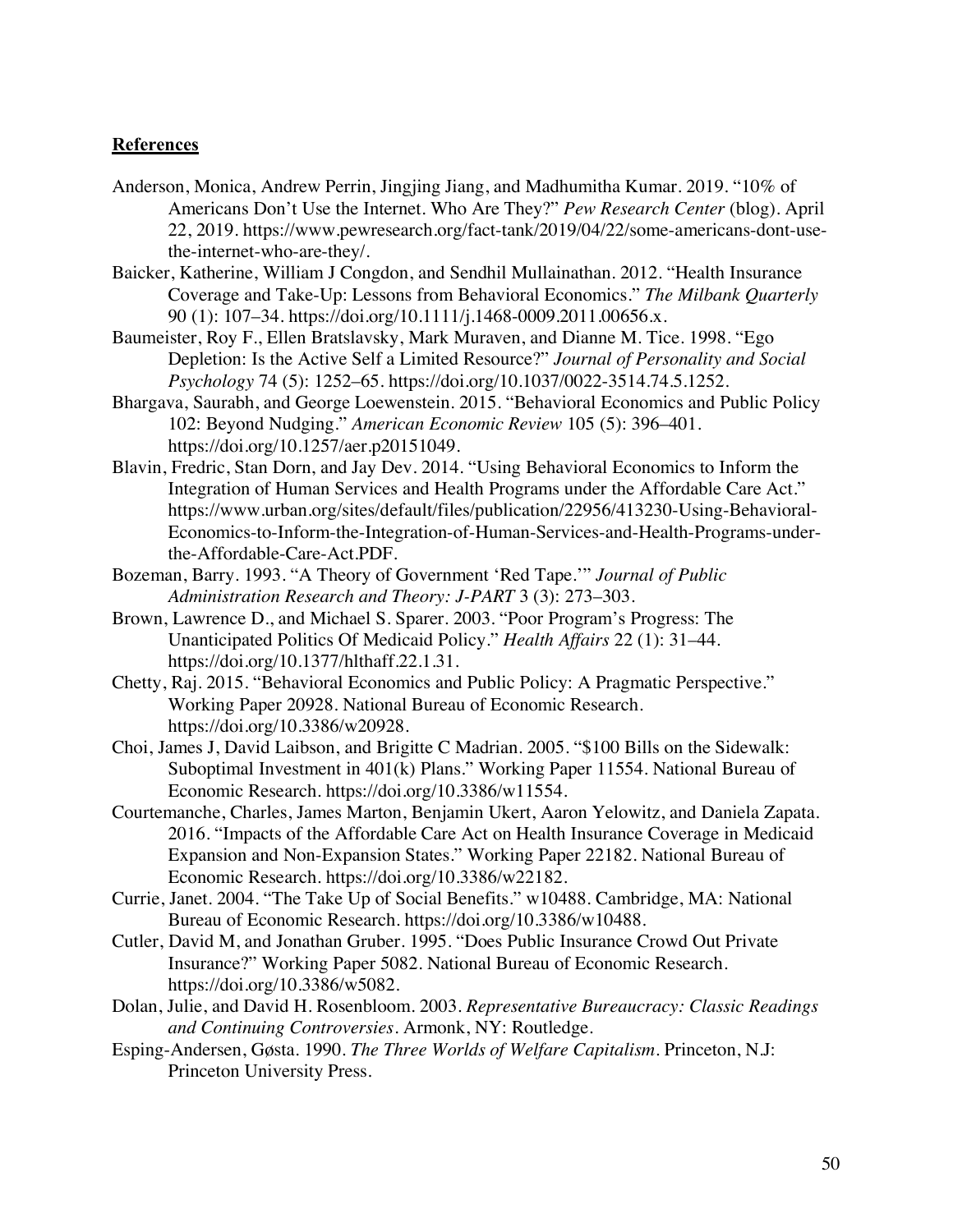- Eubanks, Virginia. 2018. *Automating Inequality: How High-Tech Tools Profile, Police, and Punish the Poor*. New York, NY: St. Martin's Press.
- Floyd, Ife, LaDonna Pavetti, and Liz Schott. 2017. "TANF Reaching Few Poor Families." https://www.cbpp.org/sites/default/files/atoms/files/6-16-15tanf.pdf.
- Anonymous. 2016. "Constructing an Index of State Safety Net Generosity, 1996-2012: Approach, State Rankings and Predictive Validity." In . Appam. https://appam.confex.com/appam/2016/webprogram/Paper17212.html.
- Grogan, Colleen M., and Sunggeun Ethan Park. 2018. "Medicaid Retrenchment Politics: Fragmented or Unified?" *Journal of Aging & Social Policy* 30 (3–4): 372–99. https://doi.org/10.1080/08959420.2018.1462675.
- Haley, Jennifer M., Genevieve M. Kenney, Robin Wang, Victoria Lynch, and Matthew Buettgens. 2018. "Medicaid/CHIP Participation Reached 93.7 Percent Among Eligible Children In 2016." *Health Affairs* 37 (8): 1194–99. https://doi.org/10.1377/hlthaff.2018.0417.
- Heinrich, Carolyn J. 2016. "The Bite of Administrative Burden: A Theoretical and Empirical Investigation." *Journal of Public Administration Research and Theory* 26 (3): 403–20. https://doi.org/10.1093/jopart/muv034.
- Herd, Pamela, Thomas DeLeire, Hope Harvey, and Donald P. Moynihan. 2013. "Shifting Administrative Burden to the State: The Case of Medicaid Take-Up." *Public Administration Review* 73 (s1): S69–81. https://doi.org/10.1111/puar.12114.
- Herd, Pamela, and Donald P. Moynihan. 2018. Administrative Burdens: Policymaking by Other Means. Russell Sage Foundation, New York, NY.
- Kaiser Family Foundation. 2009. "Medicaid Performance Bonus '5 of 8' Requirements." https://ccf.georgetown.edu/wpcontent/uploads/2012/03/Federal%20schip%20policy\_chip%20tip%205%20of%208%20 final.pdf.
- Kenney, Genevieve M., Jennifer M. Haley, Nathaniel Anderson, and Victoria Lynch. 2015. "Children Eligible for Medicaid or CHIP: Who Remains Uninsured, and Why?" *Academic Pediatrics* 15 (3 Suppl): S36-43. https://doi.org/10.1016/j.acap.2015.01.009.
- Kronebusch, Karl, and Brian Elbel. 2004. "Enrolling Children in Public Insurance: Schip, Medicaid, and State Implementation." *Journal of Health Politics, Policy and Law* 29 (3): 451–90. https://doi.org/10.1215/03616878-29-3-451.
- Lipsky, Michael. 2010. *Street-Level Bureaucracy: Dilemmas of the Individual in Public Service, 30th Anniversary Expanded Edition*. Anniversary, Expanded, Updated edition. New York: Russell Sage Foundation.
- Loewenstein, George, Troyen Brennan, and Kevin G. Volpp. 2007. "Asymmetric Paternalism to Improve Health Behaviors." *JAMA* 298 (20): 2415–17. https://doi.org/10.1001/jama.298.20.2415.
- Mettler, Suzanne, and Joe Soss. 2004. "The Consequences of Public Policy for Democratic Citizenship: Bridging Policy Studies and Mass Politics." *Perspectives on Politics* 2 (1): 55–73. https://doi.org/10.1017/S1537592704000623.
- Michener, Jamila. (2018). Fragmented Democracy: Medicaid, Federalism, and Unequal Politics. New York: Cambridge University Press.
- Moynihan, Donald, Pamela Herd, and Hope Harvey. 2015. "Administrative Burden: Learning, Psychological, and Compliance Costs in Citizen-State Interactions." *Journal of Public*